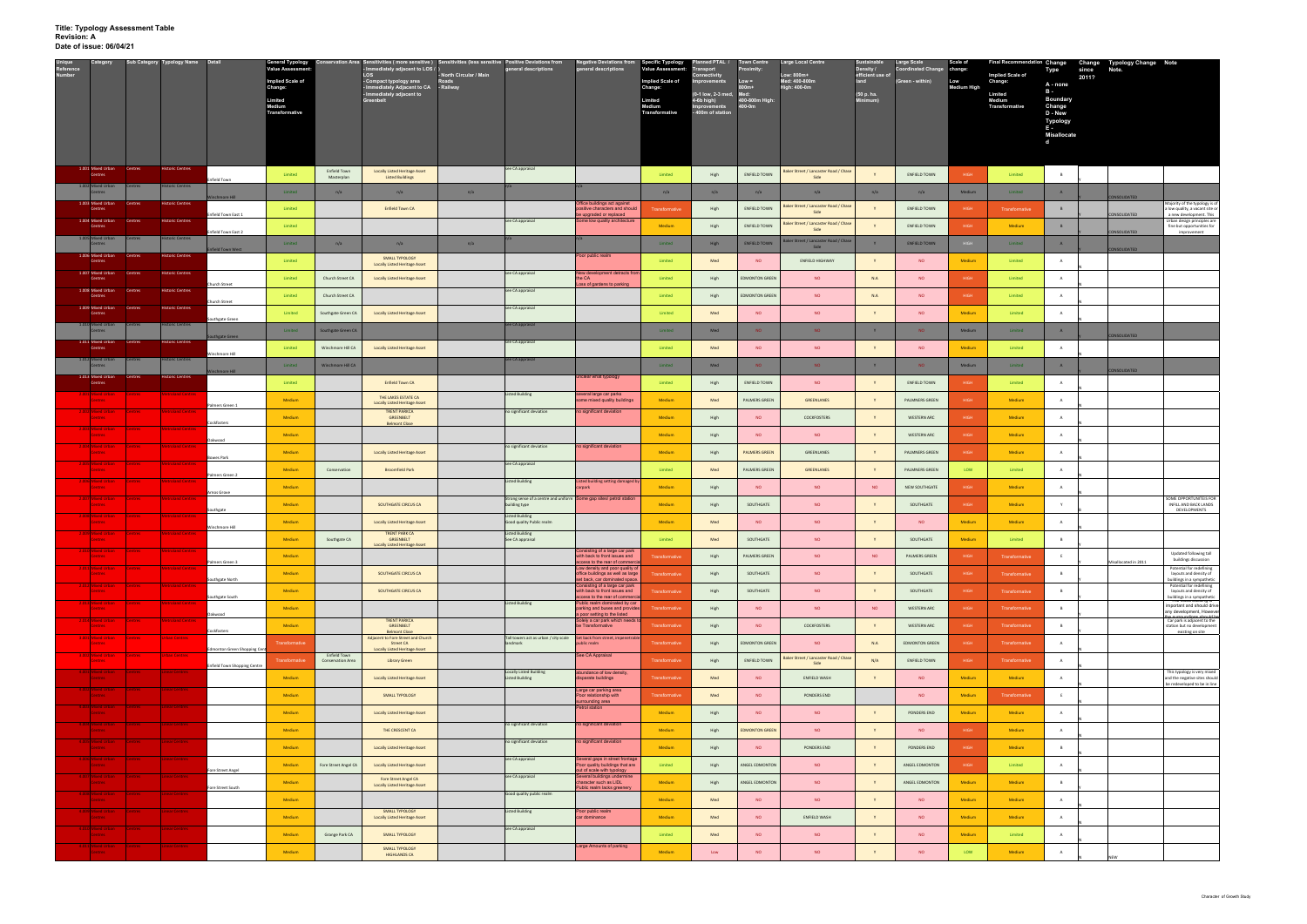|                                                           |                |                       |                             | Medium | Southgate Green ca        |                                                                |                       | see CA appraisal                                                                           |                                                                      | Limited        | Med            | SOUTHGATE             | <b>NO</b>                                          |           | SOUTHGATE             | Medium      | Limited        | $\mathbf{A}$   |                                  |                                                                                    |
|-----------------------------------------------------------|----------------|-----------------------|-----------------------------|--------|---------------------------|----------------------------------------------------------------|-----------------------|--------------------------------------------------------------------------------------------|----------------------------------------------------------------------|----------------|----------------|-----------------------|----------------------------------------------------|-----------|-----------------------|-------------|----------------|----------------|----------------------------------|------------------------------------------------------------------------------------|
| <b>13 Mixed Urban</b><br><b>Centres</b>                   | Centres :      | <b>Linear Centres</b> |                             | Medium |                           |                                                                |                       | <b>Locally Listed Building</b><br><b>Listed Building</b>                                   |                                                                      | Medium         | Med            | <b>ENFIELD TOWN</b>   | <b>NO</b>                                          |           | <b>NO</b>             | Medium      | Medium         | $\overline{A}$ |                                  |                                                                                    |
| 4.014 Mixed Urban<br>Centres                              | <b>Centres</b> | inear Centres         |                             | Medium |                           | SMALL TYPOLOGY                                                 |                       | isted Building                                                                             |                                                                      | Limited        | Med            | NO                    | Baker Street / Lancaster Road / Chas<br>Side       |           | NO <sub>1</sub>       | Medium      | Limited        | A              |                                  |                                                                                    |
| <b>Mixed Urba</b><br><b>Centres</b>                       |                | <b>Linear Centres</b> | ELETED                      | Medium |                           | SMALL TYPOLOGY                                                 |                       |                                                                                            | Poor public realm                                                    | Medium         | Low            | <b>NO</b>             | <b>NO</b>                                          |           | <b>NO</b>             | LOW         | Medium         | A              | CONSOLIDATED                     | FOC indicated Limited but<br>quality of the typology                               |
| Mixed Urban<br><b>Centres</b>                             |                | Linear Centres        |                             | Medium |                           | <b>Locally Listed Heritage Asset</b>                           |                       | Locally Listed Building<br><b>Listed Building</b>                                          |                                                                      | Medium         | Med            | <b>ENFIELD TOWN</b>   | Baker Street / Lancaster Road / Chase              | Y         | <b>ENFIELD TOWN</b>   | Medium      | Medium         | <b>B</b>       |                                  | implies Medium and                                                                 |
| .017 Mixed Urban<br><b>Centres</b>                        |                | <b>Linear Centres</b> |                             | Medium |                           |                                                                |                       | Lower density linear centre                                                                | Petrol station and old office blo                                    | Medium         | Med            | <b>NO</b>             | Side<br><b>NO</b>                                  |           | <b>NO</b>             | Medium      | Medium         | A              | ENLARGED                         |                                                                                    |
| 8 Mixed Urban                                             |                | <b>Linear Centres</b> |                             |        |                           |                                                                |                       | Good public realm                                                                          |                                                                      |                |                |                       |                                                    |           |                       |             |                |                |                                  |                                                                                    |
| Centres<br>019 Mixed Urban                                |                | <b>Linear Centres</b> |                             | Medium |                           | SMALL TYPOLOGY                                                 |                       |                                                                                            | low density                                                          | Medium         | Med            | NO                    | <b>NO</b>                                          | Y         | <b>NO</b>             | Medium      | Medium         | A              |                                  |                                                                                    |
| <b>Centres</b><br>020 Mixed Urban                         |                | <b>Linear Centres</b> |                             | Medium |                           |                                                                |                       |                                                                                            |                                                                      | Medium         | Med            | <b>NO</b>             | <b>NO</b>                                          | Y         | <b>NO</b>             | Medium      | Medium         | $\overline{A}$ |                                  |                                                                                    |
| <b>Centres</b><br>1 Mixed Urban                           |                | <b>Linear Centres</b> |                             | Medium |                           | SMALL TYPOLOGY                                                 |                       |                                                                                            |                                                                      | Medium         | High           | <b>NO</b>             | <b>NO</b>                                          | <b>NO</b> | NEW SOUTHGATE         | <b>HIGH</b> | Medium         | $\overline{A}$ |                                  |                                                                                    |
| Centres<br>.022 Mixed Urban                               | <b>Centres</b> | Linear Centres        |                             | Medium |                           | SMALL TYPOLOGY                                                 |                       | see CA appraisal                                                                           |                                                                      | Medium         | High           | <b>NO</b>             | <b>NO</b>                                          | <b>NO</b> | NEW SOUTHGATE         | <b>HIGH</b> | Medium         | A              |                                  |                                                                                    |
| <b>Centres</b><br>023 Mixed Urban                         |                | Linear Centres        | Fore Street North           | Medium | Fore Street North CA      |                                                                |                       | see CA appraisal                                                                           |                                                                      | Limited        | High           | <b>EDMONTON GREEN</b> | <b>NO</b>                                          | N.A       | <b>EDMONTON GREEN</b> | <b>HIGH</b> | Limited        | A              |                                  |                                                                                    |
| <b>Centres</b><br>.024 Mixed Urban Centres Linear Centres | <b>Centres</b> |                       | Church Street               | Medium | nurch Street Edmont<br>CA | <b>Locally Listed Heritage Asset</b>                           |                       |                                                                                            | Poor quality public realm                                            | Limited        | High           | <b>EDMONTON GREEN</b> | <b>NO</b>                                          | N.A       | <b>EDMONTON GREEN</b> | <b>HIGH</b> | Limited        | $\mathbf{A}$   |                                  | <b>TOC INDICATED</b>                                                               |
| <b>Centres</b>                                            |                |                       |                             | Medium |                           |                                                                | <b>North Circular</b> |                                                                                            | oor quality public realm                                             | Medium         | High           | <b>NO</b>             | <b>GREEN LANES</b>                                 | Y         | <b>NO</b>             | <b>HIGH</b> | Medium         | B              | ENLARGED                         | Transformative but quality<br>of the typology implies                              |
| 4.025 Mixed Urban<br>Centres                              | Centres        | <b>Linear Centres</b> | ELETED                      | Medium |                           |                                                                | <b>North Circular</b> |                                                                                            | Poor quality public realm                                            | Medium         | High           | NO                    | <b>GREEN LANES</b>                                 |           | NO <sub>1</sub>       |             | Medium         | B              | <b><i><u>INSOLIDATED</u></i></b> |                                                                                    |
| Centres                                                   |                |                       |                             | Medium |                           |                                                                |                       | Large green space                                                                          | no significant deviation                                             | Medium         | Med            | <b>EDMONTON GREEN</b> | <b>NO</b>                                          | Y         | <b>NO</b>             | Medium      | Medium         | $\overline{A}$ |                                  |                                                                                    |
| 7 Mixed Urban<br><b>Centres</b>                           | <b>Centres</b> | Linear Centres        |                             | Medium |                           |                                                                |                       |                                                                                            | Disparate centre                                                     | Medium         | Med            | NO                    | ENFIELD WASH                                       |           | <b>NO</b>             | Medium      | Medium         | A              |                                  |                                                                                    |
| 8 Mixed Urbar<br>Centres                                  |                | inear Centres         |                             | Medium |                           |                                                                |                       | no significant deviation                                                                   | o significant deviation                                              | Medium         | Med            | NO.                   | <b>ENFIELD WASH</b>                                | Y         | <b>NO</b>             | Medium      | Medium         | A              |                                  |                                                                                    |
| 029 Mixed Urban<br><b>Centres</b>                         |                | <b>Linear Centres</b> |                             | Medium |                           | <b>Locally Listed Heritage Asset</b>                           |                       | Strong sense of a centre and uniform<br>building type                                      |                                                                      | Medium         | Med            | NO                    | ENFIELD HIGHWAY                                    | Y         | <b>NO</b>             | Medium      | Medium         | A              |                                  |                                                                                    |
| 030 Mixed Urban<br><b>Centres</b>                         |                | Linear Centres        |                             | Medium |                           | <b>ENFIELD TOWN CA</b>                                         | Very prominent hill   |                                                                                            | Office buildings act against<br>positive characters and should       | Medium         | High           | ENFIELD TOWN          | Baker Street / Lancaster Road / Chase              | Y         | <b>ENFIELD TOWN</b>   | <b>HIGH</b> | <b>Medium</b>  | B              |                                  | TVV INIVATO<br>Transformative but quality                                          |
| 031 Mixed Urban<br><b>Centres</b>                         |                | <b>Linear Centres</b> |                             | Medium | Fore Street Angel CA      | <b>Locally Listed Heritage Asset</b>                           |                       | see CA appraisal                                                                           | be upgraded or replaced                                              | Limited        | High           | ANGEL EDMONTON        | Side<br><b>NO</b>                                  |           | ANGEL EDMONTON        | <b>HIGH</b> | Limited        | $\mathsf{B}$   |                                  | of the typology implies<br>aug Cama araa                                           |
| Mixed Urban<br>Centres                                    |                | Linear Centres        | Fore street South           | Medium |                           | Fore Street Angel CA                                           |                       |                                                                                            | Poor example of type<br>Petrol station and pub could be              | Transformative | High           | ANGEL EDMONTON        | <b>NO</b>                                          |           | ANGEL EDMONTON        | HIGH        | Transformative | B              | SPLIT UP                         | complete redevelopment of<br>whole area. Need to be                                |
| 033 Mixed Urban<br>Centres                                |                | Linear Centres        |                             | Medium | Fore Street South CA      |                                                                |                       | see CA appraisal                                                                           | nsformed to work with conte                                          | Limited        | High           | ANGEL EDMONTON        | <b>NO</b>                                          | Y         | ANGEL EDMONTON        | <b>HIGH</b> | Limited        | B              | SPLIT UP                         | careful on scale suggested in                                                      |
| 34 Mixed Urban<br><b>Centres</b>                          | <b>Centres</b> | Linear Centres        | Fore street South           |        |                           |                                                                |                       | no significant deviation                                                                   | no significant deviation                                             |                |                |                       |                                                    |           |                       |             |                |                | SPLIT UP                         |                                                                                    |
| 335 Mixed Urban                                           |                | Linear Centres        | Fore street north           | Medium |                           | Fore Street North CA                                           | Very prominent hill   | see CA appraisal                                                                           | 100 church street is a neutral                                       | Medium         | High           | ANGEL EDMONTON        | <b>NO</b><br>Baker Street / Lancaster Road / Chase | Y         | ANGEL EDMONTON        | <b>HIGH</b> | Medium         | B              | SPLIT UP                         | Limited but refer to the CA                                                        |
| <b>Centres</b><br>036 Mixed Urban                         | <b>Centres</b> | Linear Centres        | Chase in Enfield Town       | Medium | <b>ENFIELD TOWN</b>       | <b>Locally Listed Heritage Asset</b><br><b>ENFIELD TOWN CA</b> | Very prominent hill   |                                                                                            | uilding in the conservation are<br>Poor quality office buildings and | Limited        | High           | <b>ENFIELD TOWN</b>   | Side                                               | Y         | <b>ENFIELD TOWN</b>   | <b>HIGH</b> | Limited        | <b>B</b>       |                                  | appraisal for details on how<br>manage change on the 100<br>Opportunity to develop |
| <b>Centres</b><br>1 Mixed Urban                           | ntres          | ution                 | hase south                  | Medium |                           | <b>Locally Listed Heritage Asset</b>                           |                       | no significant deviation                                                                   | large expanses of car parking<br>no significant deviation            | Transformativ  | High           | <b>ENFIELD TOWN</b>   | Baker Street / Lancaster Road / Chase<br>Side      | <b>NO</b> | ENFIELD TOWN          | HIGH        | Transformative | B              |                                  | higher density developments<br>that work with the character                        |
| <b>Centres</b><br>.002 Mixed Urbar                        | <b>Intres</b>  | <b>stitution</b>      | School                      | Medium |                           |                                                                |                       | Some residential on site                                                                   | Poor relationship with Bowes                                         | Medium         | Low            | NO                    | ENFIELD WASH                                       | Y         | BRIMSDOWN             | LOW         | Medium         | $\overline{B}$ |                                  |                                                                                    |
| <b>Centres</b>                                            |                | itutions              | School                      | Medium |                           |                                                                |                       |                                                                                            |                                                                      | Medium         | High           | <b>NO</b>             | <b>NO</b>                                          | Y         | NEW SOUTHGATE         | Medium      | Medium         | A              |                                  |                                                                                    |
| .003 Mixed Urban<br><b>Centres</b>                        | <b>Centres</b> |                       | ibrary                      | Medium | ENFIELD TOWN              | <b>Locally Listed Heritage Asset</b>                           |                       | <b>Locally Listed Building</b><br>Good conversion.<br>Does not have the negative qualities |                                                                      | Limited        | High           | <b>ENFIELD TOWN</b>   | Baker Street / Lancaster Road / Chase<br>Side      | <b>NO</b> | ENFIELD TOWN          | <b>HIGH</b> | Limited        | $\overline{A}$ |                                  |                                                                                    |
| 5.004 Mixed Urban<br><b>Centres</b>                       | Centres        | Institutions          |                             | Medium |                           | <b>Locally Listed Heritage Asset</b>                           |                       |                                                                                            | Low density building<br>Lots of exposed edges on site                | Medium         | Low            | NO.                   | <b>NO</b>                                          | NO.       | <b>NO</b>             | LOW         | Transformative | A              |                                  | Low density of existing<br>buildings suggest an<br>inefficient use of the site     |
| .005 Mixed Urban<br><b>Centres</b>                        | <b>Centres</b> | itution               |                             | Medium | THE LAKES ESTATE          |                                                                |                       | <b>Listed Building</b><br>see CA appraisal                                                 |                                                                      | Limited        | Med            | <b>PALMERS GREEN</b>  | <b>NO</b>                                          | Y         | <b>NO</b>             | Medium      | Limited        | $\mathsf{A}$   |                                  |                                                                                    |
| 006 Mixed Urban<br><b>Centres</b>                         | <b>atres</b>   | titution              | <b>Enfield Civic Centre</b> | Medium | ENFIELD TOWN              | <b>Locally Listed Heritage Asset</b>                           |                       |                                                                                            | block south has poor<br>elationship with street and<br>ntext         | Transformative | High           | <b>ENFIELD TOWN</b>   | Baker Street / Lancaster Road / Chase<br>Side      | <b>NO</b> | <b>ENFIELD TOWN</b>   | <b>HIGH</b> | Transformative | $\overline{A}$ |                                  |                                                                                    |
| 5.007 Mixed Urban<br><b>Centres</b>                       | <b>Centres</b> | <b>Institutions</b>   |                             | Medium |                           |                                                                |                       | Good quality buildings on site                                                             | Lack of Greenery<br>nderused space and some<br>xposed boundaries     | Medium         | Med            | <b>NO</b>             | <b>NO</b>                                          |           | <b>NO</b>             | Medium      | Medium         | A              |                                  | Good quality structures but<br>opportunities to densify                            |
| 5.008 Mixed Urban<br><b>Centres</b>                       |                | titutions:            | School                      | Medium |                           | <b>Locally Listed Heritage Asset</b>                           |                       | no significant deviation                                                                   | no significant deviation                                             | Medium         | Med            | NO                    | <b>NO</b>                                          | Y         | <b>NO</b>             | Medium      | Medium         | A              |                                  |                                                                                    |
| .009 Mixed Urban<br><b>Centres</b>                        | entres         | stitutions            |                             | Medium |                           |                                                                |                       | no significant deviation                                                                   | o significant deviation                                              | Medium         | Low            | NO.                   | PONDERS END                                        | Y         | <b>NO</b>             | LOW         | Medium         | B              |                                  |                                                                                    |
| .010 Mixed Urban<br>Centres                               | <b>Centres</b> | titutions             | School                      | Medium |                           |                                                                |                       | no significant deviation                                                                   | o significant deviation                                              | Medium         | Low            | NO                    | PONDERS END                                        | Y         | <b>NO</b>             | LOW         | Medium         | A              |                                  |                                                                                    |
| 5.011 Mixed Urban<br><b>Centres</b>                       | Centres        | Institutions          | school                      | Medium |                           |                                                                |                       | no significant deviation                                                                   | no significant deviation                                             | Medium         | Med            | <b>NO</b>             | <b>NO</b>                                          | Y         | PONDERS END           | Medium      | Medium         | A              |                                  |                                                                                    |
| 012 Mixed Urban<br>Centres                                | <b>Centres</b> | itution               | School                      | Medium |                           |                                                                |                       |                                                                                            | Poor quality building<br>Large car park                              | Transformative | High           | NO                    | PONDERS END                                        | <b>NO</b> | PONDERS END           | HIGH        | Transformative | A              |                                  |                                                                                    |
| 5.013 Mixed Urban<br><b>Centres</b>                       | ntres          | stitutions            | Community Use               | Medium |                           | Locally Listed Heritage Asset                                  |                       | Church - does not have negative                                                            |                                                                      | Limited        | Med            | NO.                   | PONDERS END                                        | Y         | PONDERS END           | Medium      | Limited        | $\overline{A}$ |                                  |                                                                                    |
| 5.014 Mixed Urban<br><b>Centres</b>                       | <b>Centres</b> | <b>Institutions</b>   | Church                      | Medium |                           |                                                                |                       | Good relationship with street and                                                          |                                                                      | Limited        | Med            |                       | <b>NO</b>                                          | Y         | <b>NO</b>             | Medium      | Limited        | A              |                                  |                                                                                    |
| .015 Mixed Urban                                          | ntres          | <b>stitutions</b>     |                             |        |                           |                                                                |                       | public realm<br>No parking area<br>No parking                                              |                                                                      |                |                | <b>EDMONTON GREEN</b> |                                                    |           |                       |             |                |                |                                  | Typologies to be specific                                                          |
| <b>Centres</b><br>5.016 Mixed Urban                       | <b>Centres</b> | stitutions            |                             | Medium |                           | <b>Pymmes Park</b>                                             |                       | Integrated with surrounding grain<br>Good frontage to street                               | Poor public realm                                                    | Limited        | Low            | NO.                   | <b>NO</b>                                          | Y         | <b>NO</b>             | LOW         | Limited        | A              |                                  | Typologies to be specific                                                          |
| <b>Centres</b><br>5.017 Mixed Urban                       | <b>Centres</b> | <b>Institutions</b>   | NMUH Hospital               | Medium |                           | North Circular                                                 |                       | Good relationship with street and                                                          | Large Car Parks<br>Poor quality                                      | Transformative | High           | ANGEL EDMONTON        | <b>NO</b>                                          | <b>NO</b> | ANGEL EDMONTON        | HIGH        | Transformative | A              |                                  |                                                                                    |
| <b>Centres</b><br>5.018 Mixed Urban                       | <b>Centres</b> | <b>istitutions</b>    |                             | Medium |                           | <b>Small Typology</b>                                          |                       | public realm<br>No parking area<br>Good relationship with street and                       | Poor quality temporary extens                                        | Limited        | High           | ANGEL EDMONTON        | <b>NO</b>                                          | <b>NO</b> | ANGEL EDMONTON        | <b>HIGH</b> | Limited        | $\overline{A}$ |                                  |                                                                                    |
| <b>Centres</b><br>19 Mixed Urban                          | ntres          | utions                |                             | Medium |                           | <b>Locally Listed Heritage Asset</b>                           |                       | public realm<br>No parking area<br>no significant deviation                                | no significant deviation                                             | Limited        | High           | ANGEL EDMONTON        | <b>NO</b>                                          | <b>NO</b> | <b>NO</b>             | <b>HIGH</b> | Limited        | A              |                                  |                                                                                    |
| <b>Centres</b><br>.020 Mixed Urban                        | ntres          | stitutions            | School                      | Medium |                           | <b>Locally Listed Heritage Asset</b>                           |                       |                                                                                            |                                                                      | Medium         | Low            | NO                    | NO                                                 | Y         | <b>NO</b>             | LOW         | Medium         | B              |                                  |                                                                                    |
| <b>Centres</b>                                            |                |                       | School                      | Medium |                           |                                                                |                       |                                                                                            | Low quality building                                                 | Medium         | Low            | <b>EDMONTON GREEN</b> | <b>NO</b>                                          | Y         | <b>NO</b>             | LOW         | Medium         | $\overline{A}$ |                                  | Medium value but FOC<br>suggests Limited. Medium<br>change is recommendation       |
| 5.021 Mixed Urban<br><b>Centres</b>                       | <b>Centres</b> | <b>Institutions</b>   | Schools                     | Medium |                           |                                                                |                       | no significant deviation                                                                   | o significant deviation                                              | Medium         | $\mathsf{Low}$ | NO                    | <b>NO</b>                                          | Y         | <b>NO</b>             | LOW         | Medium         | B              |                                  |                                                                                    |
|                                                           |                |                       |                             |        |                           |                                                                |                       |                                                                                            |                                                                      |                |                |                       |                                                    |           |                       |             |                |                |                                  |                                                                                    |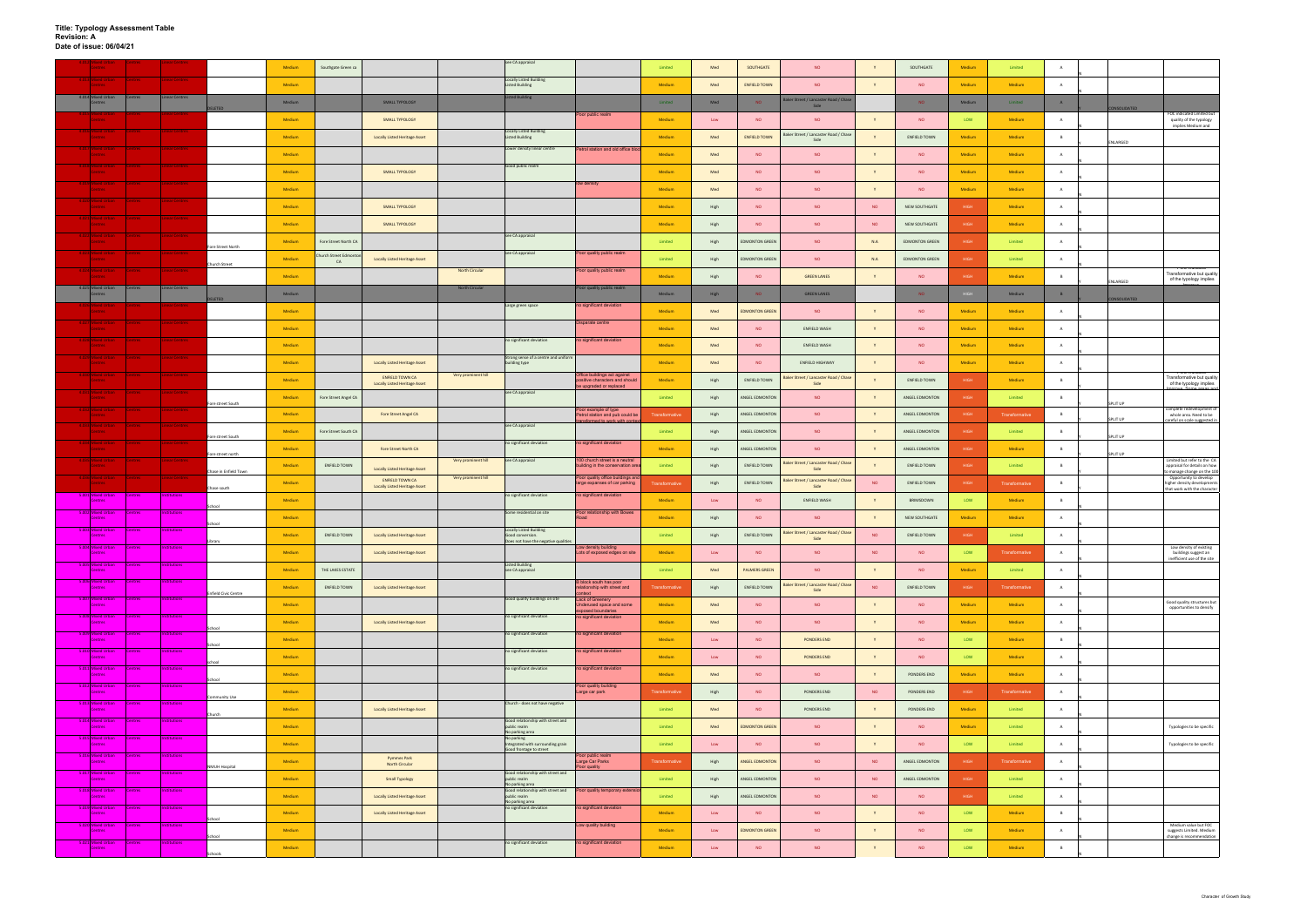| Aixed Urbar                                 |                |                        |                           | Medium        |                                | St James Open Space<br>FORE STREET SOUTH CA | Damaging to CA        |                                                                            | Poor boundary Treatment<br>Poor integration with the area                        | <b>Transformative</b> | High | ANGEL EDMONTON        | <b>NO</b>                                     | <b>NO</b> | ANGEL EDMONTON      | HIGH   | Transformative | A              |                                                                                                                      |
|---------------------------------------------|----------------|------------------------|---------------------------|---------------|--------------------------------|---------------------------------------------|-----------------------|----------------------------------------------------------------------------|----------------------------------------------------------------------------------|-----------------------|------|-----------------------|-----------------------------------------------|-----------|---------------------|--------|----------------|----------------|----------------------------------------------------------------------------------------------------------------------|
| 5.023 Mixed Urban<br>Centres                | <b>Centres</b> | <b>Institutions</b>    |                           | Medium        | WINCHMORE HILL<br><b>GREEN</b> |                                             |                       | Locally Listed Building<br>see CA appraisal                                |                                                                                  | Limited               | Med  | <b>NO</b>             | <b>NO</b>                                     |           | <b>NO</b>           | Medium | Limited        | A              |                                                                                                                      |
| 5.024 Mixed Urban<br>Centres                | entres         | stitutions             | hurch                     | Transformativ |                                |                                             |                       | no significant deviation                                                   | no significant deviation                                                         | Francformat           | Med  | <b>PALMERS GREEN</b>  | NO.                                           | N/A       | NO.                 | Medium | ansformativ    | B              |                                                                                                                      |
| Mixed Urban<br>Centres                      |                |                        | <b>ELETE</b>              | Medium        |                                | Locally Listed Heritage Asset               |                       | no significant deviation                                                   | no significant deviation                                                         | Limited               | Med  | <b>NO</b>             | ENFIELD WASH                                  |           | <b>NO</b>           | Medium | Limited        | B              | HANGE TO BIG BOX                                                                                                     |
| 5.026 Mixed Urban<br><b>Centres</b>         | <b>Centres</b> | <b>Institutions</b>    | Schoo                     | Medium        |                                | Small typology                              |                       | Compact and small<br>Integration with the church                           |                                                                                  | Limited               | Med  | <b>NO</b>             | ENFIELD WASH                                  |           | <b>ENFIELD TOWN</b> | Medium | Limited        | $\overline{B}$ |                                                                                                                      |
| 5.027 Mixed Urban<br><b>Centres</b>         |                | stitution <sup>®</sup> | Church and School         | Medium        | ENFIELD TOWN                   | Locally Listed Heritage Asset               |                       | <b>Locally Listed Building</b><br><b>Listed Building</b>                   | Many fences                                                                      | Limited               | High | ENFIELD TOWN          | Baker Street / Lancaster Road / Chas          | <b>NO</b> | <b>NO</b>           | HIGH   | Limited        | B              |                                                                                                                      |
| 5.028 Mixed Urban<br>Centres                | entres         | stitutions             |                           |               |                                |                                             |                       | see CA appraisal                                                           |                                                                                  |                       |      |                       | Side                                          |           |                     |        |                |                |                                                                                                                      |
| Mixed Urbar                                 |                |                        | <b>ELETE</b>              | n/a           | n/a                            | n/a                                         | n/a                   |                                                                            |                                                                                  | n/a                   | n/a  | n/a                   | n/a                                           | n/a       | n/a                 |        |                | E              |                                                                                                                      |
| <b>Centres</b><br>5.030 Mixed Urban         | Centres        | <b>Institutions</b>    |                           | Medium        |                                | <b>ENFIELD TOWN CA</b><br><b>GREEN BELT</b> |                       | No car parking or fencing<br>Some heritage assets retained on site         |                                                                                  | Limited               | High | ENFIELD TOWN          | <b>NO</b>                                     | <b>NO</b> | ENFIELD TOWN        | HIGH   | Limited        | - F            | FOC indicated Limited but                                                                                            |
| <b>Centres</b><br>.031 Mixed Urban          | <b>Centres</b> | tution:                | Chase Farm Hospital       | Medium        |                                | <b>Locally Listed Heritage Asset</b>        | On main road d        | <b>Locally Listed Building</b>                                             |                                                                                  | Medium                | Low  | <b>NO</b>             | <b>NO</b>                                     | <b>NO</b> | <b>CHASE FARM</b>   | HIGH   | Transformative | D              | quality of the typology<br>nplies TRANFORM as there                                                                  |
| <b>Centres</b><br>5.032 Mixed Urban         | ntres          | titution <sup>®</sup>  |                           | Medium        |                                |                                             |                       | <b>Listed Buildings</b>                                                    |                                                                                  | Medium                | High | SOUTHGATE             | <b>NO</b>                                     | <b>NO</b> | <b>NO</b>           | HIGH   | Transformative | A              | proximity to the town centre<br>and the underground                                                                  |
| <b>Centres</b><br>.033 Mixed Urban          | ntres          | stitutions             | School                    | Medium        |                                |                                             |                       | <b>Listed Building</b>                                                     | Low density                                                                      | Limited               | High | SOUTHGATE             | <b>NO</b>                                     | <b>NO</b> | <b>NO</b>           | HIGH   | Limited        | E              |                                                                                                                      |
| Centres                                     |                |                        |                           | Medium        | THE LAKES ESTATE               |                                             |                       |                                                                            | see CA appraisal - Negative<br>ontribution                                       | Medium                | Med  | <b>NO</b>             | <b>NO</b>                                     |           | NO                  | Medium | Medium         | $\overline{A}$ | Changed to Limited as in CA                                                                                          |
| 5.034 Mixed Urban<br><b>Centres</b>         | ntres          | stitution              | School                    | Medium        |                                |                                             |                       | Compact and works with street grid                                         |                                                                                  | Limited               | Low  | <b>ENFIELD TOWN</b>   | Baker Street / Lancaster Road / Chase<br>Side |           | <b>NO</b>           | Medium | Medium         | A              | Proximity to Town and<br>inefficient use of site<br>suggests a higher density                                        |
| .035 Mixed Urban<br><b>Centres</b>          | ntres          | itution:               | chool                     | Medium        |                                |                                             |                       | no significant deviations                                                  | no significant deviation                                                         | Medium                | Med  | <b>ENFIELD TOWN</b>   | Baker Street / Lancaster Road / Chase<br>Side |           | <b>NO</b>           | Medium | Medium         | A              |                                                                                                                      |
| .036 Mixed Urban<br><b>Centres</b>          | ntres          | stitution:             | chool                     | Medium        |                                |                                             |                       |                                                                            | Large exposed boundary on the<br>street with poor permeability                   | Medium                | Low  | <b>ENFIELD TOWN</b>   | Baker Street / Lancaster Road / Chase<br>Side |           | <b>NO</b>           | LOW    | Medium         | B              |                                                                                                                      |
| 5.037 Mixed Urban<br><b>Centres</b>         | <b>Centres</b> | <b>Institutions</b>    | choo                      | Medium        |                                | <b>Locally Listed Heritage Asset</b>        |                       | Fits well into the urban grid                                              |                                                                                  | Limited               | Low  | <b>NO</b>             | Baker Street / Lancaster Road / Chase<br>Side |           | <b>NO</b>           | LOW    | Limited        |                | Efficient use of site and good<br>fitting into Urban grid                                                            |
| 5.038 Mixed Urban<br>Centres                | ntres          | tution:                |                           | Medium        |                                |                                             |                       |                                                                            | nefficient Use of site and low<br>density building                               | Medium                | Low  | <b>NO</b>             | <b>NO</b>                                     | <b>NO</b> | <b>NO</b>           | LOW    | Transformative | <b>A</b>       | low density school building<br>and inefficient use of site                                                           |
| .039 Mixed Urban<br><b>Centres</b>          | ntres          | <b>istitutions</b>     | school                    | Medium        |                                |                                             |                       |                                                                            | arge car park and exposed<br>Poor legibility<br>Poor relationship with the stree | Medium                | High | <b>NO</b>             | COCKFOSTERS                                   | <b>NO</b> | WESTERN ARC         | HIGH   | Transformative | $\overline{A}$ | iggests that a higher density<br>Crioor is set oack from the<br>street and has issues<br>addressing the context with |
| .040 Mixed Urban<br>Centres                 | <b>Centres</b> | stitutions             | ichool                    | Medium        |                                |                                             |                       | <b>Listed Building</b>                                                     |                                                                                  | Limited               | Med  | NO                    | <b>COCKFOSTERS</b>                            |           | <b>NO</b>           | Medium | Limited        | E              |                                                                                                                      |
| 5.041 Mixed Urban<br><b>Centres</b>         | entres         | <b>istitutions</b>     | ichool                    | Medium        |                                |                                             |                       | Very distinctive landmark                                                  | Large car park                                                                   | Medium                | Med  | <b>NO</b>             | <b>COCKFOSTERS</b>                            |           | <b>NO</b>           | Medium | Medium         | A              | Some development<br>opportunities and room for                                                                       |
| 5.042 Mixed Urban<br><b>Centres</b>         | entres         | <b>stitutions</b>      | <b>Church</b>             | Medium        |                                | WINCHMORE HILL GREEN CA                     |                       | no significant deviation                                                   | no significant deviation                                                         | Medium                | Med  | <b>NO</b>             | <b>NO</b>                                     |           | <b>NO</b>           | Medium | Medium         | A              | improvement                                                                                                          |
| 5.043 Mixed Urban                           | ntres          | titution               | School                    |               |                                |                                             |                       | no significant deviation                                                   | no significant deviation                                                         |                       |      |                       |                                               |           |                     |        |                |                |                                                                                                                      |
| <b>Centres</b><br>5.044 Mixed Urban         | <b>Centres</b> | <b>Institutions</b>    |                           | Medium        |                                | <b>Small Typology</b>                       |                       | Maintains institutional character with                                     |                                                                                  | Medium                | Med  | <b>NO</b>             | <b>NO</b>                                     |           | <b>NO</b>           | Medium | Medium         | A              |                                                                                                                      |
| <b>Centres</b><br>5.045 Mixed Urban         | ntres          | ctitution              | Library and residential   | Medium        |                                | <b>Locally Listed Heritage Asset</b>        |                       | sensitive retrofit<br>Good relationship with street and                    |                                                                                  | Limited               | Med  | PALMERS GREEN         | <b>GREEN LANES</b>                            |           | <b>NO</b>           | LOW    | Limited        | A              |                                                                                                                      |
| <b>Centres</b><br>5.046 Mixed Urban         | <b>Centres</b> | <b>nstitutions</b>     | <b>Fire Station</b>       | Medium        |                                | <b>ENFIELD TOWN CA</b><br>Small Typology    |                       | public realm<br>No parking area<br>Attractive and significant building     | Lack of greenery<br>Poor state of repair                                         | Limited               | Med  | <b>ENFIELD TOWN</b>   | Baker Street / Lancaster Road / Chase<br>Side |           | <b>NO</b>           | Medium | Limited        | E              |                                                                                                                      |
| Centres<br>5.047 Mixed Urban                | <b>Centres</b> | Institutions           |                           | Medium        |                                | Locally Listed Heritage Asset               |                       | Well contained grounds                                                     | Lack of greenery                                                                 | Limited               | Med  | <b>NO</b>             | Baker Street / Lancaster Road / Chase<br>Side |           | <b>NO</b>           | Medium | Limited        | A              |                                                                                                                      |
| Centres                                     |                |                        | eisure facility           | Medium        |                                |                                             |                       |                                                                            | building of poor quality                                                         | Limited               | Med  | <b>NO</b>             | Baker Street / Lancaster Road / Chase<br>Side |           | <b>NO</b>           | Medium | Limited        | E              | <b>OC INGICATED MEDIU</b>                                                                                            |
| 5.048 Mixed Urban<br><b>Centres</b>         | Centres        | Institutions           | Medical facility          | Medium        |                                |                                             |                       |                                                                            | Poor relationship with street<br>Lack of Greenery<br>ots of Parking              | Transformative        | Med  | <b>ENFIELD TOWN</b>   | Baker Street / Lancaster Road / Chase<br>Side | <b>NO</b> | <b>NO</b>           | Medium | Transformative | A              | quality of the typology<br>mplies Transformative and                                                                 |
| .049 Mixed Urban<br>Centres                 | ntres          | tution:                |                           | Medium        |                                | HADLEY WOOD CA                              |                       | Very little perimeter fencing<br>Used building to create front and<br>back |                                                                                  | Medium                | Low  | <b>NO</b>             | <b>NO</b>                                     |           | <b>NO</b>           | LOW    | Medium         | A              | FOC indicated Limited but<br>quality of the typology<br>implies Medium and                                           |
| .050 Mixed Urban<br><b>Centres</b>          |                |                        | Schoo                     | Medium        |                                | <b>Locally Listed Heritage Asset</b>        |                       | no significant deviation                                                   | no significant deviation                                                         | Medium                | Med  | <b>NO</b>             | ENFIELD HIGHWAY                               |           | BRIMSDOWN           | Medium | Medium         | $\overline{A}$ |                                                                                                                      |
| 5.051 Mixed Urban<br><b>Centres</b>         | <b>Centres</b> | <b>Institutions</b>    | School                    | Medium        |                                |                                             |                       | no significant deviation                                                   | no significant deviation                                                         | Medium                | Med  | NO                    | PONDERS END                                   | Y         | PONDERS END         | Medium | Medium         | A              |                                                                                                                      |
| 5.052 Mixed Urban<br><b>Centres</b>         |                | titution <sup>,</sup>  | School                    | Medium        |                                |                                             |                       | no significant deviation                                                   | no significant deviation                                                         | Medium                | High | <b>NO</b>             | PONDERS END                                   | <b>NO</b> | PONDERS END         | HIGH   | Medium         | B              |                                                                                                                      |
| 5.053 Mixed Urban<br><b>Centres</b>         | <b>Centres</b> | <b>nstitutions</b>     |                           | Medium        |                                | <b>Locally Listed Heritage Asset</b>        |                       |                                                                            |                                                                                  | Medium                | Med  | NO                    | <b>ENFIELD HIGHWAY</b>                        |           | <b>NO</b>           | Medium | Medium         | A              |                                                                                                                      |
| 5.054 Mixed Urban<br>Centres                | <b>Centres</b> | <b>Institutions</b>    | ichool                    | Medium        |                                |                                             | Adjacent to Main Road |                                                                            | Very large car parking<br>Difficult to navigate to by foot                       | <b>Transformative</b> | Med  | <b>NO</b>             | <b>NO</b>                                     |           | SOUTHBURY           | Medium | Transformative | E              |                                                                                                                      |
| 5.055 Mixed Urban<br><b>Centres</b>         | Centres        | <b>Institutions</b>    | School and Leisure Centre | Medium        |                                | FORTY HILL CA<br>Within the GREEN BELT      |                       | Well contained grounds within the Within Green belt<br>street grid         | Poor quality architecture                                                        | Limited               | Low  | <b>NO</b>             | <b>NO</b>                                     |           | <b>NO</b>           | LOW    | Limited        | A              |                                                                                                                      |
| 5.056 Mixed Urban<br><b>Centres</b>         | entres         | titutions              | School                    | Medium        |                                |                                             |                       | no significant deviation                                                   | no significant deviation                                                         | Medium                | Med  | <b>NO</b>             | Baker Street / Lancaster Road / Chase<br>Side |           | <b>NO</b>           | Medium | Medium         | A              |                                                                                                                      |
| 5.057 Mixed Urban<br><b>Centres</b>         | entres         | <b>stitutions</b>      |                           | Medium        |                                |                                             |                       | no significant deviation                                                   | no significant deviation                                                         | Medium                | Med  | SOUTHGATE             | <b>NO</b>                                     |           | <b>NO</b>           | Medium | Medium         | A              |                                                                                                                      |
| 5.058 Mixed Urban<br><b>Centres</b>         | <b>Centres</b> | <b>Institutions</b>    | chool                     | Medium        |                                |                                             |                       |                                                                            | Dated era of school design                                                       | Medium                | Low  | NO                    | <b>COCKFOSTERS</b>                            |           | <b>NO</b>           | LOW    | Medium         | A              |                                                                                                                      |
| 5.059 Mixed Urban<br>Centres                | Centres        | Institutions           | chool                     | Medium        |                                |                                             |                       |                                                                            |                                                                                  | Medium                | Med  | NO.                   | NO.                                           | N/A       | NO                  | Medium |                | A              |                                                                                                                      |
| <b>6.060 Mixed Urban</b>                    |                | :ution                 |                           |               |                                |                                             |                       | Listed Building                                                            | Set back from street and hidd                                                    |                       |      |                       |                                               |           |                     |        |                |                |                                                                                                                      |
| <b>Centres</b><br>5.061 Mixed Urban Centres |                | Institutions           | Cultural Building         | Medium        |                                |                                             |                       | Fits well into the urban grid                                              | rom road                                                                         | Medium                | Med  | <b>NO</b>             | COCKFOSTERS                                   | Y         | <b>NO</b>           | Medium | Medium         | A              |                                                                                                                      |
| Centres<br>5.062 Mixed Urban                |                | titution:              | <b>ELETE</b>              | Medium        |                                |                                             |                       | no significant deviation                                                   | no significant deviation                                                         | Medium                | Med  | SOUTHGATE             | NO.                                           | N/A       | NO.                 | Medium | Medium         | A              | NOT IN LBE<br>FOC indicated Limited but                                                                              |
| <b>Centres</b><br>5.063 Mixed Urban         | <b>ntres</b>   | titution:              | School                    | Medium        |                                | Locally Listed Heritage Asset               |                       | Includes public facing park                                                |                                                                                  | Medium                | Low  | <b>NO</b>             | <b>NO</b>                                     |           | <b>NO</b>           | LOW    | Medium         | A              | quality of the typology<br>implies Medium and<br>Yes this site should be                                             |
| <b>Centres</b><br>5.064 Mixed Urban         | <b>Centres</b> | Institutions           | School                    | Medium        |                                |                                             |                       | no significant deviation                                                   | no significant deviation                                                         | Medium                | High | <b>NO</b>             | NO                                            | <b>NO</b> | NEW SOUTHGATE       | HIGH   | Transformative | A              | onsidering co location, high<br>density education. This is                                                           |
| <b>Centres</b><br>5.065 Mixed Urban         | <b>Centres</b> | <b>Institutions</b>    | ichool                    | Medium        |                                |                                             |                       |                                                                            |                                                                                  | Medium                | High | <b>NO</b>             | <b>NO</b>                                     | <b>NO</b> | NEW SOUTHGATE       | HIGH   | Transformative | A              | Yes due to foci and poor<br>value inefficiency of the site                                                           |
| <b>Centres</b>                              |                |                        | ichool                    | Medium        |                                |                                             |                       |                                                                            | very car park                                                                    | Medium                | Low  | NO                    | <b>NO</b>                                     |           | <b>NO</b>           | LOW    | Medium         | A              |                                                                                                                      |
| 5.066 Mixed Urban<br><b>Centres</b>         | ntres          | stitutions             | School                    | Medium        |                                | CHURCH STREET EDMONTON CA                   |                       | no significant deviation                                                   | no significant deviation                                                         | Medium                | Med  | <b>EDMONTON GREEN</b> | <b>NO</b>                                     |           | <b>NO</b>           | Medium | Medium         | A              |                                                                                                                      |
| 5.067 Mixed Urban<br><b>Centres</b>         | <b>Centres</b> | <b>Institutions</b>    | School                    | Medium        |                                |                                             |                       |                                                                            | Petrol station negative<br>compacted to general descriptio                       | Medium                | Med  | NO                    | <b>NO</b>                                     |           | <b>NO</b>           | Medium | Medium         | A              |                                                                                                                      |
|                                             |                |                        |                           |               |                                |                                             |                       |                                                                            |                                                                                  |                       |      |                       |                                               |           |                     |        |                |                |                                                                                                                      |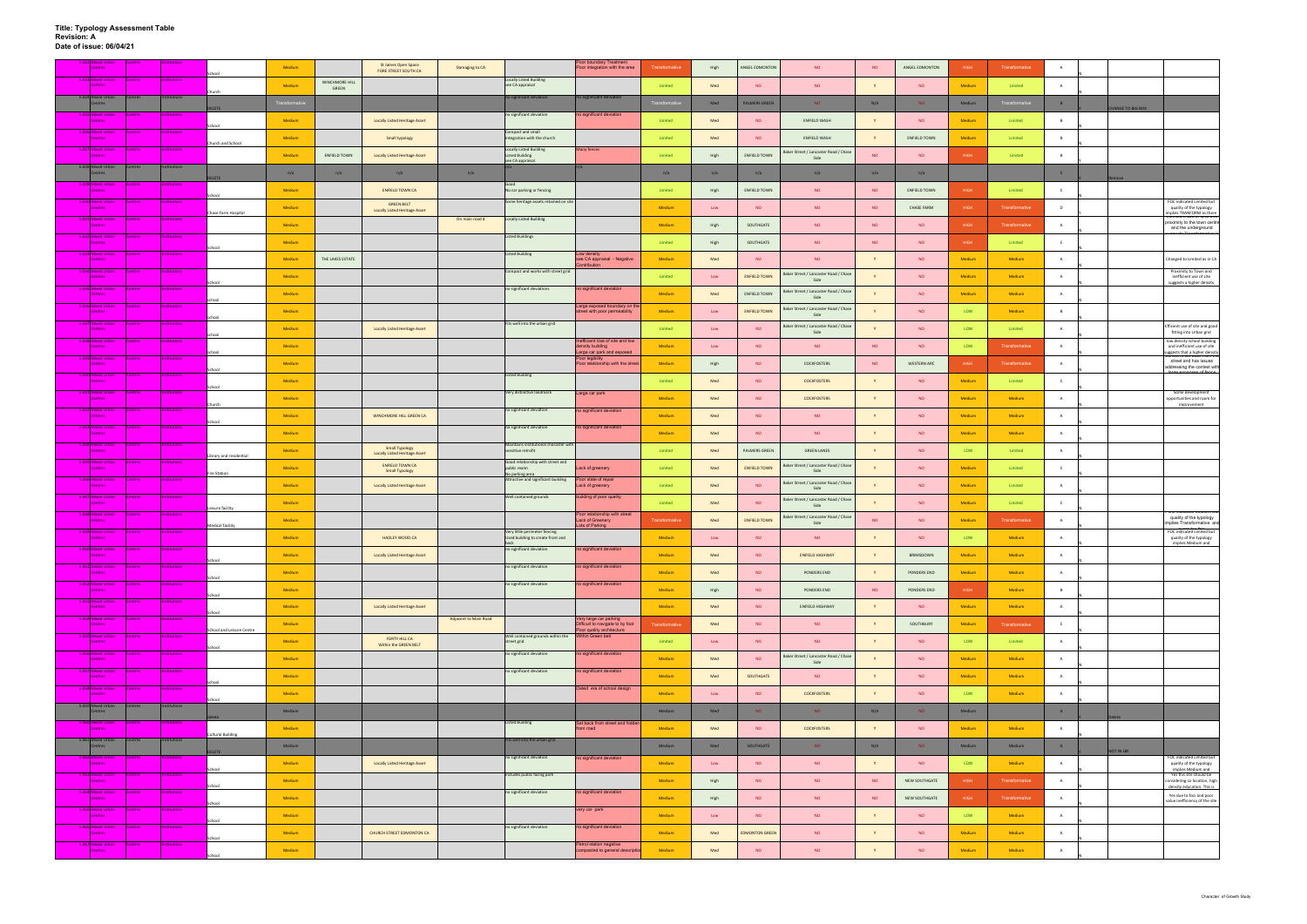| <b>Centre:</b>                      | Mixed Urbar      |                |                     |                           | Medium |                                        |                                                                  | no significant deviation                                                                  | o significant deviation                                                                     | Medium         | Med            | <b>NO</b>             | <b>NO</b>           | Y         | <b>NO</b>       | Medium      | Medium         | $\mathbf{A}$   |                                                                                          |
|-------------------------------------|------------------|----------------|---------------------|---------------------------|--------|----------------------------------------|------------------------------------------------------------------|-------------------------------------------------------------------------------------------|---------------------------------------------------------------------------------------------|----------------|----------------|-----------------------|---------------------|-----------|-----------------|-------------|----------------|----------------|------------------------------------------------------------------------------------------|
| 5.069 Mixed Urban                   |                  | <b>Centres</b> | <b>nstitutions</b>  | School                    | Medium |                                        |                                                                  | no significant deviation                                                                  | no significant deviation                                                                    | Medium         | Low            | <b>NO</b>             | <b>NO</b>           |           | <b>NO</b>       | LOW         | Medium         | A              | FOC indicated Limited but<br>quality of the typology<br>implies Medium and               |
| .070 Mixed Urban<br><b>Centres</b>  |                  |                | <b>titutions</b>    |                           | Medium |                                        |                                                                  | no significant deviation                                                                  | no significant deviation                                                                    | Medium         | Med            | <b>NO</b>             | <b>NO</b>           |           | NO.             | Medium      | Medium         | A              |                                                                                          |
| 5.071 Mixed Urban<br><b>Centres</b> |                  | <b>Centres</b> | stitutions          | School                    | Medium |                                        | <b>Locally Listed Heritage Asset</b>                             | no significant deviation                                                                  | no significant deviation                                                                    | Medium         | Med            | <b>NO</b>             | <b>ENFIELD WASH</b> | Y         | <b>NO</b>       | Medium      | Medium         | A              |                                                                                          |
| 5.072 Mixed Urban<br>Centre         |                  | <b>Centres</b> | <b>itutions</b>     | School                    | Medium |                                        |                                                                  | no significant deviation                                                                  | nefficient Use of site and low<br>density building                                          | Transformative | Med            | <b>NO</b>             | <b>NO</b>           |           | <b>NO</b>       | Medium      | Transformative | $\overline{A}$ | ncient use or lang<br>opportunity to provide a<br>denser building with more              |
| 5.073 Mixed Urban<br><b>Centres</b> |                  | Centres        | <b>Institutions</b> | School                    | Medium | SOUTHGATE GREEN                        |                                                                  |                                                                                           | arge car park and exposed<br>Large car park<br>Large perimeter fence                        | Medium         | Med            | SOUTHGATE             | <b>NO</b>           |           | <b>NO</b>       | Medium      | Medium         | A              | Changed to Limited as CA                                                                 |
| <b>Centres</b>                      | 74 Mixed Urban   | entres         | ution               | School                    | Medium | SOUTHGATE GREEN                        |                                                                  | <b>Listed Building</b>                                                                    | oor state of repair                                                                         | Limited        | Med            | NO                    | <b>NO</b>           | Y         | <b>NO</b>       | LOW         | Limited        | A              |                                                                                          |
| 5.075 Mixed Urban<br><b>Centres</b> |                  | <b>atres</b>   | titution            | Care Home                 | Medium |                                        |                                                                  |                                                                                           | lidden from street                                                                          | Medium         |                | NO                    | <b>NO</b>           | Y         | <b>NO</b>       | Medium      | Medium         | $\overline{A}$ |                                                                                          |
| 5.076 Mixed Urban                   |                  | <b>Centres</b> | <b>Institutions</b> | Broomfield School         |        |                                        |                                                                  | Good frontage to the street and no                                                        |                                                                                             |                | High           |                       |                     |           |                 |             |                |                | Medium value but FOC                                                                     |
| <b>Centres</b>                      | 077 Mixed Urban  |                | <b>itution</b>      | ichool                    | Medium |                                        | <b>Locally Listed Heritage Asset</b>                             | car park                                                                                  | Poor quality school building                                                                | Medium         | $\mathsf{Low}$ | <b>NO</b>             | <b>NO</b>           |           | <b>NO</b>       | LOW         | Medium         | $\overline{A}$ | suggests Limited. Limited is<br>recommendation as value<br>Medium value but FOC          |
| <b>Centres</b>                      | 078 Mixed Urban  | ntres          | tution              | School                    | Medium |                                        |                                                                  | no significant deviation                                                                  | no significant deviation                                                                    | Medium         | Low            | <b>NO</b>             | <b>NO</b>           | Y         | <b>NO</b>       | LOW         | Medium         | A              | suggests Limited. Limited is<br>recommendation as value                                  |
| <b>Centres</b><br>5.079 Mixed Urban |                  | entres         | stitutions          | School                    | Medium |                                        |                                                                  |                                                                                           |                                                                                             | Medium         | Med            | <b>NO</b>             | <b>NO</b>           | Y         | <b>NO</b>       | Medium      | Medium         | A              |                                                                                          |
| Centres<br>.080 Mixed Urban         |                  | <b>Intres</b>  | titutions           | ichool                    | Medium |                                        | THE CRESCENT CA<br>Small Typology                                |                                                                                           | Very large front facing car parl                                                            | Limited        | Med            | <b>EDMONTON GREEN</b> | <b>NO</b>           | Y         | <b>NO</b>       | Medium      | Limited        | $\overline{A}$ |                                                                                          |
| <b>Centres</b><br>.081 Mixed Urban  |                  |                |                     |                           | Medium |                                        |                                                                  |                                                                                           |                                                                                             | Medium         | Med            | PALMERS GREEN         | <b>GREEN LANES</b>  |           | <b>NO</b>       | Medium      | Medium         | A              | FOC indicated Limited but                                                                |
| Centres                             |                  | ntres          |                     | School                    | Medium |                                        |                                                                  | no significant deviation                                                                  | no significant deviation                                                                    | Medium         | Low            | <b>NO</b>             | <b>ENFIELD WASH</b> | <b>V</b>  | <b>NO</b>       | LOW         | Medium         | A              | quality of the typology<br>implies Medium and                                            |
| 5.082 Mixed Urban<br><b>Centres</b> |                  | <b>Centres</b> | stitutions          | School                    | Medium | FORTY HILL                             | <b>GREEN BELT</b>                                                |                                                                                           | Within Green belt                                                                           | Limited        | Low            | <b>NO</b>             | <b>NO</b>           | Y         | <b>NO</b>       | LOW         | Limited        | A              |                                                                                          |
| 5.083 Mixed Urban<br><b>Centres</b> |                  | <b>Centres</b> | <b>Institutions</b> | School and Leisure Centre | Medium | FORTY HILL                             | <b>GREEN BELT</b><br><b>Locally Listed Heritage Asset</b>        | <b>Listed Building</b>                                                                    |                                                                                             | Limited        | Low            | <b>NO</b>             | <b>NO</b>           |           | <b>NO</b>       | LOW         | Limited        | E              |                                                                                          |
| 5.084 Mixed Urban<br><b>Centres</b> |                  |                | titution            | School                    | Medium | FORTY HILL                             |                                                                  |                                                                                           | Poor quality build<br>Car park and set backs                                                | Transformativ  | Low            | NO                    | <b>NO</b>           |           | <b>NO</b>       | LOW         | Transformative | A              | Quality of the typology is<br>low and the site should eb<br>Transformative               |
| 5.085 Mixed Urban<br>Centre:        |                  | <b>Centres</b> | titutions           |                           | Medium |                                        | <b>Locally Listed Heritage Asset</b>                             | no significant deviation                                                                  | no significant deviation                                                                    | Medium         | $\mathsf{Low}$ | <b>NO</b>             | <b>NO</b>           |           | <b>NO</b>       | LOW         | Medium         | B              | FOC indicated Limited but<br>quality of the typology<br>implies Medium and               |
| .086 Mixed Urban<br>Centres         |                  | <b>atres</b>   | itution             |                           | Medium |                                        |                                                                  | no significant deviation                                                                  | no significant deviation                                                                    | Medium         | Med            | <b>NO</b>             | <b>NO</b>           | Y         | <b>NO</b>       | Medium      | Medium         | A              |                                                                                          |
| 5.087 Mixed Urban<br><b>Centres</b> |                  | Centres        | Institutions        | School                    | Medium |                                        |                                                                  | No set back - integrated with the<br>street and surrounding grid                          | Cheap construction and design                                                               | Medium         | Med            | <b>PALMERS GREEN</b>  | <b>GREEN LANES</b>  |           | <b>NO</b>       | Medium      | Medium         | A              |                                                                                          |
| .088 Mixed Urban<br>Centres         |                  | ntres          | ution               | School                    | Medium |                                        |                                                                  | <b>Listed Building</b>                                                                    | Large car park to the north has a<br>gative impact                                          | Medium         | Med            | PALMERS GREEN         | <b>GREEN LANES</b>  | Y         | PALMERS GREEN   | Medium      | Medium         | A              |                                                                                          |
| .089 Mixed Urbar<br><b>Centres</b>  |                  | ntres          | titution            | School                    | Medium |                                        | <b>ENFIELD TOWN CA</b><br><b>Locally Listed Heritage Asset</b>   |                                                                                           | oor relationship with the street<br>Lack of greenery                                        | Medium         | Med            | <b>ENFIELD TOWN</b>   | <b>NO</b>           | Y         | ENFIELD TOWN    | Medium      | Medium         | A              |                                                                                          |
| Centres                             | 090 Mixed Urban  | ntres          | itutions            | hurch and Residential     | Medium |                                        |                                                                  |                                                                                           | Lack of green space and amenit                                                              | Medium         |                |                       | <b>NO</b>           |           | <b>NO</b>       | LOW         | Medium         | B              |                                                                                          |
| .091 Mixed Urban<br><b>Centres</b>  |                  |                | <b>itution</b>      | ledical                   | Medium |                                        |                                                                  | Large college, landmark                                                                   | Major attractor - but set back fro<br>the street and some efficient could                   | Transformative | High           | SOUTHGATE             | NO.                 | <b>NO</b> | SOUTHGATE       | HIGH        | Transformative | A              | Vhilst the site is well used<br>arge mixed use civic and<br>and functions as an          |
| .092 Mixed Urban<br><b>Centres</b>  |                  | entres         | tution              | College                   | Medium | FORTY HILL                             | <b>GREEN BELT</b>                                                | <b>Listed Building</b>                                                                    | found                                                                                       | Limited        |                |                       | <b>NO</b>           |           | <b>NO</b>       | LOW         | Limited        | A              | ducational space<br>nportant local and regional                                          |
| .093 Mixed Urban                    |                  | <b>atres</b>   | titution            | FE College                |        |                                        | <b>Locally Listed Heritage Asset</b>                             | Good relationship with street and                                                         | Poor public realm to Alma Road                                                              |                |                |                       |                     |           |                 |             |                |                |                                                                                          |
| <b>Centres</b><br>5.094 Mixed Urban |                  | <b>Centres</b> | <b>Institutions</b> |                           | Medium |                                        |                                                                  | public realm<br>No parking area<br><b>Listed Building</b>                                 |                                                                                             | Limited        | Med            | SOUTHGATE             | PONDERS END         | Y         | PONDERS END     | Medium      | Limited        | E              |                                                                                          |
| <b>Centres</b><br>095 Mixed Urban   |                  | <b>atres</b>   | ution               | School                    | Medium |                                        |                                                                  | <b>Listed Building</b>                                                                    |                                                                                             | Limited        |                |                       | PONDERS END         |           | PONDERS END     | LOW         | Limited        |                |                                                                                          |
| <b>Centres</b><br>5.096 Mixed Urban |                  | Centres        | Institution         | Civic - Leisure centre    | Medium |                                        |                                                                  | Valuable art deco landmark<br>no significant deviation                                    | no significant deviation                                                                    | Limited        |                |                       | <b>NO</b>           | Y         | NEW SOUTHGATE   | LOW         | Limited        | $\overline{A}$ |                                                                                          |
| Centres<br>5.097 Mixed Urban        |                  | <b>Centres</b> | <b>Institutions</b> | School                    | Medium |                                        | Small typology                                                   | <b>Listed Building</b>                                                                    |                                                                                             | Medium         | Low            | <b>NO</b>             | <b>NO</b>           |           | MERIDIAN WATER  | <b>HIGH</b> | Medium         | A              |                                                                                          |
| Centres<br>5.098 Mixed Urban        |                  | entres         | setitutions         | NEW                       | Medium |                                        | SMALL TYPOLOGY                                                   |                                                                                           |                                                                                             | Limited        | Med            | PALMERS GREEN         | <b>NO</b>           | Y         | NO <sub>1</sub> | Medium      | Medium         | E              | Wrongly Assigned in 2011                                                                 |
| <b>Centres</b>                      | .099 Mixed Urban |                |                     | NEW                       | Medium | THE LAKES                              | Locally Listed Heritage Asset                                    | see CA appraisal                                                                          |                                                                                             | Limited        | Med            | PALMERS GREEN         | COCKFOSTERS         | Y         | <b>NO</b>       | Medium      | Limited        | E              | Wrongly Assigned in 2012                                                                 |
| Centres                             |                  | <b>Centres</b> | stitutions          | <b>NEW</b>                | Medium | WINCHMORE HILL<br>GREEN                | LOS                                                              | see CA appraisal                                                                          |                                                                                             | Limited        | Med            | NO                    | <b>NO</b>           | Y         | <b>NO</b>       | Medium      | Limited        | E              | Wrongly Assigned in 2013                                                                 |
| 5.100 Mixed Urban<br><b>Centres</b> |                  | ntres          | stitutions          | NEW                       | Medium | <b>TRENT PARK</b><br><b>GREEN BELT</b> | LOS<br><b>GREEN BELT</b><br><b>Locally Listed Heritage Asset</b> | see CA appraisal                                                                          |                                                                                             | Limited        | Med            | NO.                   | <b>NO</b>           | Y         | <b>NO</b>       | Medium      | Limited        | E              | <b>Nrongly Assigned in 2014</b>                                                          |
| 5.101 Mixed Urban<br><b>Centres</b> |                  | <b>Centres</b> | Institutions        |                           | Medium |                                        | <b>GREEN BELT</b><br><b>Locally Listed Heritage Asset</b>        | Large grounds and public uses                                                             |                                                                                             | Limited        | $\mathsf{Low}$ | NO                    | <b>NO</b>           | Y         | <b>NO</b>       | LOW         | Limited        | E              | <b>Nrongly Assigned in 2015</b><br>io ingicated wegigin pu                               |
| 5.102 Mixed Urban<br>Centres        |                  | entres         | <b>itutions</b>     | <b>NEW</b>                | Medium |                                        | <b>GREEN BELT</b>                                                |                                                                                           | Lots of carparking<br>Poor Quality of Building<br><b>Petrol Station</b>                     | Transformative | Med            | <b>NO</b>             | <b>NO</b>           | <b>NO</b> | <b>NO</b>       | Medium      | Transformative | E              | quality of the typology<br>implies Transformative and<br><b>Nrongly Assigned in 2016</b> |
| 5.103 Mixed Urban<br><b>Centres</b> |                  | Centres        | stitutions          | NEW                       | Medium |                                        | SMALL TYPOLOGY<br><b>Locally Listed Heritage Asset</b>           | Church and hall on the site                                                               |                                                                                             | Limited        | Med            | NO.                   | <b>NO</b>           | Y         | <b>NO</b>       | Medium      | Limited        | E              | Wrongly Assigned in 2017                                                                 |
| 5.104 Mixed Urban<br>Centres        |                  | <b>Lentres</b> | stitutions          | Albany Leisure Centre     | Medium |                                        | LOS                                                              |                                                                                           | Large set back<br>Poor public realm                                                         | Transformative | Med            | NO                    | ENFIELD WASH        | NO.       | <b>NO</b>       | Medium      | Transformative | E              |                                                                                          |
| 5.105 Mixed Urban<br><b>Centres</b> |                  | <b>Centres</b> | <b>Institutions</b> |                           | Medium |                                        | LOS                                                              |                                                                                           | Large carpark on street fronta<br>large boundary fences<br>Poor relationship with street an | Medium         | Low            | <b>NO</b>             | ENFIELD WASH        |           | <b>NO</b>       | Medium      | Medium         | E              | Wrongly Assigned in 2018                                                                 |
| 5.106 Mixed Urban<br><b>Centres</b> |                  | <b>Centres</b> | titutions           | <b>NEW</b>                | Medium |                                        | LOS                                                              |                                                                                           | large boundary fences<br>Poor relationship with street ar                                   | Medium         | $\mathsf{Low}$ | NO                    | ENFIELD WASH        | Y         | <b>NO</b>       | Medium      | Medium         | E              | Wrongly Assigned in 2019                                                                 |
| <b>Centres</b>                      | 107 Mixed Urban  | <b>atres</b>   | titutions           | <b>NEW</b>                | Medium |                                        | LOS                                                              | Perimeter Block Approach                                                                  | Lack of greening<br>complete perimeter Block                                                | Medium         | Low            | NO                    | <b>NO</b>           | Y         | <b>NO</b>       | LOW         | Medium         | D              | Wrongly Assigned in 2020                                                                 |
| 5.108 Mixed Urban<br><b>Centres</b> |                  | <b>Centres</b> | <b>Institutions</b> | <b>Oasis Academy</b>      | Medium |                                        | <b>Enfield Playing Fields</b>                                    | Contains Listed Queen Elizabeth<br>Stadium Which should be protected                      |                                                                                             | Medium         | $\mathsf{Low}$ | <b>NO</b>             | <b>NO</b>           |           | <b>NO</b>       | LOW         | Medium         | E              | Wrongly Assigned in 2021                                                                 |
| 5.109 Mixed Urban<br><b>Centres</b> |                  | ntres          | titutions:          | <b>NEW</b>                | Medium |                                        | Locally Listed Heritage Asset                                    | and the context improved.<br>Good quality buildings<br>Works well with street pattern and |                                                                                             | Limited        | Med            | <b>ENFIELD TOWN</b>   | <b>NO</b>           | Y         | <b>NO</b>       | Medium      | Limited        | E              | Wrongly Assigned in 2022                                                                 |
| 5.110 Mixed Urban                   |                  | <b>Centres</b> | <b>nstitutions</b>  | NEW                       | Medium |                                        | <b>West Grove Primary School</b>                                 | adjoining road<br>Low visibility from the street as a<br>backlands site                   | Large car parking area and                                                                  | Medium         |                | SOUTHGATE             | <b>NO</b>           | <b>NO</b> | <b>NO</b>       | Medium      | Transformative | E              | Wrongly Assigned in 2023<br>Low density of site and<br>oximity to the town centre        |
| <b>Centres</b><br>5.111 Mixed Urban |                  | <b>Centres</b> | stitutions          | <b>NEW</b>                |        |                                        | LOS                                                              | Large amounts of Green                                                                    | eliance on fencing for security<br>Lots of carparking                                       |                | High           |                       |                     |           |                 |             |                |                | Wrongly Assigned in 2024<br>suggests a mixed use                                         |
| Centres<br>5 112 Mixed Urban        |                  | <b>Centres</b> | Institutions        | NEW                       | Medium |                                        | <b>GREEN BELT</b>                                                | see CA appraisal                                                                          |                                                                                             | Medium         | Low            | NO                    | <b>NO</b>           | Y         | <b>NO</b>       | LOW         | Limited        | E              | Wrongly Assigned in 2025                                                                 |
| <b>Centres</b>                      | .113 Mixed Urban | <b>Centres</b> | itutions            | Masonic Hall              | Medium | Southgate GREEN                        | LOS<br><b>FORE STREET</b>                                        |                                                                                           | Poor relationship with the street                                                           | Limited        | Med            | SOUTHGATE             | <b>NO</b>           | Y         | <b>NO</b>       | Medium      | Limited        | B              | TO FIT CA<br><b>BROKEN UP</b>                                                            |
| <b>Centres</b>                      |                  |                |                     | School                    | Medium |                                        | LOS                                                              |                                                                                           | large car park frontage                                                                     | Medium         | High           | ANGEL EDMONTON        | NO                  | Y         | NO              | <b>HIGH</b> | Medium         | E              | <b>Wrongly Assigned</b>                                                                  |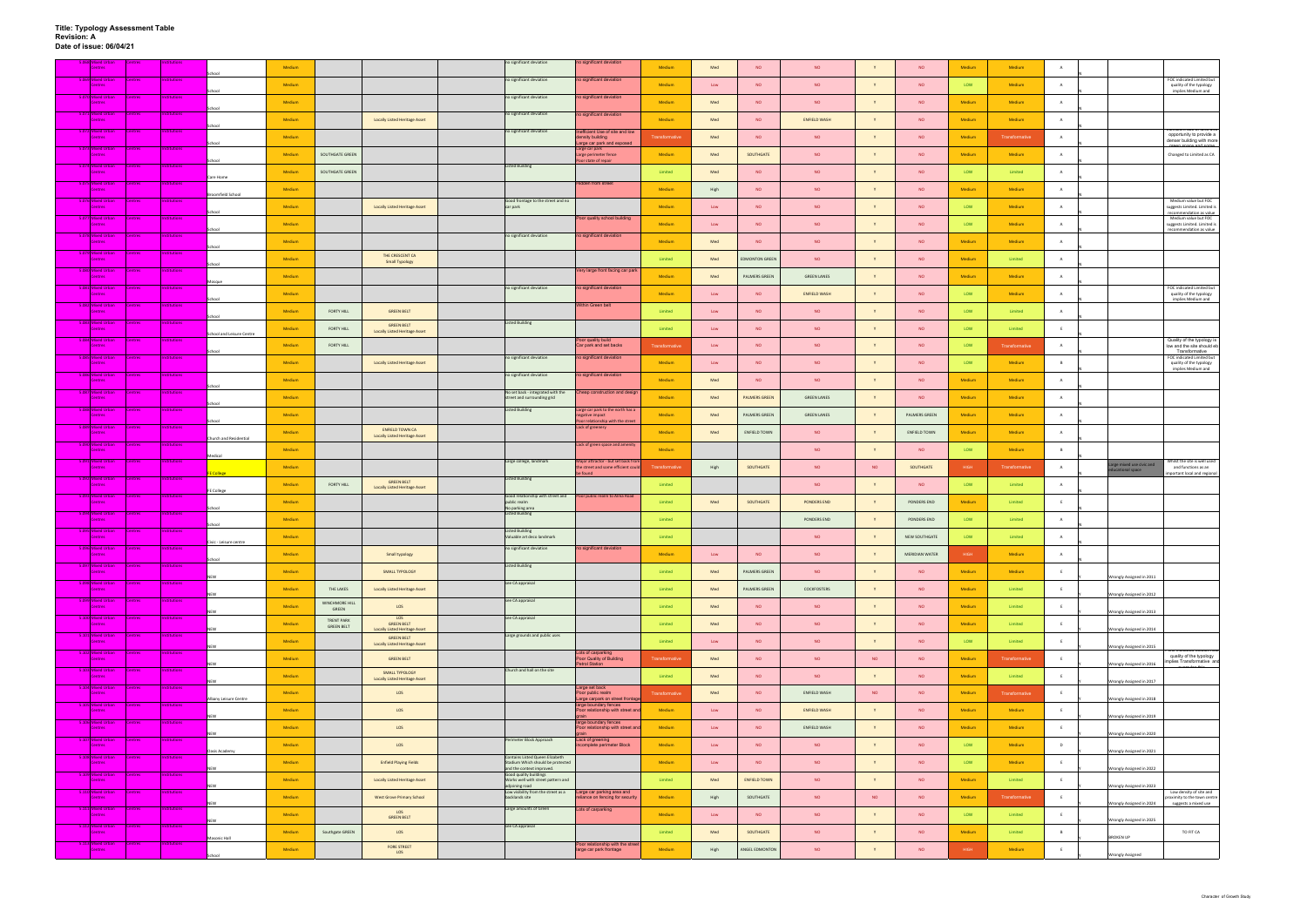| Centres                             |              |                             |                           | Medium               |                         | <b>ENFIELD TOWN CA</b><br><b>SMALL TYPOLOGY</b>                                                               |                                                                                                 |                                                                                                                            |                                                                                         | Medium                | Med         | <b>ENFIELD TOWN</b>  | Baker Street / Lancaster Road / Chase<br>Side |           | <b>NO</b>           | Medium      | Medium                |   | Misallocated - changed fron<br>Free form 92                                                      |                                                                                               |
|-------------------------------------|--------------|-----------------------------|---------------------------|----------------------|-------------------------|---------------------------------------------------------------------------------------------------------------|-------------------------------------------------------------------------------------------------|----------------------------------------------------------------------------------------------------------------------------|-----------------------------------------------------------------------------------------|-----------------------|-------------|----------------------|-----------------------------------------------|-----------|---------------------|-------------|-----------------------|---|--------------------------------------------------------------------------------------------------|-----------------------------------------------------------------------------------------------|
| <b>S</b> Mixed Urbar<br>Centres     |              |                             |                           | Medium               |                         | <b>SMALL TYPOLOGY</b>                                                                                         |                                                                                                 | High quality religious buildings                                                                                           |                                                                                         | Limited               | Med         | PALMERS GREEN        | <b>NO</b>                                     |           | <b>NO</b>           | Medium      | Limited               | E |                                                                                                  | Wrongly assigned, Limited<br>nfill potential but small area                                   |
| 5.116 Mixed Urban<br><b>Centres</b> | <b>entre</b> | <b>itution</b>              | Church                    | Medium               |                         |                                                                                                               |                                                                                                 |                                                                                                                            | Poor relationship with the stree<br>large car park frontage                             | Medium                | Med         | <b>NO</b>            | <b>COCKFOSTERS</b>                            | Y         | <b>NO</b>           | Medium      | Medium                |   | Wrongly Assigned in 2011                                                                         | file with good quality                                                                        |
| 5.117 Mixed Urbar                   | Centre:      | <b>Institutions</b>         |                           | Medium               | <b>TRENT PARK</b>       | <b>GREEN BELT</b>                                                                                             |                                                                                                 | <b>Listed Building</b>                                                                                                     | Within Green belt                                                                       | Limited               | ${\sf Low}$ | <b>NO</b>            | <b>NO</b>                                     |           | <b>NO</b>           | LOW         | Limited               |   |                                                                                                  |                                                                                               |
| 5.118 Mixed Urbar<br><b>Centres</b> |              | <b>itution</b>              | ountry House              | Medium               | <b>GREEN BELT</b>       | <b>Locally Listed Heritage Asset</b>                                                                          |                                                                                                 |                                                                                                                            |                                                                                         | Medium                | Low         | <b>NO</b>            | <b>NO</b>                                     | <b>NO</b> | <b>NO</b>           | LOW         | Transformative        |   | Reduced since 2011                                                                               | ow density of the site and<br>poor relation to the streets                                    |
| 5.119 Mixed Urban                   | entre:       | itution                     |                           |                      |                         | <b>Locally Listed Heritage Asset</b><br><b>GREEN BELT</b>                                                     |                                                                                                 |                                                                                                                            | Poor proposed relationship wit                                                          |                       |             |                      |                                               |           |                     |             |                       |   |                                                                                                  | ould be resolved to create a<br>Proposed school is an                                         |
| 120 Mixed Urbar                     |              | titutions                   | roposed Chase Farm School | Medium               |                         | <b>Locally Listed Heritage Asset</b>                                                                          |                                                                                                 | see CA appraisal                                                                                                           | treet with large exposed areas<br><b>Negative impact on CA</b>                          |                       | Low         | <b>NO</b>            | <b>NO</b>                                     | <b>NO</b> | <b>CHASE FARM</b>   | <b>HIGH</b> | <b>Transformative</b> | D | Planning application<br>oroved                                                                   | efficient use of the site with<br>orban design issues. A higher<br>The area is identified as  |
| 5.121 Mixed Urban                   | Centres      | Institutions                |                           | Medium               | <b>ENFIELD TOWN</b>     | <b>Locally Listed Heritage Asset</b>                                                                          |                                                                                                 | see CA appraisal                                                                                                           | <b>Negative impact on CA</b>                                                            | Transformative        | High        | <b>ENFIELD TOWN</b>  | Baker Street / Lancaster Road / Chase<br>Side | <b>NO</b> | <b>NO</b>           | HIGH        | Transformative        | B |                                                                                                  | negative on the CA<br>Appraisal and should<br><del>ne areans Toentheo als</del>               |
| <b>Centres</b>                      |              |                             | School                    | Medium               | <b>ENFIELD TOWN</b>     | <b>Locally Listed Heritage Asset</b>                                                                          |                                                                                                 |                                                                                                                            |                                                                                         | Transformativ         | High        | ENFIELD TOWN         | Baker Street / Lancaster Road / Chase<br>Side | <b>NO</b> | <b>NO</b>           | <b>HIGH</b> | Transformative        |   |                                                                                                  | negative on the CA<br>Appraisal and should                                                    |
| 5.122 Mixed Urbar<br>Centres        |              |                             |                           | Medium               | <b>CLAY HILL</b>        | The Warren Footpath<br><b>Locally Listed Heritage Asset</b>                                                   |                                                                                                 | see CA appraisal                                                                                                           | <b>Extension is negative</b>                                                            | Limited               | Low         | <b>NO</b>            | Baker Street / Lancaster Road / Chase<br>Side |           | <b>NO</b>           | LOW         | Limited               | A |                                                                                                  |                                                                                               |
| 5.123 Mixed Urbar                   | entre:       | titutions                   | School                    | Medium               |                         |                                                                                                               |                                                                                                 |                                                                                                                            | Very poor layout and low den<br>with a poor street frontage                             | <b>Transformativ</b>  | Med         | <b>NO</b>            | <b>ENFIELD HIGHWAY</b>                        | <b>NO</b> | <b>NO</b>           | Medium      | Transformative        |   |                                                                                                  |                                                                                               |
| 6.001 Mixed Urban<br>Centres        | ntres        | <b>Big Box</b>              | <b>DELETE</b>             | Medium               |                         | <b>Enfield Playing Fields</b>                                                                                 |                                                                                                 | ontains Listed Queen Elizabet<br>Stadium Which should be protected                                                         |                                                                                         | Medium                | Low         | NO.                  | <b>NO</b>                                     | <b>NO</b> | <b>NO</b>           | LOW         | Medium                |   |                                                                                                  |                                                                                               |
| 6.002 Mixed Urbar<br><b>Pontres</b> |              | <b>Big Box</b>              |                           | Medium               |                         | <b>West Grove Primary School</b>                                                                              |                                                                                                 | and the context improved.<br>Low visibility from the street as a<br>packlands site                                         | Large car parking area and<br>eliance on fencing for securit                            | Medium                | Med         | SOUTHGATE            | NO.                                           | NO        | NO <sub>1</sub>     | Medium      | Medium                | E | ongly Assigned                                                                                   |                                                                                               |
| 6.003 Mixed Urba                    |              | <b>Big Box</b>              | <b>ELETE</b>              | Transformative       |                         |                                                                                                               |                                                                                                 | Shop unit concealed at back of site                                                                                        | rominent corner location of c                                                           | Transformativ         | Med         | <b>NO</b>            | ENFIELD WASH                                  | <b>NO</b> | <b>NO</b>           | Medium      | Transformative        | A | ongly Assigned                                                                                   | quality of the typology<br>mplies Transformative and                                          |
| 6.004 Mixed Urba<br><b>Centres</b>  |              | <b>Big Box</b>              |                           | Transformative       |                         | <b>GREEN BELT</b>                                                                                             |                                                                                                 | Lee Valley Athletics Centre a high<br>quality civic use and should be                                                      | Vithin Green belt<br>Large amounts of hard standin                                      | ransformativ          | Low         | <b>NO</b>            | <b>NO</b>                                     | <b>NO</b> | <b>NO</b>           | LOW         | Transformative        |   |                                                                                                  | roc macaulanthimea par<br>quality of the typology                                             |
| 6.005 Mixed Urba                    |              | <b>Big Box</b>              |                           |                      |                         | Lea Valley Leisure Park                                                                                       | Located on main road                                                                            | etained                                                                                                                    | and issues accessing green be<br>Prominent location on high stre                        |                       |             |                      |                                               |           |                     |             |                       |   |                                                                                                  | implies Transformative and<br>.<br>Ochrarcared hirediam ood<br>quality of the typology        |
| Centres<br>6.006 Mixed Urbar        | ntre:        | <b>Big Box</b>              |                           | Transformative       |                         |                                                                                                               | Adjacent to railway infrastructure Not set back from main street                                |                                                                                                                            | means the park has a greater<br>npact on overall area.<br>Does not continue street line | ransformativ          | Med         | <b>NO</b>            | PONDERS END                                   | <b>NO</b> | PONDERS END         | Medium      | Transformative        |   |                                                                                                  | mplies Transformative and<br>FOC indicated Medium but                                         |
| <b>Centres</b><br>6.007 Mixed Urban |              | <b>Big Box</b>              |                           | Transformative       |                         | THE LAKES ESTATES CA                                                                                          |                                                                                                 | Car park concealed to the rear<br>Listed church adjacent                                                                   | Poor public realm and integration<br>with street                                        | <b>Transformative</b> | Med         | PALMERS GREEN        | <b>GREEN LANES</b>                            | <b>NO</b> | PALMERS GREEN       | Medium      | Transformative        | A |                                                                                                  | quality of the typology<br>implies Medium and                                                 |
| Centres                             |              |                             |                           | Transformative       |                         | <b>Southgate Chase Allotments</b>                                                                             |                                                                                                 | Set back form street                                                                                                       |                                                                                         | Transformativ         | High        | SOUTHGATE            | <b>NO</b>                                     | <b>NO</b> | SOUTHGATE           | <b>HIGH</b> | <b>Transformative</b> |   |                                                                                                  |                                                                                               |
| 6.008 Mixed Urba<br><b>Centres</b>  | ntre:        | <b>Big Box</b>              |                           | Transformative       |                         | SOUTHGATE CIRCUS CA                                                                                           |                                                                                                 | Southgate leisure centre is an<br>important community use and good<br>quality facility                                     |                                                                                         | Transformativ         | High        | SOUTHGATE            | <b>NO</b>                                     | <b>NO</b> | SOUTHGATE           | HIGH        | Transformative        |   |                                                                                                  | OC maicated wearann pa                                                                        |
| 6.009 Mixed Urba<br><b>Centres</b>  |              | <b>Big Box</b>              |                           | Transformative       |                         |                                                                                                               | Adjacent to A10                                                                                 | no significant deviation                                                                                                   | no significant deviation                                                                | Transformativ         | Med         | NO                   | <b>PONDERS END</b><br><b>ENFIELD HIGHWAY</b>  | <b>NO</b> | SOUTHBURY           | Medium      | Transformative        |   |                                                                                                  | quality of the typology<br>implies Transformative and                                         |
| 6.010 Mixed Urbar<br><b>Centres</b> |              | <b>Big Box</b>              |                           | Transformative       |                         | <b>Bishop Stopfords School Field</b><br><b>Suffolks Primary School Field</b><br><b>Enfield Playing Fields</b> | Adjacent to A10                                                                                 | no significant deviation                                                                                                   | no significant deviation                                                                | Transformati          | Med         | NO                   | PONDERS END<br><b>ENFIELD HIGHWAY</b>         | <b>NO</b> | SOUTHBURY           | Medium      | Transformative        | A |                                                                                                  | <del>och rarcatela wikinam oad</del><br>quality of the typology<br>implies Transformative and |
| 6.011 Mixed Urba<br><b>Centres</b>  |              | <b>Big Box</b>              |                           | Transformative       |                         |                                                                                                               | Adjacent to main road<br>Large area                                                             | no significant deviation                                                                                                   | ho significant deviation                                                                | Transformativ         | High        | NO                   | PONDERS END                                   | <b>NO</b> | PONDERS END         | HIGH        | Transformative        |   |                                                                                                  |                                                                                               |
| 6.012 Mixed Urban                   | entre:       | <b>Big Box</b>              |                           | Transformativ        |                         | <b>ENFIELD TOWN CA</b><br><b>VARIOUS LOS</b>                                                                  | Adjacent to Railway Infrastructure no significant deviation<br>Does not compliment character of |                                                                                                                            | ho significant deviation                                                                | Transformativ         | High        | <b>ENFIELD TOWN</b>  | <b>NO</b>                                     | <b>NO</b> | <b>ENFIELD TOWN</b> | HIGH        | Transformative        |   |                                                                                                  |                                                                                               |
| 6.013 Mixed Urban<br><b>Potres</b>  |              | <b>Big Box</b>              |                           |                      | n/a                     | n/a                                                                                                           | the area at present<br>n/a                                                                      |                                                                                                                            |                                                                                         | n/a                   | n/a         | n/a                  | n/a                                           | n/a       | n/a                 | n/a         | n/a                   |   |                                                                                                  |                                                                                               |
| 6.014 Mixed Urba                    |              | <b>Big Box</b>              |                           | Transformative       |                         |                                                                                                               | Adjacent to A10                                                                                 | no significant deviation                                                                                                   | no significant deviation                                                                | <b>Transformat</b>    | Med         | <b>NO</b>            | <b>NO</b>                                     | <b>NO</b> | SOUTHBURY           | Medium      | Transformative        |   | rongly Assigned                                                                                  | quality of the typology                                                                       |
| 6.015 Mixed Urbar                   | entre:       | <b>Big Box</b>              |                           |                      |                         |                                                                                                               |                                                                                                 | no significant deviation                                                                                                   | no significant deviation                                                                |                       |             |                      |                                               |           |                     |             |                       |   |                                                                                                  | mplies Transformative and                                                                     |
| Centres<br>6.016 Mixed Urba         |              | <b>Big Box</b>              |                           | Transformative       |                         |                                                                                                               |                                                                                                 | no significant deviation                                                                                                   | no significant deviation                                                                | Transformative        | Low         | NO                   | <b>NO</b>                                     | N.A       | MERIDIAN WATER      | HIGH        | Transformative        |   |                                                                                                  |                                                                                               |
| Centres<br>6.017 Mixed Urbar        |              | <b>Big Box</b>              |                           | Transformative       |                         |                                                                                                               |                                                                                                 |                                                                                                                            | Very large car parking and por                                                          | Transformativ         | Med         | <b>PALMERS GREEN</b> | <b>NO</b>                                     | <b>NO</b> | <b>NO</b>           | Medium      | Transformative        |   | rongly Assigned                                                                                  | quality of the typology<br>implies Transformative and                                         |
| <b>Centres</b>                      |              |                             |                           | Transformative       |                         | <b>Enfield Playing Fields</b>                                                                                 | Adjacent to Main Road                                                                           | Listed Building should be enhanced no significant deviation                                                                | elationship to the street.                                                              | Transformativ         | Low         | <b>NO</b>            | <b>NO</b>                                     | <b>NO</b> | <b>NO</b>           | LOW         | Transformative        |   | Wrongly Assigned in 2022                                                                         |                                                                                               |
| 001 Business and<br>Industry        |              | Large Scale Industry        |                           | Transformative       |                         |                                                                                                               | Adjacent to railway infrastructure and retained                                                 |                                                                                                                            |                                                                                         | Transformativ         | High        | NO.                  | PONDERS END                                   | <b>NO</b> | SOUTHBURY           | <b>HIGH</b> | Transformative        |   |                                                                                                  |                                                                                               |
| Industry                            |              |                             |                           | Transformative       |                         |                                                                                                               |                                                                                                 | Adjacent to railway infrastructure Compact built form right up to the<br>High density with diverse tenants                 |                                                                                         | Transformative        | Low         | <b>NO</b>            | PONDERS END                                   | <b>NO</b> | PONDERS END         | HIGH        | Transformative        |   |                                                                                                  | Car based transport indicates<br>less pressure of public                                      |
| 003 Business and<br>Industry        |              | Large Scale Industry        |                           | Transformative       |                         | Green Belt                                                                                                    | Adjacent to Main Road<br>Adjacent to railway infrastructure                                     |                                                                                                                            | Poor relationship with the Lee<br>vallet and legibility                                 | Transformative        | Low         | NO                   | <b>NO</b>                                     | <b>NO</b> | PONDERS END         | HIGH        | Transformative        | A |                                                                                                  | Low efficiency use of land<br>Car based transport indicates<br>less pressure of public        |
| 7.004 Business and<br>Industry      |              | <b>Large Scale Industry</b> |                           | Transformative       |                         | <b>Green Belt</b>                                                                                             | <b>Adjacent to North Circular</b><br>Adjacent to railway infrastructure                         | no significant deviation                                                                                                   | no significant deviation                                                                | <b>Transformative</b> | Low         | NO                   | <b>NO</b>                                     | <b>NO</b> | <b>NO</b>           | HIGH        | Transformative        | A | character overrides force of Changed to Transformative<br>change.<br>Also likely to be car based | as per discussion to reflect<br>inefficient use of land.                                      |
| 7.005 Business and<br>Industry      |              | Large Scale Industry        |                           | Transformative       |                         |                                                                                                               |                                                                                                 | Compact built form right up to the                                                                                         | Poor state of repair<br>Public realm in poor state of                                   | Transformative        | Med         | ANGEL EDMONTON       | NO.                                           | <b>NO</b> | ANGEL EDMONTON      | <b>HIGH</b> | Transformative        | A |                                                                                                  |                                                                                               |
| 7.006 Business and<br>Industry      |              | <b>Large Scale Industry</b> |                           | Transformative       |                         |                                                                                                               | <b>Adjacent to North Circular</b><br>Adjacent to railway infrastructure                         | High density with diverse tenants<br>no significant deviation                                                              | repair and used as parking<br>no significant deviation                                  | Transformative        | Med         | <b>NO</b>            | <b>NO</b>                                     | <b>NO</b> | MERIDIAN WATER      | HIGH        | Transformative        |   |                                                                                                  |                                                                                               |
| 7.007 Business and                  |              | Large Scale Industry        |                           | <b>Transformativ</b> |                         |                                                                                                               |                                                                                                 |                                                                                                                            |                                                                                         | n/a                   | Med         | NO.                  | NO <sub>1</sub>                               | N/A       | NO                  |             | <b>Transformative</b> |   |                                                                                                  |                                                                                               |
| 7.008 Business and<br>Industry      |              | Large Scale Industry        |                           | Transformative       |                         |                                                                                                               | Adjacent to North Circular                                                                      | Compact site hidden by the urban                                                                                           |                                                                                         | <b>Transformative</b> | Med         | NO.                  | <b>NO</b>                                     | <b>NO</b> | <b>NO</b>           | HIGH        | Transformative        | A | <b>Vrongly Assigned</b>                                                                          |                                                                                               |
| 7.009 Business and                  |              | Large Scale Industry        |                           |                      |                         |                                                                                                               |                                                                                                 | No large car park or fore court<br>no significant deviation                                                                | no significant deviation                                                                |                       |             |                      |                                               |           |                     |             |                       |   |                                                                                                  |                                                                                               |
| Industry<br>7.010 Business and      |              | Large Scale Industry        |                           | Transformative       |                         |                                                                                                               | <b>Adjacent to North Circular</b><br><b>Adjacent to North Circular</b>                          | no significant deviation                                                                                                   | no significant deviation                                                                | Transformative        | Med         | <b>PALMERS GREEN</b> | <b>GREEN LANES</b>                            | <b>NO</b> | PALMERS GREEN       | HIGH        | Transformative        |   |                                                                                                  |                                                                                               |
| Industry<br>7.011 Business and      |              | <b>Large Scale Industry</b> |                           | Transformative       |                         | Green Belt                                                                                                    | Adjacent to railway infrastructure                                                              | no significant deviation                                                                                                   | no significant deviation                                                                | <b>Transformative</b> | High        | NO                   | <b>NO</b>                                     | <b>NO</b> | NEW SOUTHGATE       | HIGH        | Transformative        | A |                                                                                                  |                                                                                               |
| Industry<br>7.012 Business and      |              | Large Scale Industry        |                           | Transformative       |                         | <b>Green Belt</b>                                                                                             | <b>Adjacent to Main Road</b>                                                                    | no significant deviation                                                                                                   | no significant deviation                                                                | Transformative        | Med         | NO                   | <b>NO</b>                                     | <b>NO</b> | <b>NO</b>           | HIGH        | Transformative        | A |                                                                                                  |                                                                                               |
| Industry                            |              |                             |                           | Transformative       |                         |                                                                                                               | Adjacent to railway infrastructure                                                              |                                                                                                                            |                                                                                         | Transformative        | Low         | NO                   | <b>NO</b>                                     | NO        | <b>NO</b>           | LOW         | Transformative        | A |                                                                                                  |                                                                                               |
| 7.013 Business and<br>Industry      |              | Large Scale Industry        |                           | Transformative       |                         | <b>Green Belt</b><br><b>Locally Listed Heritage Asset</b>                                                     | Adjacent to Main Road<br>Adjacent to railway infrastructure                                     | no significant deviation                                                                                                   | no significant deviation                                                                | Transformative        | Low         | <b>NO</b>            | <b>NO</b>                                     | <b>NO</b> | BRIMSDOWN           | LOW         | Transformative        | A |                                                                                                  |                                                                                               |
| 1.014 Business and<br>Industry      |              | Large Scale Industry        |                           | Transformative       |                         | <b>Locally Listed Heritage Asset</b>                                                                          | Adjacent to Main Road<br>Adjacent to railway infrastructure                                     | no significant deviation                                                                                                   | no significant deviation                                                                | Transformative        | High        | NO                   | PONDERS END                                   | <b>NO</b> | SOUTHBURY           | HIGH        | Transformative        | A |                                                                                                  |                                                                                               |
| 7.015 Business and<br>Industry      |              | <b>Large Scale Industry</b> |                           | Transformative       |                         |                                                                                                               |                                                                                                 | no significant deviation                                                                                                   | no significant deviation                                                                | <b>Transformative</b> | Med         | NO                   | <b>NO</b>                                     | <b>NO</b> | NEW SOUTHGATE       | HIGH        | Transformative        | A |                                                                                                  |                                                                                               |
| 7.016 Business and<br>Industry      |              | <b>Large Scale Industry</b> |                           | Transformative       | Ponders End Flour Mills | Green Belt<br><b>Locally Listed Heritage Asset</b>                                                            | <b>Adiacent to Main Road</b><br>Adjacent to railway infrastructure Listed Building              | Locally Listed Building                                                                                                    |                                                                                         | Limited               | Low         | <b>NO</b>            | <b>NO</b>                                     | <b>NO</b> | PONDERS END         | LOW         | Limited               | A |                                                                                                  |                                                                                               |
| 7.017 Business and<br>Industry      |              | Large Scale Industry        |                           | Transformative       |                         | <b>Green Belt</b>                                                                                             |                                                                                                 | see CA appraisal<br>Adjacent to railway infrastructure Many new temporary activities in<br>place related to Meridian Water | Most buildings have been<br>removed resulting in a derelict                             | Transformative        | Low         | NO                   | <b>NO</b>                                     | <b>NO</b> | MERIDIAN WATER      | HIGH        | Transformative        | A |                                                                                                  |                                                                                               |
| 8.001 Business and<br>Industry      |              | <b>Small Scale Industry</b> |                           | Medium               |                         |                                                                                                               |                                                                                                 |                                                                                                                            | Very low density<br>Very poor state of repair                                           | <b>Transformative</b> | Med         | NO                   | NO <sub>1</sub>                               | <b>NO</b> | SOUTHBURY           | Medium      | Transformative        | A |                                                                                                  | quality of the typology                                                                       |
| 8.002 Business and                  |              | Small Scale Industry        |                           |                      |                         |                                                                                                               | Adjacent to railway infrastructure                                                              |                                                                                                                            | Low density                                                                             |                       |             |                      |                                               |           |                     |             |                       |   |                                                                                                  | implies Transformative and                                                                    |
| Industry                            |              |                             |                           | Medium               |                         |                                                                                                               |                                                                                                 |                                                                                                                            | Poor state of repair                                                                    | Medium                | Med         | NO.                  | PONDERS END                                   | N.A       | <b>NO</b>           | Medium      | Medium                | A |                                                                                                  |                                                                                               |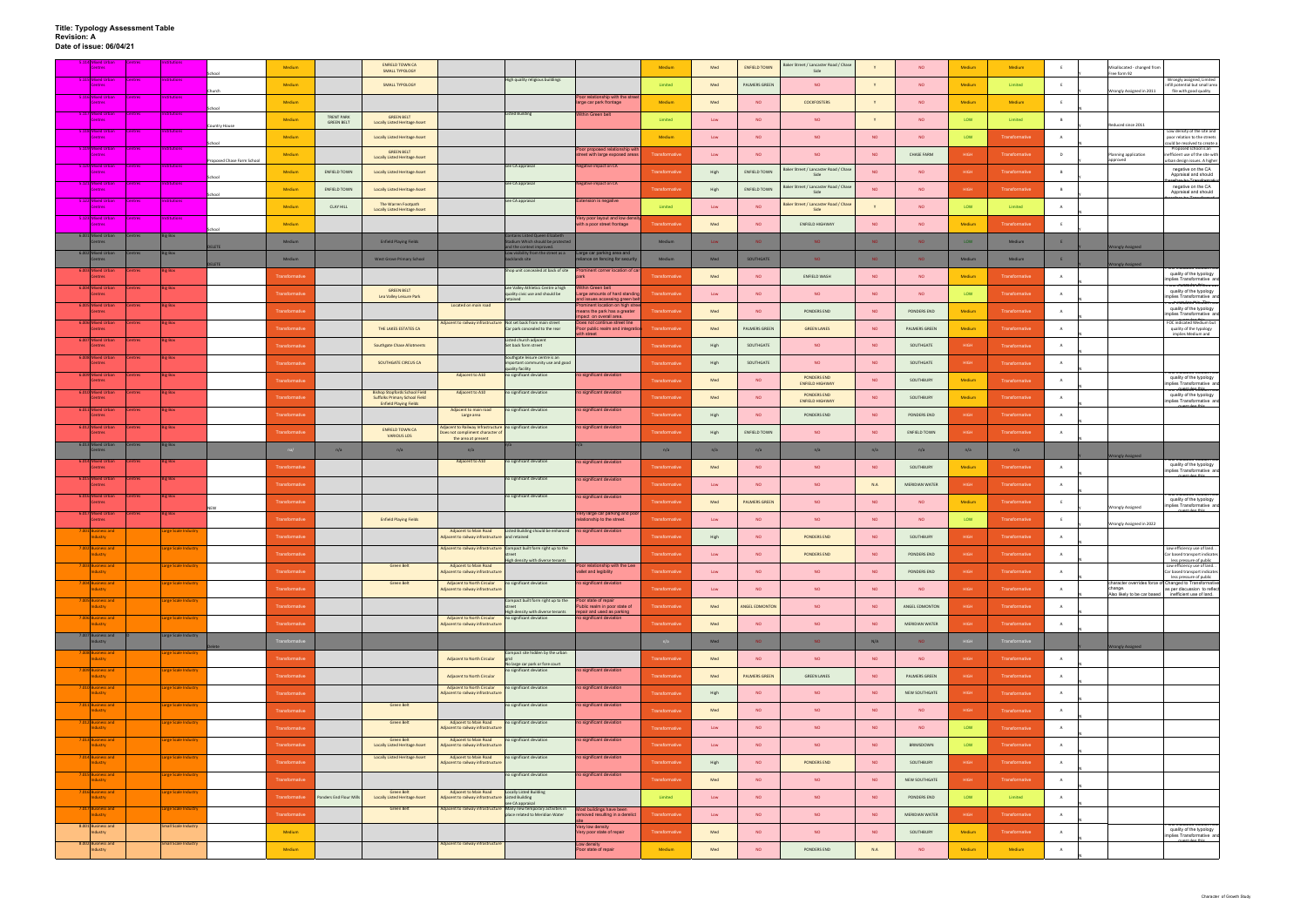| 8.003 Business and<br>Industry                          | <b>Small Scale Industry</b> | Medium        |                                                            |                                                                              | <b>Adjacent to Main Road</b><br>Adjacent to railway infrastructure                | Co-located with retail element                                                                        | Poor state of repair<br>Poor interaction with the public            | Transformative        | Low  | <b>EDMONTON GREEN</b> | <b>NO</b>                                     | N.A                     | <b>NO</b>             | LOW         | Medium                          |                |                                     |                                                                                        |
|---------------------------------------------------------|-----------------------------|---------------|------------------------------------------------------------|------------------------------------------------------------------------------|-----------------------------------------------------------------------------------|-------------------------------------------------------------------------------------------------------|---------------------------------------------------------------------|-----------------------|------|-----------------------|-----------------------------------------------|-------------------------|-----------------------|-------------|---------------------------------|----------------|-------------------------------------|----------------------------------------------------------------------------------------|
| 8.004 Business and                                      | <b>Small Scale Industry</b> |               |                                                            |                                                                              | Adjacent to Main Road                                                             |                                                                                                       | POOR STATE OF REPAIR                                                |                       |      |                       |                                               |                         |                       |             |                                 |                | related as strongly to PT.          | Changed to Transformative                                                              |
| Industry<br>8.005 Business and                          | Small Scale Industry        | Medium        |                                                            |                                                                              | Adjacent to railway infrastructure                                                |                                                                                                       | Low density of workspace<br>Large billboards creating an            | Transformative        | Low  | <b>EDMONTON GREEN</b> | <b>NO</b>                                     | N.A                     | <b>NO</b>             | LOW         | Transformative                  | $\overline{A}$ | Area should be<br>Transformative to | as per discussion                                                                      |
| Industry                                                |                             | Medium        |                                                            |                                                                              |                                                                                   |                                                                                                       | inactive front                                                      | Medium                | Med  | <b>NO</b>             | PONDERS END                                   | N.A                     | <b>NO</b>             | Medium      | Medium                          | A              |                                     |                                                                                        |
| 8.006 Business and<br>ndustry                           | Small Scale Industry        | Medium        |                                                            |                                                                              |                                                                                   |                                                                                                       |                                                                     | Medium                | Med  | SOUTHGATE             | NO.                                           | N/A                     | NO                    | Medium      | Medium                          | A              | hange to Street Based since         |                                                                                        |
| 8.007 Business and<br>Industry                          | <b>Small Scale Industry</b> | Medium        |                                                            |                                                                              | Small typology                                                                    | Efficient use of land and works with   Inappropriate building for use a                               | a religious meeting place                                           | Medium                | Med  | SOUTHGATE             | <b>NO</b>                                     |                         | <b>NO</b>             | Medium      | Medium                          |                |                                     | appropriate for its use it<br>does not fall out of the                                 |
| 8.008 Business and<br>Industry                          | Small Scale Industry        | <b>Medium</b> |                                                            |                                                                              | Adjacent to railway infrastructur                                                 |                                                                                                       |                                                                     | Medium                | High | <b>ANGEL EDMONTON</b> | NO.                                           | N.A                     | NO                    |             | Medium                          |                | <b>Change to Contemporary</b>       |                                                                                        |
| 8.009 Business and<br>ndustry                           | <b>Small Scale Industry</b> | Medium        |                                                            | FORE STREET ANGEL CA                                                         | Adjacent to railway infrastructure building of good quality                       | ommunity House and adjacent                                                                           | Banqueting suite a poor qualit<br>for its use, would be better      | ransformativ          | High | ANGEL EDMONTON        | <b>NO</b>                                     | $N.A$                   | <b>NO</b>             | HIGH        | Transformative                  | A              | ats since 2011                      |                                                                                        |
| 8.010 Business and<br>Industry                          | Small Scale Industry        | Medium        |                                                            | FORE STREET NORTH                                                            |                                                                                   | no significant deviation                                                                              | served as something new<br>no significant deviation                 | Medium                | High | <b>EDMONTON GREEN</b> | <b>NO</b>                                     | N.A                     | <b>EDMONTON GREEN</b> | HIGH        | Transformative                  | A              |                                     | DUE TO force of change                                                                 |
| 8.011 Business and                                      | <b>Small Scale Industry</b> | Medium        |                                                            | FORE STREET NORTH                                                            |                                                                                   | Mews development collocated<br>Compact site                                                           | Poor activation of street                                           | Medium                |      | <b>EDMONTON GREEN</b> | <b>NO</b>                                     | N.A                     | <b>EDMONTON GREEN</b> | HIGH        | Transformative                  |                |                                     | DUE TO force of change                                                                 |
| ndustry<br>8.012 Business and                           | <b>Small Scale Industry</b> |               |                                                            | Very Compact                                                                 |                                                                                   | Sits tightly within surrounding grain                                                                 |                                                                     |                       | High |                       |                                               |                         |                       |             |                                 |                |                                     | Transformative value but                                                               |
| Industry<br>8.013 Business and                          | <b>Small Scale Industry</b> | Medium        |                                                            |                                                                              |                                                                                   | No parking area<br>good state of repair                                                               | Petrol station negative                                             | Medium                | Med  | <b>EDMONTON GREEN</b> | <b>NO</b>                                     | N.A                     | <b>NO</b>             | HIGH        | Medium                          | A              |                                     | low force of change.                                                                   |
| Industry<br>8.014 Business and                          | Small Scale Industry        | Medium        | THE CRESCENT                                               |                                                                              |                                                                                   |                                                                                                       | compacted to general descripti                                      | <b>Transformative</b> | High | <b>EDMONTON GREEN</b> | <b>NO</b>                                     | N.A                     | <b>NO</b>             | HIGH        | Transformative                  | $\overline{A}$ |                                     |                                                                                        |
| dustry                                                  |                             | Medium        |                                                            |                                                                              |                                                                                   |                                                                                                       |                                                                     | Medium                | Med  | NO.                   | <b>ENFIELD WASH</b>                           | N/A                     | NO.                   | Medium      | Medium                          | A              | hange to Street Based since         |                                                                                        |
| 8.015 Business and<br>Industry                          | Small Scale Industry        | Medium        |                                                            |                                                                              |                                                                                   | Large warehouse is an efficient use of Petrol station negative                                        | ompacted to general descript<br>oor relationship with river and     | Transformative        | Med  | PALMERS GREEN         | <b>GREEN LANES</b>                            | N.A                     | PALMERS GREEN         | Medium      | Transformative                  | A              |                                     | quality of the typology<br>implies Transformative and                                  |
| 8.016 Business and<br>Industry                          | Small Scale Industry        | Medium        |                                                            |                                                                              | <b>Adjacent to Main Road</b><br>Adjacent to railway infrastructure infrastructure | Substantial building and piece of                                                                     | Poor relation with the street<br>car park and set back              | Transformativ         | High | ANGEL EDMONTOR        | <b>NO</b>                                     | N.A                     | ANGEL EDMONTON        | <b>HIGH</b> | Transformative                  | A              |                                     |                                                                                        |
| 8.017 Business and<br>Industry                          | Small Scale Industry        | Medium        |                                                            |                                                                              |                                                                                   | no significant deviation                                                                              | no significant deviation                                            | Medium                | High | <b>NO</b>             | PONDERS END                                   | N.A                     | PONDERS END           | HIGH        | Medium                          | A              |                                     | <b>FOC INGLOST</b><br>Transformative but quality<br>of the typology and use as         |
| 8.018 Business and<br>Industry                          | <b>Small Scale Industry</b> | Medium        |                                                            |                                                                              |                                                                                   | no significant deviation                                                                              | no significant deviation                                            | Transformative        | Low  | <b>EDMONTON GREEN</b> | <b>NO</b>                                     | N.A                     | <b>NO</b>             | LOW         | Transformative                  | $\overline{A}$ |                                     | <del>ri Ob Marcarea cimiea noa i</del><br>quality of the typology                      |
| 8.019 Business and<br>Industry                          | <b>Small Scale Industry</b> | Medium        |                                                            | <b>Locally Listed Heritage Asset</b>                                         |                                                                                   |                                                                                                       | Very poor relationship with<br>parkland setting and street.         | Medium                | Low  | <b>NO</b>             | PONDERS END                                   | $\mathsf{N}.\mathsf{A}$ | <b>NO</b>             | LOW         | Medium                          | A              |                                     | implies Transformative and<br>FOC indicated Limited but<br>quality of the typology and |
| 8.020 Business and                                      | <b>Small Scale Industry</b> |               |                                                            |                                                                              | Adjacent to Main Road                                                             |                                                                                                       | Less industrial space and more<br>parade of office buildings of por |                       |      |                       |                                               |                         |                       |             |                                 |                |                                     | use as industrial suggests use<br>roo indicated wiedrum but<br>quality of the typology |
| Industry<br>8.021 Business and                          | <b>Small Scale Industry</b> | Medium        |                                                            | <b>GREEN BELT</b>                                                            | Adjacent to railway infrastructure                                                | Adjacent to railway infrastructure Very little impact on the public realm TFL infrastructure does not |                                                                     | <b>Transformative</b> | Med  | <b>NO</b>             | PONDERS END                                   | N.A                     | SOUTHBURY             | Medium      | Transformative                  | $\overline{A}$ |                                     | implies Transformative and                                                             |
| Industry<br>8.022 Business and                          | Small Scale Industry        | Medium        |                                                            | <b>TRENT PARK CA</b>                                                         |                                                                                   | and street as it is tucked away by the adhere to typology<br>rail tracks                              |                                                                     | Medium                | Med  | <b>NO</b>             | COCKFOSTERS                                   | N.A                     | <b>WESTERN ARC</b>    | Medium      | Medium                          |                |                                     |                                                                                        |
| ndustry                                                 |                             | Medium        |                                                            | <b>GREEN BELT</b><br>FORTY HILL CA                                           |                                                                                   |                                                                                                       | ubstation. Does not meet                                            | Medium                | Low  | NO                    | NO.                                           | N.A                     | NO                    | LOW         | Medium                          |                | <b>Change to Street Based since</b> | FOC indicated Medium but                                                               |
| 8.023 Business and<br>ndustry                           | <b>Small Scale Industry</b> | Medium        |                                                            | THE LAKES ESTATE CA                                                          |                                                                                   |                                                                                                       | general description                                                 | Transformativ         | Med  | PALMERS GREEN         | <b>GREEN LANES</b>                            | N.A                     | <b>NO</b>             | Medium      | Transformative                  | A              |                                     | quality of the typology<br>implies Medium and                                          |
| 8.024 Business and<br>Industry                          | Small Scale Industry        | Medium        |                                                            |                                                                              | Adjacent to Main Road                                                             | Unique and interesting building and                                                                   |                                                                     | Medium                | Med  | NO                    | NO.                                           | N.A                     | NO                    | Medium      | Medium                          | A              |                                     |                                                                                        |
| 8.025 Business and<br>ndustry                           | Small Scale Industry        | Medium        |                                                            |                                                                              |                                                                                   |                                                                                                       | <b>Poor Quality</b>                                                 | <b>Transformativ</b>  | Med  | <b>NO</b>             | <b>NO</b>                                     | N/A                     | <b>NO</b>             | Medium      | Transformative                  | E              | Change from historic Centre         |                                                                                        |
| 8.026 Business and<br>Industry                          | <b>Small Scale Industry</b> |               |                                                            |                                                                              |                                                                                   |                                                                                                       | Poor Quality                                                        | Transformative        | High | Angel Edmonton        | <b>NO</b>                                     | <b>NO</b>               | <b>NO</b>             | HIGH        | Transformative                  | F              |                                     |                                                                                        |
| 9.001 Business and<br>Industry                          | Office / Tech Parks         | Medium        |                                                            | <b>GREEN BELT</b><br><b>Oasis Enfield Academy</b>                            |                                                                                   |                                                                                                       | Huge expanse of car parking ar<br>lack of urban form                | ransformativ          | Low  | <b>NO</b>             | <b>NO</b>                                     | <b>NO</b>               | <b>NO</b>             | Medium      | Transformative                  | B              | <i>leduced</i>                      |                                                                                        |
| 10.001 Residential Areas Perimeter Blocks Pre-Victorian |                             | Limited       | Enfield Town<br><b>Conservation Area</b>                   | Electric Avenue Open Space<br><b>Locally Listed Heritage Asset</b>           |                                                                                   | <b>Locally Listed Building</b><br><b>Listed Building</b>                                              |                                                                     | Limited               | High | <b>ENFIELD TOWN</b>   | Baker Street / Lancaster Road / Chase<br>Side |                         | <b>ENFIELD TOWN</b>   | HIGH        | Limited                         | A              |                                     |                                                                                        |
| 10.002 Residential Areas Perimeter Blocks Pre-Victorian |                             | Limited       | Enfield Town                                               |                                                                              |                                                                                   | see CA appraisal<br><b>Locally Listed Building</b><br><b>Listed Building</b>                          |                                                                     | Limited               | High | <b>ENFIELD TOWN</b>   | Baker Street / Lancaster Road / Chas          |                         | <b>ENFIELD TOWN</b>   | HIGH        | Limited                         | A              |                                     |                                                                                        |
| 10.003 Residential Areas Perimeter Blocks Pre-Victorian |                             | Limited       | <b>Conservation Area</b><br><b>Forty Hill Conservation</b> | <b>GREEN BELT</b>                                                            |                                                                                   | see CA appraisal                                                                                      | Within Green belt                                                   | Limited               | Low  | <b>NO</b>             | Side<br><b>NO</b>                             |                         | <b>NO</b>             | LOW         | $\ensuremath{\mathsf{Limited}}$ |                |                                     |                                                                                        |
| 10.004 Residential Areas Perimeter Blocks Pre-Victorian |                             | Limited       | Area                                                       | <b>Locally Listed Heritage Asset</b>                                         |                                                                                   | see CA appraisal                                                                                      |                                                                     |                       |      |                       |                                               |                         |                       |             |                                 |                |                                     |                                                                                        |
| 10.005 Residential Areas Perimeter Blocks Pre-Victorian |                             |               | Church Street<br>Winchmore Hill                            |                                                                              |                                                                                   | <b>Locally Listed Building</b>                                                                        |                                                                     | Limited               | High | <b>EDMONTON GREEN</b> | <b>NO</b>                                     |                         | <b>NO</b>             | HIGH        | Limited                         |                |                                     |                                                                                        |
| 10.006 Residential Areas Perimeter Blocks Pre-Victorian |                             | Limited       | <b>Conservation Area</b>                                   |                                                                              |                                                                                   | isted Building<br>see CA appraisal<br><b>Locally Listed Building</b>                                  |                                                                     | Limited               | Med  | NO.                   | NO.                                           | Y                       | NO.                   | Medium      | Limited                         |                | hange to terrace                    |                                                                                        |
|                                                         |                             | Limited       | Winchmore Hill<br><b>Conservation Area</b>                 |                                                                              |                                                                                   | <b>Listed Building</b><br>see CA appraisal                                                            |                                                                     | Limited               | Med  | NO.                   | NO.                                           | Y                       | NO.                   | Medium      | Limited                         |                | ange to terrace                     |                                                                                        |
| 10.007 Residential Areas Perimeter Blocks Pre-Victorian |                             | Limited       | Enfield Town<br><b>Conservation Area</b>                   | <b>Locally Listed Heritage Asset</b>                                         |                                                                                   | <b>Locally Listed Building</b><br><b>Listed Building</b><br>see CA appraisal                          |                                                                     | Limited               | High | <b>ENFIELD TOWN</b>   | Baker Street / Lancaster Road / Chase<br>Side |                         | ENFIELD TOWN          | <b>HIGH</b> | Limited                         | A              |                                     |                                                                                        |
| 10.008 Residential Areas Perimeter Blocks Pre-Victorian |                             | Limited       | Enfield Town<br><b>Conservation Area</b>                   | <b>Locally Listed Heritage Asset</b>                                         |                                                                                   | <b>Locally Listed Building</b><br><b>Listed Building</b><br>see CA appraisal                          |                                                                     | Limited               | High | <b>ENFIELD TOWN</b>   | Baker Street / Lancaster Road / Chase<br>Side |                         | ENFIELD TOWN          | HIGH        | Limited                         | $\overline{A}$ |                                     |                                                                                        |
| 10.009 Residential Areas Perimeter Blocks Pre-Victorian |                             | Limited       | Forty Hill Conservation<br>Area                            | <b>GREEN BELT</b><br><b>Locally Listed Heritage Asset</b>                    |                                                                                   | <b>Listed Building</b>                                                                                | Within Green belt                                                   | Limited               | Low  | <b>NO</b>             | <b>NO</b>                                     |                         | <b>NO</b>             | LOW         | Limited                         | A              |                                     |                                                                                        |
| 11.001 Residential Areas Perimeter Blocks Urban Terrace |                             | Medium        |                                                            | Small Typology area                                                          |                                                                                   | no significant deviation                                                                              | no significant deviation                                            | Medium                | High | NO                    | Enfield Wash                                  |                         | <b>NO</b>             | HIGH        | Medium                          | A              |                                     |                                                                                        |
| 11.002 Residential Areas Perimeter Blocks Urban Terrace |                             | Medium        |                                                            | Grove Road Open Space                                                        |                                                                                   | Lots of Green                                                                                         | Lots of front garden parking                                        | Medium                | High | <b>NO</b>             | <b>NO</b>                                     |                         | NO                    | Medium      | Medium                          | A              |                                     |                                                                                        |
| 11.003 Residential Areas Perimeter Blocks Urban Terrace |                             | Medium        |                                                            | Small Typology area                                                          |                                                                                   | <b>Unique Buildings</b>                                                                               |                                                                     | Limited               | High | <b>NO</b>             | <b>NO</b>                                     |                         | <b>NO</b>             | HIGH        | Medium                          | A              |                                     | Good density on site and                                                               |
| 11.004 Residential Areas Perimeter Blocks Urban Terrace |                             | Medium        |                                                            | <b>Locally Listed Heritage Asset</b>                                         |                                                                                   | Lots of Green<br><b>Front Gardens Maintained</b>                                                      |                                                                     | Medium                | Med  | NO                    | NO.                                           |                         | <b>NO</b>             | Medium      | Medium                          | $\overline{A}$ |                                     | should be retained                                                                     |
| 11.005 Residential Areas Perimeter Blocks Urban Terrace |                             |               |                                                            |                                                                              |                                                                                   |                                                                                                       | Lack of green                                                       |                       |      |                       |                                               |                         |                       |             |                                 |                |                                     | <b>POC mulcate</b><br>Transformative but quality                                       |
| 11.006 Residential Areas Perimeter Blocks Urban Terrace |                             | Medium        |                                                            | <b>Eldon Primary School Field</b>                                            |                                                                                   | <b>Listed Building</b>                                                                                | Lots of front garden parking                                        | Medium                | High | <b>NO</b>             | Ponders End                                   |                         | <b>Ponders End</b>    | HIGH        | Medium                          | $\overline{A}$ |                                     | of the typology implies                                                                |
| 11.007 Residential Areas Perimeter Blocks Urban Terrace |                             | Medium        |                                                            | THE CRESCENT CA<br><b>Locally Listed Heritage Asset</b>                      |                                                                                   | Lots of Green<br>Front Gardens Maintained                                                             |                                                                     | Medium                | High | <b>Edmonton Green</b> | NO.                                           |                         | <b>NO</b>             | HIGH        | Medium                          | A              |                                     |                                                                                        |
|                                                         |                             | Medium        |                                                            | <b>Falcon Fields (leased) Allotments</b>                                     |                                                                                   |                                                                                                       |                                                                     | Medium                | Med  | <b>NO</b>             | Ponders End                                   |                         | <b>Ponders End</b>    | Medium      | Medium                          | $\overline{A}$ |                                     |                                                                                        |
| 11.008 Residential Areas Perimeter Blocks Urban Terrace |                             | Medium        |                                                            | Small Typology area                                                          |                                                                                   |                                                                                                       | Lack of green<br>Lots of front garden parking                       | Medium                | High | NO                    | Ponders End                                   | Y                       | <b>Ponders End</b>    | HIGH        | Medium                          | A              |                                     | FOC indicated Limited but<br>quality of the typology<br>implies Medium and             |
| 11.009 Residential Areas Perimeter Blocks Urban Terrace |                             | Medium        |                                                            | <b>Boundary Ditch</b>                                                        |                                                                                   |                                                                                                       | Lack of green<br>Lots of front garden parking                       | Medium                | Med  | NO.                   | Ponders End                                   | Y                       | <b>Ponders End</b>    | Medium      | Medium                          | A              |                                     | FOC indicated Limited but<br>quality of the typology<br>implies Medium and             |
| 11.010 Residential Areas Perimeter Blocks Urban Terrace |                             | Medium        |                                                            | <b>Ponders End Recreation Ground</b><br><b>Locally Listed Heritage Asset</b> |                                                                                   |                                                                                                       | ncomplete Perimeter Block                                           | Medium                | Med  | <b>NO</b>             | Ponders End                                   |                         | <b>Ponders End</b>    | Medium      | Medium                          | A              |                                     |                                                                                        |
| 11.011 Residential Areas Perimeter Blocks Urban Terrace |                             | Medium        |                                                            | Alma Road (leased) Allotments                                                |                                                                                   |                                                                                                       | Lack of green<br>Lots of front garden parking                       | Medium                | High | <b>NO</b>             | Ponders End                                   |                         | <b>Ponders End</b>    | HIGH        | Medium                          | A              |                                     | <b>TOG INGICATED</b><br>Transformative but quality                                     |
| 11.012 Residential Areas Perimeter Blocks Urban Terrace |                             | Medium        |                                                            | <b>Locally Listed Heritage Asset</b><br><b>Barrowfield Allotments</b>        |                                                                                   | Lots of Green<br><b>Front Gardens Maintained</b>                                                      |                                                                     | Medium                | High | <b>Edmonton Green</b> | <b>NO</b>                                     | Y                       | <b>NO</b>             | HIGH        | Medium                          | A              |                                     | of the typology implies                                                                |
|                                                         |                             |               |                                                            | THE CRESCENT CA                                                              |                                                                                   |                                                                                                       |                                                                     |                       |      |                       |                                               |                         |                       |             |                                 |                |                                     |                                                                                        |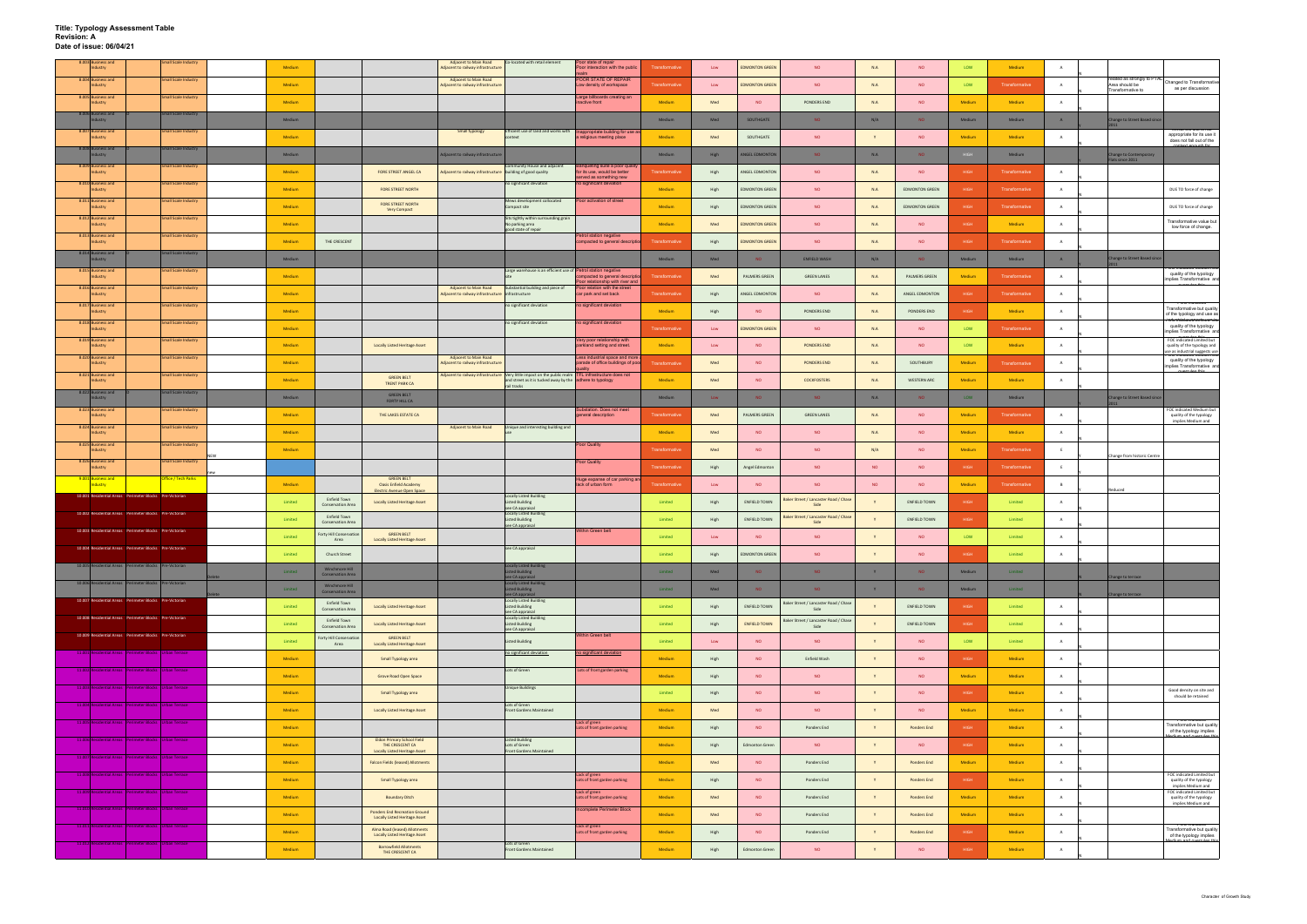|              |                                                          |              | Medium        | THE CRESCENT            |                                                                                          |                                  | <b>Listed Building</b>                                   |                                               | Limited | High          | <b>Edmonton Green</b> | <b>NO</b>                                     |           | <b>NO</b>           | HIGH        | Limited       |                |                                                                               |
|--------------|----------------------------------------------------------|--------------|---------------|-------------------------|------------------------------------------------------------------------------------------|----------------------------------|----------------------------------------------------------|-----------------------------------------------|---------|---------------|-----------------------|-----------------------------------------------|-----------|---------------------|-------------|---------------|----------------|-------------------------------------------------------------------------------|
|              | 11.014 Residential Areas Perimeter Blocks Urban Terrace  |              |               |                         |                                                                                          |                                  |                                                          | Lack of Green                                 |         |               |                       |                                               |           |                     |             |               |                |                                                                               |
|              |                                                          |              | Medium        |                         | <b>Woodlands &amp; Tanners End Open Space</b><br><b>Locally Listed Heritage Asset</b>    |                                  |                                                          |                                               | Medium  | Med           | Angel Edmonton        | <b>NO</b>                                     |           | <b>NO</b>           | Medium      | Medium        | A              |                                                                               |
|              | 11.015 Residential Areas Perimeter Blocks Ulrhan Terrace |              | Medium        |                         | <b>Raynham Primary School Field</b><br>FORE STREET SOUTH CA                              |                                  |                                                          | Lack of Green                                 | Medium  | High          | Angel Edmonton        | <b>NO</b>                                     |           | <b>NO</b>           | <b>HIGH</b> | Medium        | $\overline{A}$ |                                                                               |
|              | 11.016 Residential Areas Perimeter Blocks Urban Terrace  |              | Medium        |                         | FORE STREET ANGEL CA<br>Winchester Road Garden                                           |                                  | Front Gardens Maintained                                 | Lack of Green                                 | Medium  | High          | <b>Edmonton Green</b> | <b>NO</b>                                     | Y         | <b>NO</b>           | Medium      | Medium        | A              | Medium value but high<br>force of change. REMAINS as                          |
|              | 11.017 Residential Areas Perimeter Blocks Urban Terrace  |              |               |                         | CHURCH STREET, EDMONTON CA                                                               |                                  | Good tree coverage                                       |                                               |         |               |                       |                                               |           |                     |             |               |                | Medium<br>Medium value but high                                               |
|              |                                                          |              | Medium        |                         | <b>Starks Field Primary School</b>                                                       |                                  | Good condition<br>Front gardens retained                 |                                               | Limited | Med           | <b>Edmonton Green</b> | <b>NO</b>                                     |           | <b>NO</b>           | Medium      | Medium        |                | force of change. REMAINS as<br>Medium                                         |
| 11.018 Re    | Jential Areas Perimeter Blocks Urban Terrace             |              | <b>Medium</b> |                         |                                                                                          |                                  |                                                          | <b>Incomplete Perimeter Block</b>             | Medium  | Med           | <b>NO</b>             | <b>Ponders End</b>                            |           | <b>Ponders End</b>  | Medium      | Medium        | $\overline{A}$ |                                                                               |
|              | 11.019 Residential Areas Perimeter Blocks Urban Terrace  |              | Medium        |                         | <b>Bush Hill Park</b><br><b>Locally Listed Heritage Asset</b>                            |                                  | <b>Listed Building</b><br>Lots of Green                  |                                               | Medium  | High          | Enfield Town          | Baker Street / Lancaster Road / Chase<br>Side |           | <b>NO</b>           | <b>HIGH</b> | Medium        | A              |                                                                               |
|              | 11.020 Residential Areas Perimeter Blocks Urban Terrace  |              |               |                         | Riverfront                                                                               |                                  | Front Gardens Maintained<br>no significant variation     | no significant variation                      |         |               |                       | Baker Street / Lancaster Road / Chase         |           |                     |             |               |                | <b>FOC Indicated</b><br>Transformative but quality                            |
| 11.07        | ential Areas Perimeter Blocks Urban Terrace              |              | Medium        |                         | <b>ENFIELD TOWN CA</b>                                                                   | Adjacent major road              |                                                          | Lack of Green                                 | Medium  | High          | <b>Enfield Town</b>   | Side                                          |           | <b>Enfield Town</b> | <b>HIGH</b> | Medium        |                | of the typology implies                                                       |
|              |                                                          |              | Medium        |                         |                                                                                          |                                  |                                                          |                                               | Medium  | Low           | <b>Edmonton Green</b> | <b>NO</b>                                     |           | <b>NO</b>           | LOW         | <b>Medium</b> |                | Transformative value but<br>low force of change.                              |
|              | 11.022 Residential Areas Perimeter Blocks Urban Terrace  |              | Medium        |                         | Ladysmith Road Open Space                                                                |                                  |                                                          | Lack of Green                                 | Medium  | Med           | Angel Edmonton        | <b>NO</b>                                     | Y         | <b>NO</b>           | LOW         | Medium        | A              | Medium value but high<br>force of change. REMAINS as<br>Medium                |
|              | 11.023 Residential Areas Perimeter Blocks Urban Terrace  |              | Medium        |                         | Joyce Avenue Amenity Space                                                               |                                  |                                                          | Lack of Green                                 | Medium  | High          | Angel Edmonton        | <b>NO</b>                                     |           | <b>NO</b>           | <b>HIGH</b> | Medium        | $\mathbf{A}$   | Medium value but high<br>force of change. REMAINS as                          |
|              | 11.024 Residential Areas Perimeter Blocks Urban Terrace  |              |               |                         | Small Typology area                                                                      |                                  | <b>Listed Buildings</b>                                  |                                               |         |               |                       |                                               |           |                     |             |               |                | Medium                                                                        |
|              |                                                          |              | Medium        | FORE STREET ANGEL       | FORE STREET ANGEL CA                                                                     |                                  |                                                          |                                               | Limited | High          | Angel Edmonton        | <b>NO</b>                                     |           | <b>NO</b>           | HIGH        | Limited       |                |                                                                               |
|              | 11.025 Residential Areas Perimeter Blocks Urban Terrace  |              | Medium        |                         | <b>Pymmes Park</b><br><b>Small Typology Area</b><br><b>Locally Listed Heritage Asset</b> |                                  | <b>Front Pymmes Park</b><br><b>Unique Building Types</b> | ots of front garden parking                   | Limited | High          | Angel Edmonton        | NO.                                           | <b>NO</b> | <b>NO</b>           | <b>HIGH</b> | Medium        | <b>A</b>       | Medium value but high<br>force of change. REMAINS as<br>Medium                |
|              | 11.026 Residential Areas Perimeter Blocks Urban Terrace  |              | Medium        | WINCHMORE HILL<br>GREEN | Quakers Hall, Church Hill (street)<br>Small Typology area                                |                                  | see CA appraisal                                         |                                               | Limited | Med           | <b>NO</b>             | <b>NO</b>                                     |           | <b>NO</b>           | Medium      | Limited       | $\overline{A}$ |                                                                               |
| 11.027 Resid | Jential Areas Perimeter Blocks Urban Terrace             |              |               |                         |                                                                                          |                                  | Lots of Green                                            | Lots of front garden parking                  |         |               |                       |                                               |           | <b>NO</b>           |             |               | $\mathbf{A}$   |                                                                               |
|              | 11.028 Residential Areas Perimeter Blocks Urban Terrace  |              | Medium        |                         | <b>MEADWAY CA</b>                                                                        |                                  |                                                          | Lack of green                                 | Medium  | Med           | Southgate             | <b>NO</b>                                     |           |                     | Medium      | Medium        |                |                                                                               |
|              |                                                          | <b>ELETE</b> | Medium        |                         | <b>Carpenters Garden Amenity Space</b>                                                   |                                  |                                                          |                                               | Medium  | Med           | <b>Palmers Green</b>  | NO.                                           | Y         | NO <sub>1</sub>     | Medium      | Medium        | A              |                                                                               |
| 11.029       | dential Areas   Perimeter Blocks   Urban Terrace         |              | Medium        |                         | The New River<br><b>Locally Listed Heritage Asset</b>                                    |                                  | <b>Listed Building</b><br>Lots of Green                  | Lots of front garden parking                  | Medium  | Med           | Palmers Green         | <b>NO</b>                                     |           | <b>NO</b>           | <b>HIGH</b> | Medium        | A              | Transformative but quality<br>of the typology implies                         |
|              | 11.030 Residential Areas Perimeter Blocks Urban Terrace  |              | Medium        |                         | <b>Eastfield Primary School Field</b><br>Small Typology area                             | Main Road                        |                                                          | Lack of green<br>Lots of front garden parking | Medium  | Med           | <b>NO</b>             | Enfield Wash                                  | <b>Y</b>  | <b>NO</b>           | Medium      | Medium        | $\mathbf{A}$   |                                                                               |
|              | 11.031 Residential Areas Perimeter Blocks Urban Terrace  |              |               |                         |                                                                                          |                                  |                                                          |                                               |         |               |                       |                                               |           |                     |             |               |                |                                                                               |
| 11.032 Re    | Jential Areas Perimeter Blocks Urban Terrace             |              | Medium        |                         | Albany Park                                                                              |                                  | no significant deviation                                 | no significant deviation                      | Medium  | Med           | <b>NO</b>             | Enfield Wash                                  |           | <b>NO</b>           | Medium      | Medium        | $\overline{A}$ |                                                                               |
|              |                                                          |              | <b>Medium</b> |                         | Small Typology area                                                                      |                                  |                                                          |                                               | Medium  | Med           | NO                    | Enfield Wash                                  |           | <b>NO</b>           | Medium      | Medium        | A              |                                                                               |
|              | 11.033 Residential Areas Perimeter Blocks Urban Terrace  |              | Medium        |                         | Small Typology area                                                                      |                                  | no significant deviation                                 | no significant deviation                      | Medium  | Med           | <b>NO</b>             | Enfield Wash                                  | Y         | <b>NO</b>           | Medium      | Medium        | $\overline{A}$ |                                                                               |
|              | 11.034 Residential Areas Perimeter Blocks Urban Terrace  |              | Medium        | ENFIELD TOWN            | New River Loop                                                                           |                                  | see CA appraisal                                         |                                               | Limited | High          | <b>Enfield Town</b>   | Baker Street / Lancaster Road / Chase         |           | <b>Enfield Town</b> | <b>HIGH</b> | Limited       | $\overline{A}$ |                                                                               |
|              | 11.035 Residential Areas Perimeter Blocks Urban Terrace  |              |               |                         | <b>Cenotaph Gardens</b>                                                                  |                                  |                                                          |                                               |         |               |                       | Side                                          |           |                     |             |               |                | rvu ingiudi<br>Transformative but quality                                     |
|              | 11.036 Residential Areas Perimeter Blocks Urban Terrace  |              | Medium        |                         | Small Typology area<br>Locally Listed Heritage Asset                                     |                                  |                                                          |                                               | Limited | High          | <b>Enfield Town</b>   | Baker Street / Lancaster Road / Chas<br>Side  |           | Enfield Town        | HIGH        | <b>Medium</b> | $\mathsf{A}$   | of the typology implies                                                       |
|              |                                                          |              | Medium        |                         | THE LAKES ESTATE CA<br>Small Typology                                                    |                                  | Front gardens maintained<br>Lots of Green                |                                               | Limited | Med           | Palmers Green         | Green Lanes                                   |           | <b>NO</b>           | Medium      | Limited       | A              |                                                                               |
|              | 11.037 Residential Areas Perimeter Blocks Urban Terrace  |              | <b>Medium</b> |                         | The New River<br><b>Locally Listed Heritage Asset</b>                                    |                                  |                                                          |                                               | Medium  | High          | <b>Palmers Green</b>  | Green Lanes                                   | Y         | <b>NO</b>           | <b>HIGH</b> | <b>Medium</b> | $\overline{A}$ | <b>TOG INDICATED</b><br>Transformative but quality<br>of the typology implies |
|              | 11.038 Residential Areas Perimeter Blocks Urban Terrace  |              | Medium        |                         | The New River                                                                            |                                  | Lots of Green<br><b>Listed Buildings</b>                 | Lots of front garden parking                  | Medium  | Med           | Palmers Green         | <b>Green Lanes</b>                            | Y         | <b>NO</b>           | Medium      | Medium        | A              |                                                                               |
|              | 11.039 Residential Areas Perimeter Blocks Urban Terrace  |              |               |                         | <b>Locally Listed Heritage Asset</b>                                                     |                                  |                                                          |                                               |         |               |                       |                                               |           |                     |             |               |                |                                                                               |
|              |                                                          |              | Medium        |                         | <b>Holtwhite Sports Club</b>                                                             |                                  |                                                          |                                               | Medium  | Med           | <b>Enfield Town</b>   | Baker Street / Lancaster Road / Chase<br>Side |           | <b>NO</b>           | Medium      | Medium        | $\mathsf{A}$   |                                                                               |
|              | 11.040 Residential Areas Perimeter Blocks Urban Terrace  |              | Medium        |                         |                                                                                          |                                  |                                                          |                                               |         |               |                       |                                               |           |                     |             |               | A              | Merged with 11.043                                                            |
|              |                                                          |              | Medium        |                         | Holtwhite Sports Club<br><b>Locally Listed Heritage Asset</b>                            |                                  |                                                          |                                               | Medium  | Med           | <b>Enfield Town</b>   | Baker Street / Lancaster Road / Chase<br>Side | Y         | <b>NO</b>           | Medium      | Medium        | A              |                                                                               |
|              | 11.042 Residential Areas Perimeter Blocks Urban Terrace  |              | Medium        |                         | Small Typology area                                                                      |                                  |                                                          | lack of green                                 | Medium  | Low           | <b>Enfield Town</b>   | Baker Street / Lancaster Road / Chase         |           | <b>NO</b>           | LOW         | Medium        | A              |                                                                               |
|              | 11.043 Residential Areas Perimeter Blocks Urban Terrace  |              |               |                         |                                                                                          |                                  |                                                          | lack of green                                 |         |               |                       | Side                                          |           |                     |             |               |                | <b>TOC INGICATOR</b>                                                          |
|              |                                                          |              | Medium        |                         | St Georges RC Primary School Field                                                       |                                  |                                                          |                                               | Medium  | Med           | <b>Enfield Town</b>   | Baker Street / Lancaster Road / Chase<br>Side | Y         | <b>NO</b>           | HIGH        | Medium        | A              | Transformative but quality<br>of the typology implies                         |
|              | 11.044 Residential Areas Perimeter Blocks Urban Terrace  |              | Medium        |                         | Small Typology area                                                                      |                                  |                                                          |                                               | Limited | Med           | Enfield Town          | Baker Street / Lancaster Road / Chase<br>Side | Y         | <b>NO</b>           | Medium      | Medium        | A              |                                                                               |
|              | 11.045 Residential Areas Perimeter Blocks Urban Terrace  |              | Medium        |                         | <b>Chase Community School Field</b>                                                      |                                  |                                                          |                                               | Medium  | $\_$ Low $\_$ | <b>Enfield Town</b>   | Baker Street / Lancaster Road / Chase         |           | <b>NO</b>           | Medium      | Medium        | A              |                                                                               |
|              | 11.046 Residential Areas Perimeter Blocks Urban Terrace  |              | Medium        |                         | Small Typology area<br>Enfield County School Field (Baker Street Nor                     |                                  |                                                          |                                               | Medium  | Med           | NO.                   | Side<br>Baker Street / Lancaster Road / Chase | Y         | <b>NO</b>           | Medium      | Medium        | A              |                                                                               |
|              | 11.047 Residential Areas Perimeter Blocks Urban Terrace  |              |               |                         |                                                                                          |                                  |                                                          | Lack of green                                 |         |               |                       | Side                                          |           |                     |             |               |                |                                                                               |
|              |                                                          |              | Medium        |                         | Warwick Fields Open Space                                                                | Main Road<br>Large Typology Area |                                                          | Lots of front garden parking                  | Medium  | Med           | NO                    | NO                                            | Y         | <b>NO</b>           | Medium      | Medium        | A              |                                                                               |
|              | 11.048 Residential Areas Perimeter Blocks Urban Terrace  |              | Medium        |                         | <b>Cunningham Avenue Amenity Green</b><br>Space<br><b>Locally Listed Heritage Asset</b>  | Main Road<br>Large Typology Area |                                                          | Lack of green<br>Lots of front garden parking | Medium  | Med           | NO                    | Enfield Wash                                  | Y         | <b>NO</b>           | Medium      | Medium        | <b>A</b>       |                                                                               |
|              | 11.049 Residential Areas Perimeter Blocks Urban Terrace  |              | Medium        |                         | <b>Elliots Field Allotments</b>                                                          | Main Road                        |                                                          | Lack of green<br>Lots of front garden parking | Medium  | Med           | NO.                   | Enfield Wash                                  | Y         | <b>NO</b>           | Medium      | Medium        | A              |                                                                               |
|              | 11.050 Residential Areas Perimeter Blocks Urban Terrace  |              |               |                         |                                                                                          | Large Typology Area              | Lots of Green                                            | Large car park                                |         |               |                       |                                               |           |                     |             |               |                |                                                                               |
|              | 11.051 Residential Areas Perimeter Blocks Urban Terrace  |              | Medium        |                         | The New River                                                                            |                                  | <b>Unique Buildings</b>                                  |                                               | Medium  | Med           | <b>NO</b>             | NO                                            | Y         | <b>NO</b>           | Medium      | Medium        | <b>A</b>       |                                                                               |
|              |                                                          |              | Medium        |                         | Small Typology area                                                                      |                                  |                                                          |                                               | Limited | Low           | <b>Palmers Green</b>  | NO                                            | Y         | <b>NO</b>           | LOW         | Limited       | A              |                                                                               |
|              | 11.052 Residential Areas Perimeter Blocks Urban Terrace  | <b>ELETE</b> | Medium        |                         |                                                                                          |                                  |                                                          |                                               | n/a     | n/a           | n/a                   | n/a                                           | n/a       | n/a                 | n/a         |               | A              | erged with 11.038                                                             |
|              | 11.053 Residential Areas Perimeter Blocks Urban Terrace  |              | Medium        |                         | The New River                                                                            |                                  | Lots of Green                                            | Lots of front garden parking                  | Medium  | Med           | <b>Palmers Green</b>  | <b>Green Lanes</b>                            | Y         | NO                  | Medium      | Medium        | A              |                                                                               |
|              | 11.054 Residential Areas Perimeter Blocks Urban Terrace  | <b>ELETE</b> |               |                         |                                                                                          |                                  |                                                          | Lack of green                                 |         |               |                       |                                               |           |                     |             |               |                | lerged with 11.038                                                            |
|              | 11.055 Residential Areas Perimeter Blocks Urban Terrace  |              | Medium        |                         | Queensland Avenue Playing Fields                                                         |                                  |                                                          | ots of front garden parking                   | Medium  | Med           | NO                    | NO <sub>1</sub>                               | Y         | <b>NO</b>           | Medium      | Medium        | A              |                                                                               |
|              |                                                          |              | Medium        |                         |                                                                                          |                                  |                                                          |                                               | Medium  | Med           | Palmers Green         | Green Lanes                                   | Y         | <b>NO</b>           | Medium      | Medium        | $\overline{B}$ | inlarged                                                                      |
|              | 11.056 Residential Areas Perimeter Blocks Urban Terrace  |              | Medium        |                         |                                                                                          |                                  |                                                          |                                               | Medium  | High          | Palmers Green         | <b>Green Lanes</b>                            | Y         | <b>NO</b>           | HIGH        | Medium        |                |                                                                               |
| 11.057       | dential Areas Perimeter Blocks Urban Terrace             |              | Medium        | ENFIELD TOWN            | <b>Conical Corner</b>                                                                    |                                  | see CA appraisal                                         |                                               | Limited | High          | <b>Enfield Town</b>   | Baker Street / Lancaster Road / Chase         | Y         | <b>Enfield Town</b> | <b>HIGH</b> | Limited       | <b>A</b>       | lerged with 11.055                                                            |
|              | 11.058 Residential Areas Perimeter Blocks Urban Terrace  |              |               |                         |                                                                                          |                                  |                                                          |                                               |         |               |                       | Side                                          |           |                     |             |               |                |                                                                               |
|              |                                                          |              | Medium        |                         | <b>Chase Side Primary School</b>                                                         |                                  |                                                          |                                               | Medium  | Med           | <b>Enfield Town</b>   | Baker Street / Lancaster Road / Chase<br>Side | Y         | <b>NO</b>           | Medium      | Medium        | A              |                                                                               |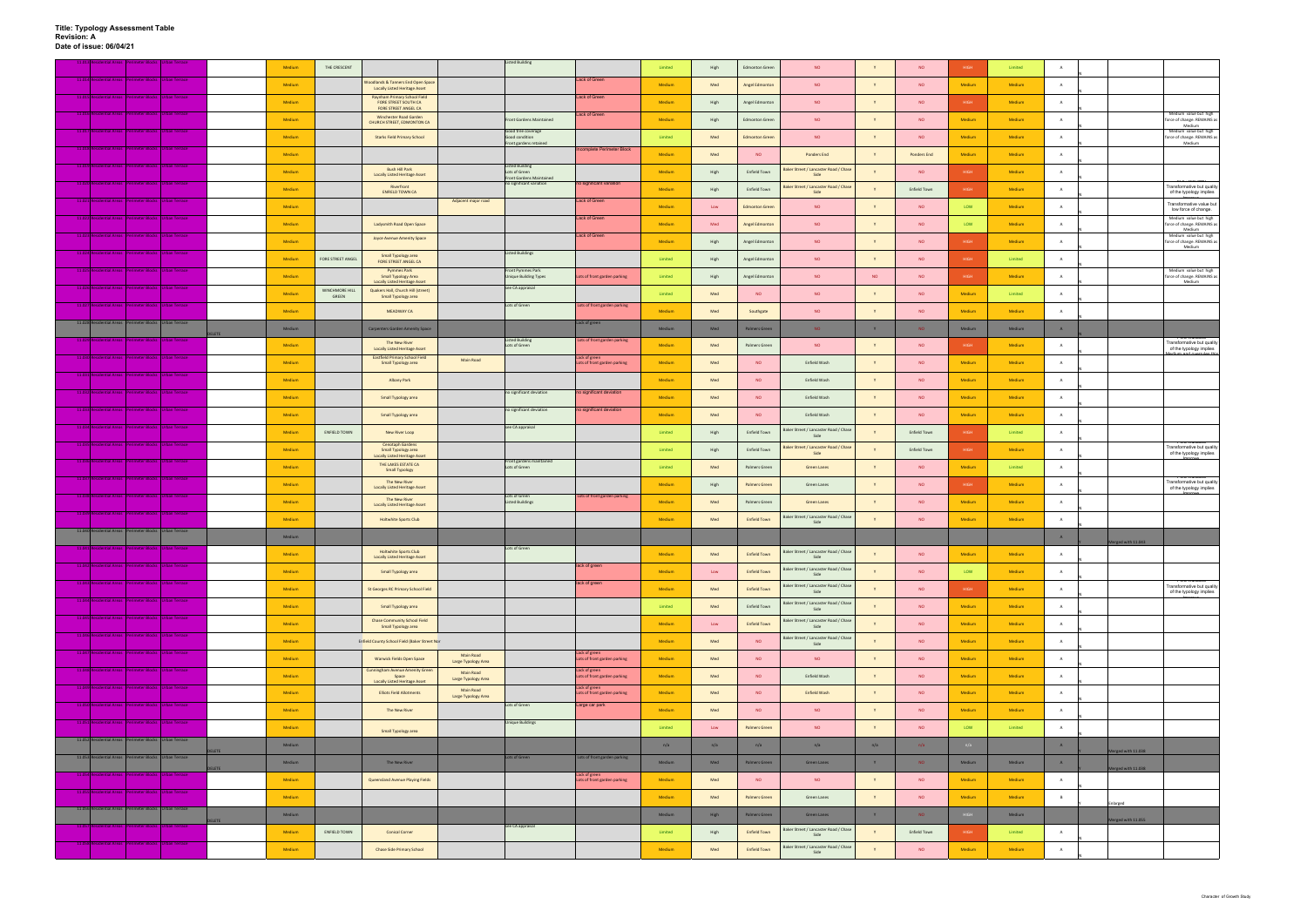|        | tial Areas II | rimeter Blocks   Urban Terrace                          |            |              | Medium |                         | <b>TRENT PARK CA</b><br>Green Belt<br>MOL                                           |                                  |                                                             |                              | Limited | Med  | <b>NO</b>             | Cockfosters                                   | Y        | <b>NO</b>           | Medium      | Limited       |                |                                          |                                                                            |
|--------|---------------|---------------------------------------------------------|------------|--------------|--------|-------------------------|-------------------------------------------------------------------------------------|----------------------------------|-------------------------------------------------------------|------------------------------|---------|------|-----------------------|-----------------------------------------------|----------|---------------------|-------------|---------------|----------------|------------------------------------------|----------------------------------------------------------------------------|
|        |               | 11.060 Residential Areas Perimeter Blocks Urban Terrace |            |              | Medium |                         | <b>Brimsdown Sports Ground East</b><br>Small Typology area                          |                                  | Good quality buildings                                      | Some low density to the rear | Medium  | Med  | <b>NO</b>             | <b>Enfield Highway</b>                        |          | <b>NO</b>           | Medium      | Medium        | A              |                                          | Small high quality area                                                    |
|        |               | 11.061 Residential Areas Perimeter Blocks Urban Terrace |            |              | Medium |                         | Small Typology area                                                                 |                                  |                                                             |                              | Limited | Med  | <b>NO</b>             | Ponders End                                   |          | <b>NO</b>           | Medium      | Medium        | A              |                                          | FOC indicated Limited but<br>quality of the typology<br>implies Medium and |
|        |               | 11.062 Residential Areas Perimeter Blocks Urban Terrace |            |              | Medium |                         | <b>Worcesters Primary School Field</b><br>Small Typology area                       |                                  |                                                             | Lots of front garden parking | Medium  | Low  | <b>NO</b>             | Baker Street / Lancaster Road / Chase<br>Side |          | <b>NO</b>           | LOW         | Medium        | $\overline{A}$ |                                          |                                                                            |
|        |               | 11.063 Residential Areas Perimeter Blocks Urban Terrace |            |              | Medium |                         | <b>Russel Road Amenity Space</b><br>FORTY HILL CA<br><b>Green Belt</b>              |                                  |                                                             |                              | Limited | Low  | <b>NO</b>             | Baker Street / Lancaster Road / Chase<br>Side |          | <b>NO</b>           | LOW         | Limited       |                |                                          |                                                                            |
|        |               | ntial Areas Perimeter Blocks Urban Terrace              |            |              | Medium |                         | <b>Southgate Chase Allotments</b>                                                   |                                  |                                                             | Incomplete Perimeter Block   | Medium  | High | Southgate             | <b>NO</b>                                     |          | <b>NO</b>           | HIGH        | <b>Medium</b> | A              |                                          | TVV INICATO<br>Transformative but quality<br>of the typology implies       |
|        |               | 11.065 Residential Areas Perimeter Blocks Urban Terrace |            |              | Medium |                         | Small Typology area                                                                 |                                  |                                                             | Lots of front garden parking | Medium  | Med  | Southgate             | <b>NO</b>                                     | Y        | <b>NO</b>           | Medium      | Medium        | A              |                                          |                                                                            |
|        |               | 11.066 Residential Areas Perimeter Blocks Urban Terrace |            |              | Medium |                         |                                                                                     |                                  |                                                             |                              | Medium  | Med  | Southgate             | <b>NO</b>                                     |          | <b>NO</b>           | Medium      | Medium        | $\overline{A}$ |                                          |                                                                            |
|        |               | 11.067 Residential Areas Perimeter Blocks Urban Terrace |            |              | Medium |                         | <b>Cowper Gardens Amenity Space</b><br>Small Typology area                          |                                  | Unique building                                             |                              | Limited | Med  | Southgate             | <b>NO</b>                                     |          | <b>NO</b>           | Medium      | Medium        | $\overline{A}$ |                                          | FOC indicated Limited but<br>quality of the typology                       |
|        |               | 11.068 Residential Areas Perimeter Blocks Urban Terrace |            |              | Medium |                         | rnii anu suaviiciu c<br>Small Typology area<br><b>Locally Listed Heritage Asset</b> |                                  | Unique building                                             |                              | Limited | Med  | NO.                   | Baker Street / Lancaster Road / Chase<br>Side |          | <b>NO</b>           | Medium      | Limited       | A              |                                          | implies Medium and<br>FOC indicated Medium but<br>quality of the typology  |
|        |               | 11.069 Residential Areas Perimeter Blocks Urban Terrace |            |              | Medium |                         | St Michaels CE Primary School Field                                                 |                                  | isted Building                                              |                              | Medium  | Med  | NO.                   | Baker Street / Lancaster Road / Chase<br>Side |          | NO.                 | Medium      | Medium        | A              |                                          | implies Limited                                                            |
| 11.070 |               | ential Areas Perimeter Blocks Urban Terrace             |            | <b>ELETE</b> | Medium |                         | Small Typology area<br>Grove Road Open Space                                        |                                  | Lots of Green                                               | Lots of front garden parking | Medium  | High | <b>NO</b>             | <b>NO</b>                                     |          | <b>NO</b>           | <b>HIGH</b> | Medium        | A              | heitizzala                               | <b>Insformative but qualit</b>                                             |
|        |               | 11.071 Residential Areas Perimeter Blocks Urban Terrace |            |              | Medium |                         | <b>Small Typology Area</b><br>Small Typology area                                   |                                  |                                                             |                              | Limited | High | NO                    | <b>NO</b>                                     |          | <b>NO</b>           | <b>HIGH</b> | <b>Medium</b> | $\overline{A}$ |                                          | of the typology implies                                                    |
|        |               | 11.072 Residential Areas Perimeter Blocks Urban Terrace |            |              | Medium |                         | <b>Pymmes Park</b>                                                                  |                                  | Front Pymmes Park                                           | Lots of carparking           | Medium  | High | <b>EDMONTON GREEN</b> | <b>NO</b>                                     |          | <b>NO</b>           | <b>HIGH</b> | Medium        | $\overline{A}$ |                                          | Medium value but high<br>rce of change. REMAINS as                         |
|        | 11.073 Resid  | dential Areas Perimeter Blocks Urban Terrace            |            |              | Medium | FORE STREET ANGEL       | <b>Locally Listed Heritage Asset</b><br>Small Typology area                         |                                  |                                                             | Lack of Green                | Limited | High | Angel Edmonton        | NO.                                           | Y        | <b>NO</b>           | <b>HIGH</b> | Limited       | $\mathbf{A}$   |                                          | Medium                                                                     |
|        |               | 11.074 Residential Areas Perimeter Blocks Urban Terrace |            |              | Medium |                         | Small Typology area                                                                 |                                  | Very dense                                                  | No Front gardens             | Limited | High | <b>EDMONTON GREEN</b> | <b>NO</b>                                     |          | <b>NO</b>           | <b>HIGH</b> | Medium        | $\overline{A}$ |                                          |                                                                            |
|        | 11.075 Resi   | ential Areas Perimeter Blocks Urban Terrace             |            |              | Medium |                         | FORE STREET NORTH CA<br>Small Typology area                                         |                                  |                                                             | Lack of Green                | Limited |      | <b>EDMONTON GREEN</b> | NO                                            | <b>V</b> | <b>NO</b>           | <b>HIGH</b> | <b>Medium</b> | A              |                                          |                                                                            |
|        |               | 11.076 Residential Areas Perimeter Blocks Urban Terrace |            |              |        |                         | CHURCH STREET, EDMONTON CA<br><b>Church Street Recreation Ground</b>                |                                  | <b>Front Gardens Maintained</b><br>no significant deviation | no significant deviation     |         | High |                       |                                               |          | <b>NO</b>           |             |               | $\overline{A}$ |                                          |                                                                            |
|        |               | 11.077 Residential Areas Perimeter Blocks Urban Terrace |            |              | Medium |                         | Small Typology area                                                                 |                                  |                                                             | Incomplete Perimeter Block   | Limited | Med  | <b>NO</b>             | <b>NO</b>                                     |          |                     | Medium      | Medium        |                |                                          |                                                                            |
|        |               | neter Block                                             | an Terrace | <b>ELETE</b> | Medium |                         | The New River                                                                       |                                  |                                                             |                              | Medium  | Med  | NO.                   | NO.                                           | Y        | <b>NO</b>           | Medium      | Medium        | A              | Aerged with Metroland<br>Centre          |                                                                            |
|        |               | 11.079 Residential Areas Perimeter Blocks Urban Terrace |            |              | Medium |                         | Painters Lane Open Space                                                            |                                  | <b>Unique Buildings</b>                                     |                              | Medium  | Med  | <b>NO</b>             | <b>NO</b>                                     | Y        | <b>NO</b>           | Medium      | Medium        | A              |                                          |                                                                            |
|        |               | 11.080 Residential Areas Perimeter Blocks Urban Terrace |            | <b>LETE</b>  | Medium |                         | Small Typology area<br><b>Bowes Road Allotments</b>                                 |                                  |                                                             |                              | Limited | Med  | Palmers Green         | <b>Green Lanes</b>                            | Y        | NO <sub>1</sub>     | Medium      | Medium        |                | <b>Aerged with Classic</b>               |                                                                            |
|        |               | 11.081 Residential Areas Perimeter Blocks Urban Terrace |            |              | Medium |                         | <b>Locally Listed Heritage Asset</b>                                                |                                  | Lots of Green                                               | Lots of front garden parking | Medium  | High | <b>Palmers Green</b>  | Green Lanes                                   | Y        | <b>NO</b>           | <b>HIGH</b> | <b>Medium</b> | $\overline{A}$ |                                          | Transformative but quality<br>of the typology implies                      |
|        |               | 11.082 Residential Areas Perimeter Blocks Urban Terrace |            |              | Medium |                         | <b>Small Typology</b><br>All Saints Churchyard                                      |                                  | no significant deviation                                    | no significant deviation     | Medium  | Med  | Palmers Green         | <b>NO</b>                                     |          | <b>NO</b>           | Medium      | Medium        | A              |                                          |                                                                            |
|        |               | 11.083 Residential Areas Perimeter Blocks Urban Terrace |            |              | Medium |                         | Small Typology area<br>CHURCH STREET, EDMONTON CA                                   | North Circular                   |                                                             | Lack of Green                | Limited | Med  | <b>Edmonton Green</b> | NO                                            |          | <b>NO</b>           | Medium      | Medium        | A              |                                          |                                                                            |
|        |               | 11.084 Residential Areas Perimeter Blocks Urban Terrace |            |              | Medium |                         | <b>Brettenham Primary School Field</b>                                              |                                  |                                                             | Lack of Green                | Medium  | High | Angel Edmonton        | <b>NO</b>                                     | Y        | <b>NO</b>           | <b>HIGH</b> | Medium        | $\overline{A}$ |                                          |                                                                            |
|        |               | 11.085 Residential Areas Perimeter Blocks Urban Terrace |            | LETE         | Medium |                         |                                                                                     |                                  |                                                             | Lots of front garden parking | Medium  | Med  | NO.                   | NO.                                           | V        | <b>NO</b>           | Medium      | Medium        | A              |                                          |                                                                            |
|        |               | 11.086 Residential Areas Perimeter Blocks Urban Terrace |            |              | Medium | <b>CLAY HILL</b>        | The Warren Footpath<br><b>Locally Listed Heritage Asset</b>                         |                                  | ood tree coverage                                           |                              | Limited | Low  | <b>NO</b>             | Baker Street / Lancaster Road / Chase<br>Side |          | <b>NO</b>           | LOW         | Limited       | A              |                                          |                                                                            |
|        |               |                                                         |            |              | Medium |                         | Albany Park<br>THE LAKES ESTATE CA                                                  | Main Road<br>Large Typology Area | Front gardens retained                                      |                              | Medium  | Med  | NO.                   | Enfield Wash                                  | Y        | NO <sub>1</sub>     | Medium      | Medium        | A              |                                          |                                                                            |
|        |               |                                                         |            |              | Medium | <b>ENFIELD TOWN</b>     | <b>Chase Green</b><br><b>Locally Listed Heritage Asset</b>                          |                                  | see CA app                                                  |                              | Limited | High | <b>Enfield Town</b>   | Baker Street / Lancaster Road / Chase<br>Side |          | <b>Enfield Town</b> | <b>HIGH</b> | Limited       | $\overline{A}$ |                                          |                                                                            |
|        |               | 11.088 Residential Areas Perimeter Blocks Urban Terrace |            |              | Medium | ENFIELD TOWN            | Chase Green                                                                         |                                  | see CA appraisal                                            |                              | Limited | High | <b>Enfield Town</b>   | Baker Street / Lancaster Road / Chase<br>Side | Y        | <b>Enfield Town</b> | HIGH        | Limited       | A              |                                          |                                                                            |
|        |               | 11.089 Residential Areas Perimeter Blocks Urban Terrace |            |              | Medium | THE LAKES ESTATE        | St Monicas RC Primary School Field                                                  |                                  | see CA appraisal                                            |                              | Limited | Med  | Palmers Green         | Green Lanes                                   | Y        | <b>NO</b>           | Medium      | Limited       | $\mathsf{B}$   | CONSOLIDATED                             |                                                                            |
|        |               | 11.090 Residential Areas Perimeter Blocks Urban Terrace |            | <b>IFTF</b>  | Medium |                         |                                                                                     |                                  |                                                             |                              | Medium  | Med  | NO                    | Enfield Wash                                  | Y        | NO.                 | Medium      | Medium        |                | isclassified - change to<br>street based |                                                                            |
|        |               | 11.091 Residential Areas Perimeter Blocks Urban Terrace |            | <b>ELETE</b> | Medium |                         | THE LAKES ESTATE CA                                                                 |                                  |                                                             |                              | Medium  | Med  | Palmers Green         | NO                                            | Y        | NO.                 | Medium      | Medium        |                | Aisclassified - change to<br>treet based |                                                                            |
|        |               | 11.092 Residential Areas Perimeter Blocks Urban Terrace |            |              | Medium |                         | SMALL TYPOLOGY                                                                      |                                  | no significant deviation                                    | no significant deviation     | Medium  | Med  | <b>NO</b>             | Enfield Wash                                  | Y        | <b>NO</b>           | Medium      | Medium        | E              | Wrongly Assigned in 2012                 |                                                                            |
|        |               | 11.093 Residential Areas Perimeter Blocks Urban Terrace |            | LETE         | Medium |                         |                                                                                     |                                  | no significant deviation                                    | no significant deviation     | Medium  | Med  | NO                    | Green Lanes                                   | Y        | NO.                 | Medium      | Medium        | A              | Vrongly Assigned in 2012                 | NOT IN BOROUGH                                                             |
|        |               | 11.094 Residential Areas Perimeter Blocks Urban Terrace |            |              | Medium | WINCHMORE HILL<br>GREEN | LOS                                                                                 |                                  | see CA appraisal                                            |                              | Limited | Med  | NO                    | NO                                            | Y        | <b>NO</b>           | Medium      | Limited       | E              | Wrongly Assigned in 2013                 |                                                                            |
|        |               | 11.095 Residential Areas Perimeter Blocks Urban Terrace |            |              | Medium | WINCHMORE HILL<br>GREEN | LOS                                                                                 |                                  | see CA appraisal                                            |                              | Limited | Med  | NO                    | NO                                            | Y        | <b>NO</b>           | Medium      | Limited       | E              | Wrongly Assigned in 2014                 |                                                                            |
|        |               | 11.096 Residential Areas Perimeter Blocks Urban Terrace |            | NEW          | Medium | VICARS MOOR LANE        | LOS<br><b>Locally Listed Heritage Asset</b>                                         |                                  | see CA appraisal                                            |                              | Limited | Med  | NO                    | <b>NO</b>                                     | Y        | <b>NO</b>           | Medium      | Limited       | E              | Wrongly Assigned in 2015                 |                                                                            |
|        |               | 11.097 Residential Areas Perimeter Blocks Urban Terrace |            | NEW          | Medium |                         | LOS<br><b>GREEN BELT</b><br>SMALL TYPOLOGY                                          |                                  | Very small area                                             |                              | Limited | Low  | NO                    | NO                                            | Y        | HADLEY WOOD         | LOW         | Limited       | E              | Wrongly Assigned in 2016                 |                                                                            |
|        |               | 11.098 Residential Areas Perimeter Blocks Urban Terrace |            |              | Medium |                         | LOS                                                                                 |                                  | no significant deviation                                    | no significant deviation     | Medium  | Med  | NO                    | Green Lanes                                   | Y        | NO                  | Medium      | Medium        | E              | Wrongly Assigned in 2017                 |                                                                            |
|        |               | 11.099 Residential Areas Perimeter Blocks Urban Terrace |            | NEW          | Medium |                         | LOS<br>SMALL TYPOLOGY                                                               |                                  | Very small area                                             |                              | Limited | Med  | <b>NO</b>             | <b>NO</b>                                     | Y        | <b>NO</b>           | Medium      | Limited       | E              |                                          |                                                                            |
|        |               | 11.100 Residential Areas Perimeter Blocks Urban Terrace |            |              | Medium |                         | THE LAKES ESTATE CA<br>SMALL TYPOLOGY                                               |                                  | no significant deviation                                    | no significant deviation     | Medium  | Med  | Palmers Green         | NO <sub>1</sub>                               | Y        | <b>NO</b>           | Medium      | Medium        | $\overline{B}$ | Wrongly Assigned in 2018                 |                                                                            |
|        |               | 11.101 Residential Areas Perimeter Blocks Urban Terrace |            | NEW          | Medium |                         | LOS<br><b>Locally Listed Heritage Asset</b>                                         |                                  | no significant deviation                                    | no significant deviation     | Medium  | Med  | <b>Enfield Town</b>   | Baker Street / Lancaster Road / Chase<br>Side | Y        | NO                  | Medium      | Medium        | A              | Merged with 11.089                       |                                                                            |
|        |               | 11.102 Residential Areas Perimeter Blocks Urban Terrace |            |              | Medium |                         | <b>FORE STREET</b>                                                                  | Railway                          | no significant deviation                                    | no significant deviation     | Medium  | High | ANGEL EDMONTON        | NO                                            |          | ANGEL EDMONTON      | <b>HIGH</b> | Medium        | E              |                                          |                                                                            |
|        |               | 11.103 Residential Areas Perimeter Blocks Urban Terrace |            | NEW          |        |                         |                                                                                     |                                  | no significant deviation                                    | no significant deviation     |         |      |                       |                                               | Y        |                     |             |               |                | MISCLASSIFED                             |                                                                            |
|        |               |                                                         |            |              | Medium |                         |                                                                                     |                                  |                                                             |                              | Medium  | Med  | NO                    | PONDERS END                                   |          | <b>NO</b>           | Medium      | Medium        | E              | MISCLASSIFED                             |                                                                            |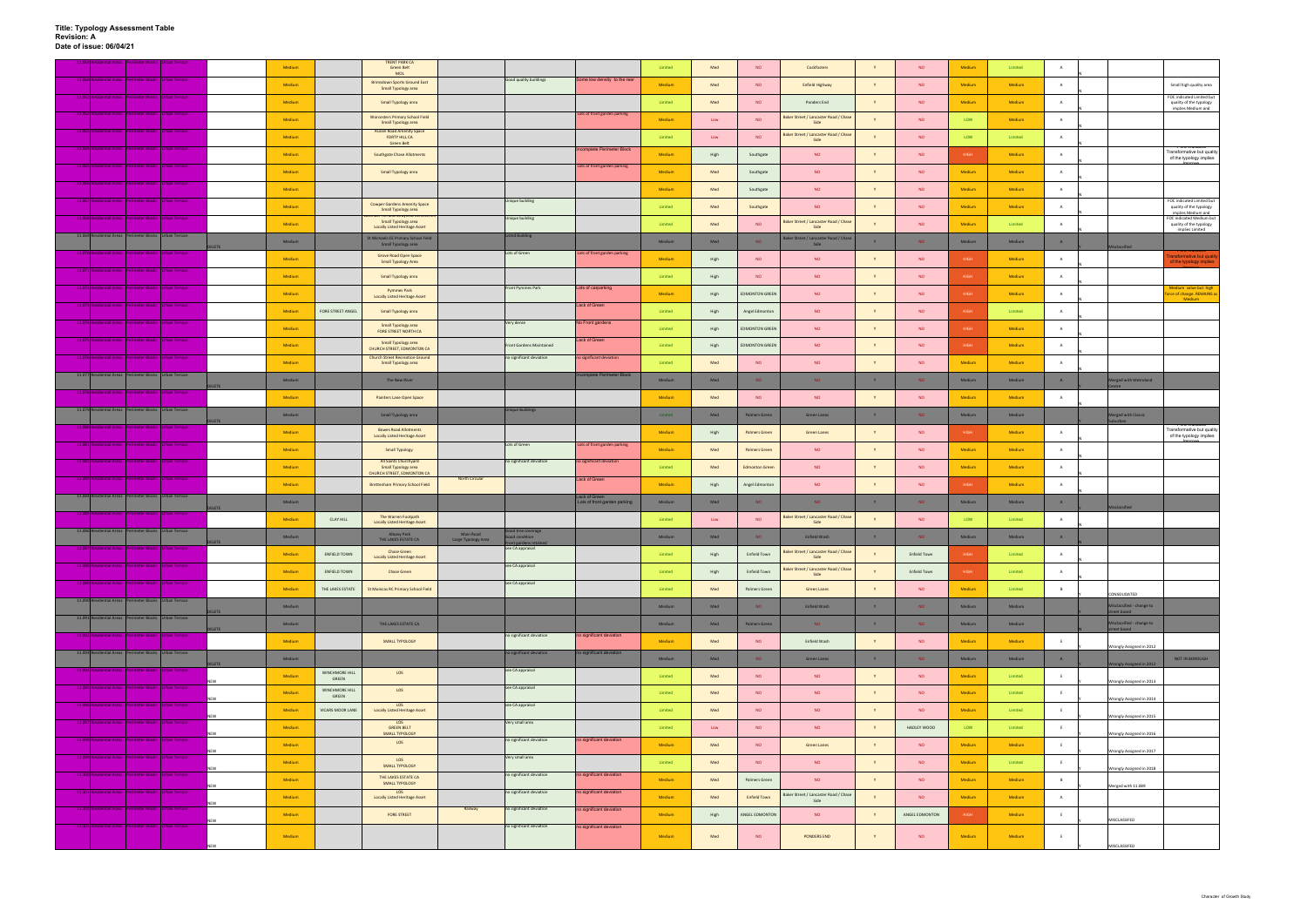|           | ntial Areas Perimeter Blocks Urban Terrace              |             | Medium |                            | LOS<br>Southgate CA                                       |           | <b>Listed building</b><br>Small typology        |                                      | Limited | Low  | NO                    | <b>ENFIELD WASH</b>                           | N/A             | <b>NO</b>           | LOW         | Limited        |                |                                                          |                                                                                   |
|-----------|---------------------------------------------------------|-------------|--------|----------------------------|-----------------------------------------------------------|-----------|-------------------------------------------------|--------------------------------------|---------|------|-----------------------|-----------------------------------------------|-----------------|---------------------|-------------|----------------|----------------|----------------------------------------------------------|-----------------------------------------------------------------------------------|
|           | 11.105 Residential Areas Perimeter Blocks Urban Terrace | NEW         | Medium |                            | St Monicas RC Primary School Field<br>The Lakes Estate CA |           | no significant deviation                        | no significant deviation             | Medium  | Med  | Palmers Green         | Green Lanes                                   | Y               | <b>NO</b>           | Medium      | Medium         | B              | MISCLASSIFED                                             | Split up to not be in the<br>conservation area                                    |
|           | 12.001 Residential Areas Perimeter Blocks Garden City   |             | Medium |                            |                                                           |           | no significant deviation                        | no significant deviation             | Medium  | Low  | <b>PALMERS GREEN</b>  | NO                                            | <b>NO</b>       | <b>NO</b>           | LOW         | Medium         | A              |                                                          | FOC indicated Limited but<br>quality of the typology                              |
| 12.002 Re | lential Areas Perimeter Blocks Garden City              |             | Medium | <b>TURKEY STREET</b>       | <b>TURKEY STREET CA</b>                                   |           | sted Building                                   |                                      | Limited | Med  | <b>NO</b>             | Enfield Wash                                  | NO <sub>1</sub> | NO <sub>1</sub>     | Medium      | Limited        |                |                                                          | implies Medium and                                                                |
|           | 12.003 Residential Areas Perimeter Blocks Garden City   |             |        |                            | <b>GREEN BELT</b>                                         |           | see CA appraisal<br><b>Higher Density</b>       |                                      |         |      |                       | <b>ENFIELD HIGHWAY</b>                        |                 |                     |             |                |                | Misallocated                                             | FOC indicated Limited but                                                         |
|           | 12.004 Residential Areas Perimeter Blocks Garden City   |             | Medium |                            |                                                           |           | <b>Listed Building</b>                          | Loss of front gardens                | Medium  | Low  | <b>NO</b>             | NO<br>Enfield Wash                            | <b>NO</b>       | <b>NO</b>           | LOW         | Medium         | $\overline{A}$ |                                                          | quality of the typology<br>implies Medium and<br>FOC indicated Limited but        |
|           | 12.005 Residential Areas Perimeter Blocks Garden City   |             | Medium |                            |                                                           |           |                                                 | Loss of distinctive green space      | Medium  | Low  | <b>NO</b>             | <b>ENFIELD HIGHWAY</b>                        | <b>NO</b>       | <b>NO</b>           | LOW         | Medium         | B              | reduced - some changed to<br>Classic Suburban 162        | quality of the typology<br>implies Medium and<br>FOC indicated Limited but        |
|           |                                                         |             | Medium |                            | <b>GREEN BELT</b><br><b>Locally Listed Heritage Asset</b> |           |                                                 | roughout the typology area           | Medium  | Low  | <b>NO</b>             | Enfield Wash<br><b>ENFIELD HIGHWAY</b>        | <b>NO</b>       | <b>NO</b>           | LOW         | Medium         | A              |                                                          | quality of the typology<br>implies Medium and                                     |
|           | 12.006 Residential Areas Perimeter Blocks Garden City   |             | Medium |                            |                                                           | Railway   | no significant deviation                        | no significant deviation             | Medium  | Low  | <b>NO</b>             | PONDERS END                                   | <b>NO</b>       | <b>NO</b>           | LOW         | Medium         | $\overline{A}$ |                                                          |                                                                                   |
|           | 12.007 Residential Areas Perimeter Blocks Garden City   | <b>LETE</b> | Medium |                            |                                                           |           |                                                 | loss of gardens                      | Limited | Low  | NO.                   | NO.                                           | NO.             | NO <sub>1</sub>     | LOW         | Limited        | A              | Nrongly assigned - changed                               |                                                                                   |
|           | 12.008 Residential Areas Perimeter Blocks Garden City   |             | Medium |                            | SMALL TYPOLOGY                                            |           | see CA appraisal                                |                                      | Medium  | Med  | <b>NO</b>             | <b>NO</b>                                     | <b>NO</b>       | <b>NO</b>           | Medium      | Medium         | A              |                                                          |                                                                                   |
|           | 12.009 Residential Areas Perimeter Blocks Garden City   |             | Medium |                            | SMALL TYPOLOGY<br><b>Locally Listed Heritage Asset</b>    | main road |                                                 | low density                          | Medium  | Med  | <b>NO</b>             | PONDERS END                                   | <b>NO</b>       | <b>NO</b>           | Medium      | Medium         | A              |                                                          |                                                                                   |
|           | 12.010 Residential Areas Perimeter Blocks Garden City   |             | Medium |                            | <b>Locally Listed Heritage Asset</b>                      |           | no significant deviation                        | no significant deviation             | Medium  | Med  | <b>EDMONTON GREEN</b> | <b>NO</b>                                     | <b>NO</b>       | <b>NO</b>           | Medium      | <b>Medium</b>  | $\overline{A}$ |                                                          |                                                                                   |
|           | 12.011 Residential Areas Perimeter Blocks Garden City   |             | Medium |                            |                                                           |           | no significant deviation                        | no significant deviation             | Medium  | Low  | <b>PALMERS GREEN</b>  | <b>NO</b>                                     | <b>NO</b>       | <b>NO</b>           | LOW         | Medium         | A              |                                                          | FOC indicated Limited but<br>quality of the typology                              |
|           | 12.012 Residential Areas Perimeter Blocks Garden City   |             |        |                            |                                                           |           | no significant deviation                        | no significant deviation             |         |      |                       |                                               |                 |                     |             |                |                |                                                          | implies Medium and                                                                |
|           | 12.013 Residential Areas Perimeter Blocks Garden City   |             | Medium |                            |                                                           |           |                                                 |                                      | Medium  | Med  | <b>NO</b>             | <b>NO</b>                                     | <b>NO</b>       | <b>NO</b>           | Medium      | Medium         | A              |                                                          |                                                                                   |
|           | 12.014 Residential Areas Perimeter Blocks Garden City   |             | Medium |                            | SMALL TYPOLOGY                                            |           | <b>Unique Layout and Buildings</b>              |                                      | Medium  | Low  | <b>NO</b>             | <b>NO</b>                                     | <b>NO</b>       | <b>NO</b>           | LOW         | Medium         | $\overline{A}$ |                                                          | Opportunities for                                                                 |
|           |                                                         |             | Medium |                            | SMALL TYPOLOGY                                            |           |                                                 |                                      | Limited | Med  | <b>NO</b>             | NO.                                           | <b>NO</b>       | <b>NO</b>           | Medium      | Medium         | A              |                                                          | densification to the rear<br>around grass                                         |
|           | 12.015 Residential Areas Perimeter Blocks Garden City   |             | Medium |                            | <b>GREEN BELT</b><br><b>Locally Listed Heritage Asset</b> |           | <b>Listed Building</b><br><b>Higher Density</b> |                                      | Medium  | Low  | <b>NO</b>             | <b>Enfield Wash</b><br><b>ENFIELD HIGHWAY</b> | <b>NO</b>       | <b>NO</b>           | LOW         | Medium         | B              | Reduced - southern portion<br>noved to free form         | FOC indicated Limited but<br>quality of the typology<br>implies Medium and        |
|           | 12.016 Residential Areas Perimeter Blocks Garden City   |             | Medium |                            | <b>GREEN BELT</b>                                         |           | <b>Higher Density</b>                           |                                      | Medium  | Low  | <b>NO</b>             | <b>NO</b>                                     | <b>NO</b>       | <b>NO</b>           | LOW         | Medium         | A              |                                                          | <b>FOC</b> indicated Limited but<br>quality of the typology<br>implies Medium and |
|           | 12.017 Residential Areas Perimeter Blocks Garden City   |             | Medium |                            | SMALL TYPOLOGY                                            |           | no significant deviation                        | no significant deviation             | Medium  | High | <b>ENFIELD TOWN</b>   | <b>NO</b>                                     | <b>NO</b>       | Enfield Town        | <b>HIGH</b> | Medium         | $\overline{A}$ |                                                          | FOC indicated Limited but<br>quality of the typology<br>implies Medium and        |
|           | 12.018 Residential Areas Perimeter Blocks Garden City   |             | Medium |                            | SMALL TYPOLOGY                                            |           | <b>Higher Density</b>                           |                                      | Medium  | High | <b>ENFIELD TOWN</b>   | <b>NO</b>                                     | <b>NO</b>       | <b>Enfield Town</b> | <b>HIGH</b> | Medium         | A              |                                                          | FOC indicated Limited but<br>quality of the typology                              |
|           | 12.019 Residential Areas Perimeter Blocks Garden City   |             | Medium |                            |                                                           |           | no significant deviation                        | no significant deviation             | Medium  | Med  | <b>NO</b>             | Baker Street / Lancaster Road / Chas<br>Side  | <b>NO</b>       | <b>NO</b>           | Medium      | Medium         | A              |                                                          | implies Medium and                                                                |
|           | 12.020 Residential Areas Perimeter Blocks Garden City   |             | Medium |                            |                                                           |           | no significant deviation                        | no significant deviation             | Medium  | Med  | <b>NO</b>             | Baker Street / Lancaster Road / Chase         | <b>NO</b>       | <b>NO</b>           | Medium      | Medium         | A              |                                                          |                                                                                   |
|           | 12.021 Residential Areas Perimeter Blocks Garden City   |             |        |                            |                                                           |           |                                                 | loss of front gardens                |         |      |                       | Side<br>Baker Street / Lancaster Road / Chase |                 |                     |             |                |                |                                                          |                                                                                   |
|           | 12.022 Residential Areas Perimeter Blocks Garden City   |             | Medium |                            | <b>SMALL TYPOLOGY</b>                                     |           | Front gardens maintained                        |                                      | Medium  | Med  | <b>ENFIELD TOWN</b>   | Side                                          | <b>NO</b>       | <b>NO</b>           | Medium      | Medium         | A              |                                                          |                                                                                   |
|           | 12.023 Residential Areas Perimeter Blocks Garden City   |             | Medium |                            | SMALL TYPOLOGY                                            |           | <b>Listed Building</b>                          |                                      | Medium  | Med  | COCKFOSTERS           | <b>NO</b>                                     | <b>NO</b>       | <b>WESTERN ARC</b>  | Medium      | Medium         | A              |                                                          | FOC indicated Limited but                                                         |
|           | 12.024 Residential Areas Perimeter Blocks Garden City   |             | Medium |                            |                                                           |           |                                                 |                                      | Medium  | Low  | SOUTHGATE             | <b>NO</b>                                     | <b>NO</b>       | <b>NO</b>           | LOW         | Medium         | A              |                                                          | quality of the typology<br>implies Medium and                                     |
|           |                                                         | ELETE       | Medium |                            |                                                           |           |                                                 |                                      | Medium  | Low  | SOUTHGATE             | NO.                                           | NO <sub>1</sub> | <b>NO</b>           | LOW         | Medium         |                |                                                          |                                                                                   |
|           | 12.025 Residential Areas Perimeter Blocks Garden City   |             | Medium |                            | <b>Locally Listed Heritage Asset</b>                      |           | no significant deviation                        | no significant deviation             | Medium  | Low  | <b>PALMERS GREEN</b>  | <b>NO</b>                                     | <b>NO</b>       | <b>NO</b>           | LOW         | Medium         | A              |                                                          | FOC indicated Limited but<br>quality of the typology<br>implies Medium and        |
|           | 12.026 Residential Areas Perimeter Blocks Garden City   |             | Medium |                            | <b>SMALL TYPOLOGY</b>                                     |           |                                                 | Loss of front gardens<br>Low density | Medium  | Med  | <b>PALMERS GREEN</b>  | <b>GREEN LANES</b>                            | <b>NO</b>       | <b>NO</b>           | Medium      | Medium         | A              |                                                          |                                                                                   |
|           | 12.027 Residential Areas Perimeter Blocks Garden City   |             | Medium | ENFIELD TOWN               | SMALL TYPOLOGY                                            |           | see CA appraisal                                | no significant deviation             | Limited | Med  | <b>ENFIELD TOWN</b>   | Baker Street / Lancaster Road / Chase<br>Side | <b>NO</b>       | <b>NO</b>           | Medium      | Limited        | A              |                                                          |                                                                                   |
|           | 12.028 Residential Areas Perimeter Blocks Garden City   |             | Medium |                            | <b>SMALL TYPOLOGY</b>                                     |           | no significant deviation                        | no significant deviation             | Medium  | Med  | <b>ENFIELD TOWN</b>   | Baker Street / Lancaster Road / Chase<br>Side | <b>NO</b>       | <b>NO</b>           | Medium      | Medium         | A              |                                                          |                                                                                   |
|           | 12.029 Residential Areas Perimeter Blocks Garden City   |             | Medium |                            | SMALL TYPOLOGY                                            |           | Good condition<br>Front gardens retained        |                                      | Medium  | High | COCKFOSTERS           | <b>NO</b>                                     | <b>NO</b>       | WESTERN ARC         | Medium      | Transformative | A              |                                                          | Proximity to the trains                                                           |
|           | 12.030 Residential Areas Perimeter Blocks Garden City   |             | Medium |                            | <b>SMALL TYPOLOGY</b>                                     |           | Good condition<br>Front gardens retained        | Low density                          | Limited | Med  | SOUTHGATE             | NO <sub>1</sub>                               | <b>NO</b>       | <b>NO</b>           | Medium      | Medium         | A              |                                                          | station<br>Too low density for Limited                                            |
|           | 12.031 Residential Areas Perimeter Blocks Garden City   |             | Medium |                            | <b>Locally Listed Heritage Asset</b>                      |           |                                                 | Loss of front gardens                | Medium  | Med  | NO                    | Enfield Wash                                  | <b>NO</b>       | <b>NO</b>           | Medium      | Medium         | A              |                                                          |                                                                                   |
|           | 12.032 Residential Areas Perimeter Blocks Garden City   |             |        |                            | SMALL TYPOLOGY                                            |           |                                                 | Loss of front gardens                |         |      |                       | <b>ENFIELD HIGHWAY</b>                        |                 |                     |             |                |                |                                                          |                                                                                   |
| 12.033 Re | dential Areas Perimeter Blocks Garden City              |             | Medium |                            | <b>Locally Listed Heritage Asset</b>                      |           |                                                 |                                      | Medium  | Med  | <b>NO</b>             | <b>NO</b>                                     | <b>NO</b>       | <b>NO</b>           | Medium      | Medium         | A              |                                                          |                                                                                   |
|           | 12.034 Residential Areas Perimeter Blocks Garden City   | <b>LETE</b> | Medium |                            | SMALL TYPOLOGY                                            |           | no significant deviation                        | o significant deviation              | Medium  | Low  | SOUTHGATE             | NO.                                           | NO <sub>1</sub> | NO <sub>1</sub>     | LOW         | Medium         |                | erged with 12.023                                        |                                                                                   |
|           |                                                         |             | Medium |                            | SMALL TYPOLOGY                                            |           |                                                 |                                      | Medium  | Med  | COCKFOSTERS           | NO                                            | <b>NO</b>       | WESTERN ARC         | Medium      | Medium         | A              |                                                          |                                                                                   |
|           | 12.035 Residential Areas Perimeter Blocks Garden City   |             | Medium | SOUTHGATE GREEN            | SMALL TYPOLOGY<br><b>Locally Listed Heritage Asset</b>    |           | see CA appraisal                                | Some low density                     | Limited | Med  | SOUTHGATE             | NO                                            | <b>NO</b>       | <b>NO</b>           | Medium      | Limited        | $\overline{A}$ |                                                          |                                                                                   |
|           | 12.036 Residential Areas Perimeter Blocks Garden City   |             | Medium | CHURCH STREET.<br>EDMONTON | CHURCH STREET, EDMONTON CA<br>SMALL TYPOLOGY              |           | see CA appraisal                                |                                      | Limited | Med  | <b>EDMONTON GREEN</b> | <b>NO</b>                                     | <b>NO</b>       | <b>NO</b>           | Medium      | Limited        | $\overline{A}$ |                                                          |                                                                                   |
|           | 12.037 Residential Areas Perimeter Blocks Garden City   |             | Medium |                            |                                                           |           |                                                 | Loss of front gardens                | Medium  | Low  | ANGEL EDMONTON        | NO                                            | NO              | NO                  | LOW         | Medium         | A              |                                                          | Transformative value but<br>low force of change.                                  |
|           | 12.038 Residential Areas Perimeter Blocks Garden City   |             | Medium |                            | St James Open Space<br>SMALL TYPOLOGY                     |           |                                                 | Loss of front gardens                | Medium  | Med  | ANGEL EDMONTON        | <b>NO</b>                                     | <b>NO</b>       | ANGEL EDMONTON      | <b>HIGH</b> | Transformative | $\overline{A}$ |                                                          | Within area of high amount<br>of change.                                          |
|           | 12.039 Residential Areas Perimeter Blocks Garden City   |             | Medium |                            | <b>SMALL TYPOLOGY</b>                                     | main road |                                                 | Loss of front gardens                | Medium  | Low  | <b>NO</b>             | <b>NO</b>                                     | <b>NO</b>       | <b>NO</b>           | LOW         | Medium         | $\overline{A}$ |                                                          |                                                                                   |
|           | 12.040 Residential Areas Perimeter Blocks Garden City   |             | Medium |                            | <b>GREEN BELT</b>                                         |           |                                                 | Loss of front gardens                | Medium  |      | <b>NO</b>             | <b>NO</b>                                     | <b>NO</b>       | <b>NO</b>           | LOW         | Medium         | A              |                                                          | Medium value but FOC<br>suggests Limited. Limited is                              |
|           | 12.041 Residential Areas Perimeter Blocks Garden City   |             |        |                            | SMALL TYPOLOGY                                            |           | no significant deviation                        | no significant deviation             |         | Low  |                       |                                               |                 |                     |             |                |                |                                                          | recommendation as value                                                           |
|           | 12.042 Residential Areas Perimeter Blocks Garden City   | DELETE      | Medium |                            | SMALL TYPOLOGY                                            |           | no significant deviation                        | no significant deviation             | Medium  | Med  | NO.                   | NO.                                           | NO <sub>1</sub> | <b>NO</b>           | Medium      | Medium         | A              | Aisallocated - Change to<br>Street Based since 2011. 460 |                                                                                   |
|           | 12.043 Residential Areas Perimeter Blocks Garden City   |             | Medium |                            |                                                           |           |                                                 |                                      | Medium  | Med  | <b>EDMONTON GREEN</b> | <b>NO</b>                                     | <b>NO</b>       | <b>NO</b>           | Medium      | Medium         | A              |                                                          |                                                                                   |
|           |                                                         |             | Medium |                            | <b>GREEN BELT</b><br>SMALL TYPOLOGY                       |           |                                                 |                                      | Medium  | Med  | <b>NO</b>             | <b>NO</b>                                     | <b>NO</b>       | <b>NO</b>           | Medium      | Medium         | Α              |                                                          |                                                                                   |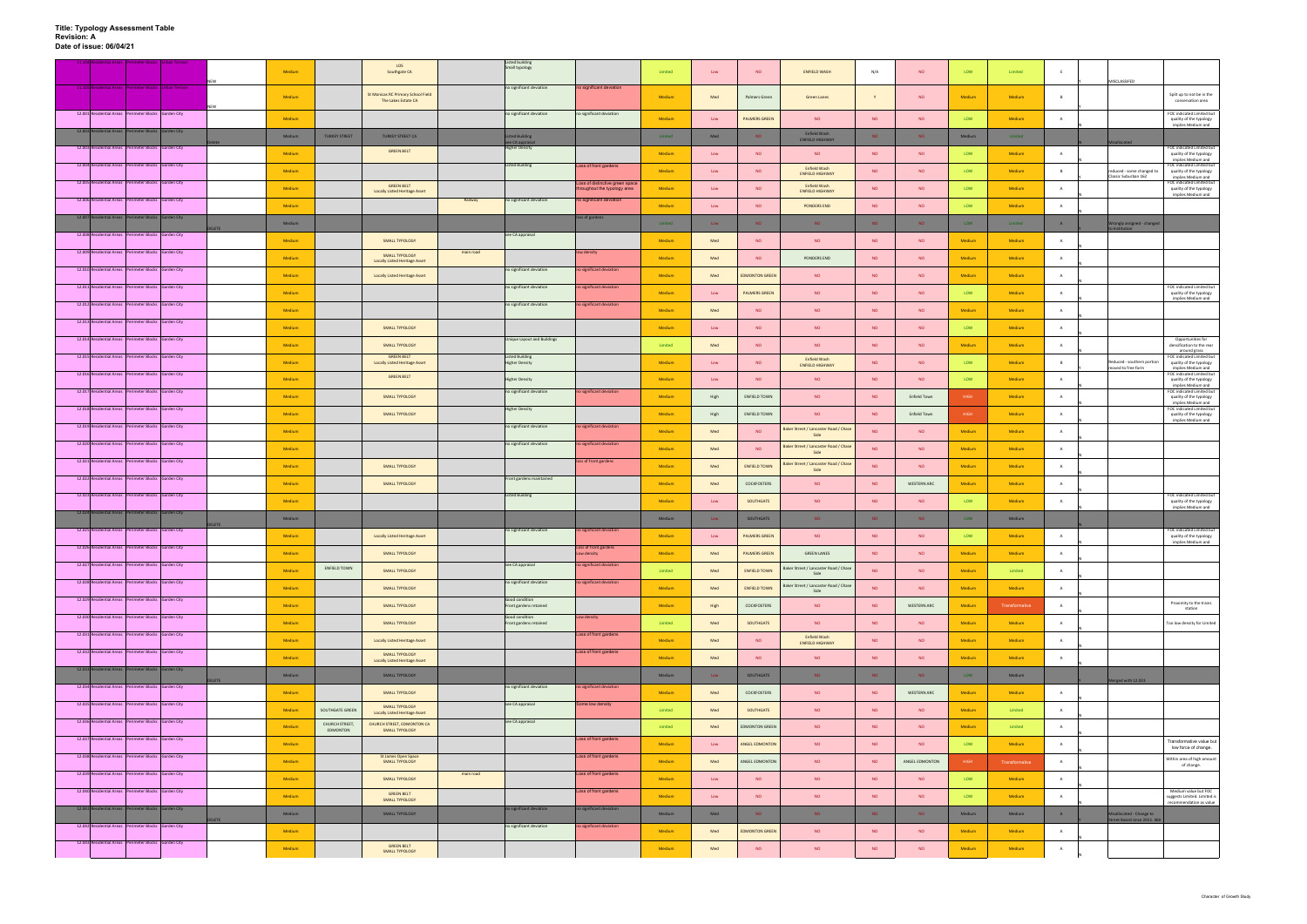|                          | 12.044 Residential Areas Perimeter Blocks Garden City    |              | Medium |              | <b>Locally Listed Heritage Asset</b>                                             |                                  | no significant deviation                                               | no significant deviation                       | Medium  | Med  | <b>NO</b>             | Baker Street / Lancaster Road / Chase<br>Side | <b>NO</b>       | <b>NO</b>      | Medium      | Medium         |                |                                                                            |                                                                                 |
|--------------------------|----------------------------------------------------------|--------------|--------|--------------|----------------------------------------------------------------------------------|----------------------------------|------------------------------------------------------------------------|------------------------------------------------|---------|------|-----------------------|-----------------------------------------------|-----------------|----------------|-------------|----------------|----------------|----------------------------------------------------------------------------|---------------------------------------------------------------------------------|
|                          | 12.045 Residential Areas Perimeter Blocks Garden City    |              | Medium |              |                                                                                  |                                  | High quality example                                                   |                                                | Limited | High | ANGEL EDMONTON        | <b>NO</b>                                     |                 | ANGEL EDMONTON | HIGH        | Medium         | B              |                                                                            |                                                                                 |
|                          | 12.046 Residential Areas Perimeter Blocks Garden City    |              | Medium |              |                                                                                  |                                  | no significant deviation                                               | no significant deviation                       | Medium  | Low  | <b>NO</b>             | ENFIELD WASH                                  | NO              | NO.            | LOW         | Medium         |                | Misallocated - changed from                                                |                                                                                 |
|                          | 12.047 Residential Areas Perimeter Blocks Garden City    |              | Medium |              |                                                                                  |                                  | Partial Perimeter Block Approach<br>Legible layout and building design |                                                | Medium  | Med  | <b>NO</b>             | ENFIELD WASH                                  | <b>NO</b>       | <b>NO</b>      | Medium      | Medium         | E              | Free form 46<br>isallocated - changed from                                 |                                                                                 |
|                          | 12.048 Residential Areas Perimeter Blocks Garden City    |              | Medium |              |                                                                                  |                                  | <b>Listed Buildings</b><br>no significant deviation                    | no significant deviation                       | Medium  | High | <b>NO</b>             | <b>NO</b>                                     | <b>NO</b>       | NEW SOUTHGATE  | <b>HIGH</b> | Transformative |                | free form                                                                  | ris neuu ar pu<br>context of change is                                          |
|                          | 13.001 Residential Areas Perimeter Blocks Classic Suburb |              |        |              |                                                                                  |                                  | good tree coverage                                                     | loss of front gardens                          |         |      |                       |                                               |                 |                |             |                |                |                                                                            | enough to recommend                                                             |
|                          | 13.002 Residential Areas Perimeter Blocks Classic Suburb |              | Medium |              | <b>MEADWAY CA</b><br><b>GREEN BELT</b>                                           |                                  | no significant deviation                                               | no significant deviation                       | Medium  | Med  | <b>NO</b>             | NO.                                           | <b>NO</b>       | <b>NO</b>      | Medium      | Medium         | A              | isallocated - Change to<br>rban Terrace                                    | FOC indicated Limited but                                                       |
|                          | 13.003 Residential Areas Perimeter Blocks Classic Suburb |              | Medium |              |                                                                                  |                                  |                                                                        | Loss of front gardens                          | Medium  | Low  | <b>NO</b>             | <b>NO</b>                                     | <b>NO</b>       | <b>NO</b>      | LOW         | Medium         | A              |                                                                            | quality of the typology<br>implies Medium and<br>FOC indicated Limited but      |
|                          | 13.004 Residential Areas Perimeter Blocks Classic Suburb |              | Medium |              |                                                                                  | Adjacent to major infrastructure |                                                                        | Lack of trees<br>loss of front gardens         | Medium  | Low  | <b>NO</b>             | <b>NO</b>                                     | NO              | <b>NO</b>      | LOW         | Medium         | A              |                                                                            | quality of the typology<br>implies Medium and                                   |
|                          |                                                          |              | Medium |              |                                                                                  |                                  |                                                                        |                                                | Medium  | Med  | PALMERS GREEN         | <b>NO</b>                                     | <b>NO</b>       | <b>NO</b>      | Medium      | Medium         | $\overline{A}$ |                                                                            |                                                                                 |
|                          | 13.005 Residential Areas Perimeter Blocks Classic Suburb |              | Medium |              | <b>GREEN BELT</b><br><b>CLAY HILL CA</b><br><b>Locally Listed Heritage Asset</b> |                                  | Listed Building                                                        |                                                | Medium  | Low  | <b>NO</b>             | Baker Street / Lancaster Road / Chas<br>Side  | <b>NO</b>       | <b>NO</b>      | LOW         | Medium         | $\overline{A}$ |                                                                            | FOC indicated Limited but<br>quality of the typology<br>implies Medium and      |
|                          | 13.006 Residential Areas Perimeter Blocks Classic Suburb |              | Medium | ENFIELD TOWN | <b>Locally Listed Heritage Asset</b>                                             |                                  | see CA appraisal                                                       | no significant deviation                       | Limited | High | <b>ENFIELD TOWN</b>   | Baker Street / Lancaster Road / Chase<br>Side | <b>NO</b>       | ENFIELD TOWN   | <b>HIGH</b> | Limited        | $\overline{A}$ |                                                                            |                                                                                 |
|                          | 13.007 Residential Areas Perimeter Blocks Classic Suburb |              | Medium |              |                                                                                  |                                  |                                                                        | Loss of front gardens                          | Medium  | Med  | <b>PALMERS GREEN</b>  | COCKFOSTERS                                   | NO              | <b>NO</b>      | Medium      | Medium         | $\overline{A}$ |                                                                            |                                                                                 |
|                          | 13.008 Residential Areas Perimeter Blocks Classic Suburb |              | Medium |              |                                                                                  |                                  | Good tree coverage                                                     | Loss of front gardens                          | Medium  | Med  | <b>NO</b>             | <b>NO</b>                                     | <b>NO</b>       | <b>NO</b>      | Medium      | Medium         | A              |                                                                            |                                                                                 |
|                          | 13.009 Residential Areas Perimeter Blocks Classic Suburb |              | Medium |              |                                                                                  | A10                              |                                                                        | loss of front gardens<br>Lack of tree coverage | Medium  | Med  | <b>NO</b>             | <b>NO</b>                                     | <b>NO</b>       | <b>NO</b>      | Medium      | Medium         | A              |                                                                            |                                                                                 |
|                          | 13.010 Residential Areas Perimeter Blocks Classic Suburb |              | Medium |              |                                                                                  | A10                              |                                                                        | loss of front gardens<br>Lack of tree coverage | Medium  | Med  | <b>NO</b>             | <b>NO</b>                                     | <b>NO</b>       | <b>NO</b>      | Medium      | Medium         | A              |                                                                            |                                                                                 |
|                          | 13.011 Residential Areas Perimeter Blocks Classic Suburb |              | Medium |              | SMALL TYPOLOGY                                                                   |                                  | no significant deviation                                               | no significant deviation                       | Medium  | Med  | <b>NO</b>             | PONDERS END                                   | <b>NO</b>       | PONDERS END    | Medium      | Medium         |                |                                                                            |                                                                                 |
|                          | 13.012 Residential Areas Perimeter Blocks Classic Suburb |              | Medium |              | Locally Listed Heritage Asset                                                    |                                  |                                                                        | loss of front gardens<br>Lack of tree coverage | Medium  | Low  | <b>NO</b>             | PONDERS END                                   | <b>NO</b>       | <b>NO</b>      | LOW         | Medium         | A              |                                                                            | Medium value but FOC<br>suggests Limited. Limited is                            |
|                          | 13.013 Residential Areas Perimeter Blocks Classic Suburb |              |        |              |                                                                                  |                                  |                                                                        |                                                |         |      |                       |                                               |                 |                |             |                |                |                                                                            | recommendation as value                                                         |
| 13.014 Residential Areas | erimeter Blocks Classic Suburb                           | <b>ELETE</b> | Medium |              |                                                                                  |                                  |                                                                        |                                                | n/a     | n/a  | n/a                   | n/a                                           | n/a             | n/a            | n/a         | n/a            |                |                                                                            |                                                                                 |
| 13.015 <sup>R</sup>      | dential Areas Perimeter Blocks Classic Suburb            | ELETE        | Medium |              |                                                                                  |                                  |                                                                        | loss of front gardens                          | n/a     | n/a  | n/a                   | n/a                                           | n/a             | n/a            | n/a         | n/a            |                |                                                                            |                                                                                 |
|                          | 13.016 Residential Areas Perimeter Blocks Classic Suburb |              | Medium |              | SMALL TYPOLOGY                                                                   |                                  |                                                                        | Lack of tree coverage<br>loss of front gardens | Medium  | Low  | <b>NO</b>             | PONDERS END                                   | <b>NO</b>       | PONDERS END    | LOW         | Medium         | A              |                                                                            |                                                                                 |
|                          |                                                          |              | Medium |              |                                                                                  |                                  |                                                                        | Lack of tree coverage                          | Medium  | Med  | <b>NO</b>             | PONDERS END                                   | <b>NO</b>       | PONDERS END    | Medium      | Medium         | $\overline{A}$ |                                                                            |                                                                                 |
|                          | 13.017 Residential Areas Perimeter Blocks Classic Suburb |              | Medium |              |                                                                                  |                                  |                                                                        | loss of front gardens<br>Lack of tree coverage | Medium  | Med  | <b>NO</b>             | PONDERS END                                   | <b>NO</b>       | PONDERS END    | Medium      | Medium         | $\overline{A}$ |                                                                            |                                                                                 |
|                          | 13.018 Residential Areas Perimeter Blocks Classic Suburb |              | Medium |              |                                                                                  |                                  |                                                                        | loss of front gardens<br>Lack of tree coverage | Medium  | Med  | <b>NO</b>             | PONDERS END                                   | <b>NO</b>       | PONDERS END    | Medium      | Medium         | A              |                                                                            |                                                                                 |
|                          | 13.019 Residential Areas Perimeter Blocks Classic Suburb |              | Medium |              |                                                                                  |                                  |                                                                        | loss of front gardens<br>Lack of tree coverage | Medium  | Med  | <b>EDMONTON GREEN</b> | <b>NO</b>                                     | NO              | <b>NO</b>      | Medium      | Medium         | $\overline{A}$ |                                                                            |                                                                                 |
|                          | 13.020 Residential Areas Perimeter Blocks Classic Suburb |              | Medium |              | THE CRESCENT CA<br><b>SMALL TYPOLOGY</b>                                         |                                  | no significant deviation                                               | no significant deviation                       | Medium  | High | <b>EDMONTON GREEN</b> | <b>NO</b>                                     | <b>NO</b>       | <b>NO</b>      | <b>HIGH</b> | Medium         | A              |                                                                            |                                                                                 |
|                          | 13.021 Residential Areas Perimeter Blocks Classic Suburb |              | Medium |              | Locally Listed Heritage Asset                                                    |                                  | no significant deviation                                               | no significant deviation                       | Medium  | Low  | NO                    | <b>NO</b>                                     | <b>NO</b>       | <b>NO</b>      | LOW         | Medium         | A              |                                                                            | Medium value but FOC<br>suggests Limited. Limited is                            |
|                          | 13.022 Residential Areas Perimeter Blocks Classic Suburb |              | Medium |              | MONTAGU CEMETERIES CA                                                            |                                  |                                                                        | loss of front gardens<br>Lack of tree coverage | Medium  | High | <b>EDMONTON GREEN</b> | <b>NO</b>                                     | <b>NO</b>       | <b>NO</b>      | HIGH        | Medium         |                |                                                                            | recommendation as value                                                         |
|                          | 13.023 Residential Areas Perimeter Blocks Classic Suburb |              | Medium |              |                                                                                  |                                  | no significant deviation                                               | no significant deviation                       | Medium  | Med  | <b>EDMONTON GREEN</b> | <b>NO</b>                                     | <b>NO</b>       | <b>NO</b>      | Medium      | Medium         | A              |                                                                            |                                                                                 |
|                          | 13.024 Residential Areas Perimeter Blocks Classic Suburb |              | Medium |              |                                                                                  |                                  |                                                                        | loss of front gardens<br>Lack of tree coverage | Medium  | Low  | <b>EDMONTON GREEN</b> | <b>NO</b>                                     | <b>NO</b>       | <b>NO</b>      | LOW         | Medium         | A              |                                                                            |                                                                                 |
|                          | 13.025 Residential Areas Perimeter Blocks Classic Suburb |              | Medium |              | FORTY HILL. ENFIELD TOWN<br><b>Green Belt</b>                                    |                                  | no significant deviation                                               | no significant deviation                       | Medium  |      | <b>ENFIELD TOWN</b>   | Baker Street / Lancaster Road / Chase         | NO              | <b>NO</b>      | LOW         | Medium         | $\overline{A}$ |                                                                            | FOC indicated Limited but<br>quality of the typology                            |
|                          | 13.026 Residential Areas Perimeter Blocks Classic Suburb |              |        |              | MOL<br><b>BUSH HILL PARK</b>                                                     |                                  |                                                                        | Loss of front gardens                          |         | Low  |                       | Side                                          |                 |                |             |                |                |                                                                            | implies Medium and<br>changed to take CA into                                   |
|                          | 13.027 Residential Areas Perimeter Blocks Classic Suburb |              | Medium |              | <b>Locally Listed Heritage Asset</b>                                             |                                  |                                                                        | Lack of trees<br>loss of front gardens         | Medium  | Med  | <b>NO</b>             | <b>NO</b>                                     | NO              | <b>NO</b>      | Medium      | Medium         | $\overline{A}$ | educed                                                                     | account                                                                         |
|                          | 13.028 Residential Areas Perimeter Blocks Classic Suburb |              | Medium |              |                                                                                  |                                  |                                                                        | Lack of tree coverage<br>loss of front gardens | Medium  | Med  | ANGEL EDMONTON        | <b>NO</b>                                     | <b>NO</b>       | <b>NO</b>      | Medium      | Medium         | A              |                                                                            | egigini valge put roc                                                           |
|                          | 13.029 Residential Areas Perimeter Blocks Classic Suburb |              | Medium |              |                                                                                  |                                  | unique buildings                                                       | Poor greening                                  | Medium  | Low  | ANGEL EDMONTON        | <b>NO</b>                                     | <b>NO</b>       | ANGEL EDMONTON | <b>HIGH</b> | Medium         | $\overline{A}$ |                                                                            | suggests Transformative.<br>Limited is recommendation<br><u>مط مه طمنط مه ه</u> |
|                          | 13.030 Residential Areas Perimeter Blocks Classic Suburb | 11 ST 21     | Medium |              | SMALL TYPOLOGY                                                                   |                                  | ront gardens maintained<br>good tree coverage                          | loss of front gardens                          | Medium  | High | ANGEL EDMONTON        | NO.                                           | NO <sub>1</sub> | ANGEL EDMONTON |             | ransformative  | A              | hanges to Garden City                                                      | FOC indicated Limited but                                                       |
|                          |                                                          |              | Medium |              | WINCHMORE HILL GREEN CA                                                          |                                  |                                                                        |                                                | Medium  | Low  | <b>PALMERS GREEN</b>  | <b>NO</b>                                     | <b>NO</b>       | <b>NO</b>      | LOW         | Medium         | $\overline{A}$ |                                                                            | quality of the typology<br>implies Medium and                                   |
|                          | 13.031 Residential Areas Perimeter Blocks Classic Suburb | <b>ELETE</b> | Medium |              | WINCHMORE HILL GREEN CA                                                          |                                  |                                                                        |                                                | Medium  | Med  | <b>NO</b>             | NO.                                           | NO              | NO.            | Medium      | Medium         | A              | POLYGON EMPTY                                                              |                                                                                 |
|                          | 13.032 Residential Areas Perimeter Blocks Classic Suburb | COMPLETE     | Medium |              | <b>GRANGE PARK CA</b><br><b>Locally Listed Heritage Asset</b>                    |                                  | no significant deviation                                               | no significant deviation                       | Medium  | Med  | NO                    | <b>NO</b>                                     | <b>NO</b>       | <b>NO</b>      | Medium      | Medium         | A              |                                                                            |                                                                                 |
|                          | 13.033 Residential Areas Perimeter Blocks Classic Suburb | <b>ELETE</b> | Medium |              |                                                                                  |                                  | good tree coverage<br>Front gardens retained                           |                                                | Medium  | Med  | PALMERS GREEN         | NO.                                           | NO.             | NO.            | Medium      | Medium         | A              | rged with 13.032                                                           |                                                                                 |
|                          | 13.034 Residential Areas Perimeter Blocks Classic Suburb |              | Medium |              | SMALL TYPOLOGY                                                                   |                                  | no significant deviation                                               | no significant deviation                       | Medium  | Med  | NO                    | ENFIELD WASH                                  | <b>NO</b>       | <b>NO</b>      | LOW         | Medium         | A              |                                                                            |                                                                                 |
|                          | 13.035 Residential Areas Perimeter Blocks Classic Suburb |              | Medium |              |                                                                                  |                                  | Good tree coverage                                                     | Loss of front gardens                          | Medium  | Low  | NO.                   | ENFIELD WASH                                  | <b>NO</b>       | <b>NO</b>      | LOW         | Medium         | A              | FOC indicated Limited but<br>quality of the typology                       |                                                                                 |
|                          | 13.036 Residential Areas Perimeter Blocks Classic Suburb |              | Medium |              |                                                                                  |                                  | Good tree coverage                                                     | Loss of front gardens                          | Medium  | Low  | <b>NO</b>             | ENFIELD WASH                                  | <b>NO</b>       | <b>NO</b>      | LOW         | Medium         |                | implies Medium and<br>FOC indicated Limited but<br>quality of the typology |                                                                                 |
|                          | 13.037 Residential Areas Perimeter Blocks Classic Suburb |              | Medium |              |                                                                                  |                                  | Good tree coverage                                                     | Loss of front gardens                          | Medium  | Med  | <b>NO</b>             | <b>NO</b>                                     | NO              | <b>NO</b>      | Medium      | Medium         | A              | implies Medium and                                                         |                                                                                 |
|                          | 13.038 Residential Areas Perimeter Blocks Classic Suburb |              | Medium |              | <b>GREEN BELT</b>                                                                |                                  |                                                                        | Loss of front gardens<br>Poor tree coverage    | Medium  | Low  | NO.                   | <b>NO</b>                                     | <b>NO</b>       | <b>NO</b>      | LOW         | Medium         | A              | FOC indicated Limited but<br>quality of the typology                       |                                                                                 |
|                          | 13.039 Residential Areas Perimeter Blocks Classic Suburb |              |        |              |                                                                                  |                                  | no significant deviation                                               | no significant deviation                       |         |      |                       |                                               |                 |                |             |                |                | implies Medium and                                                         |                                                                                 |
|                          | 13.040 Residential Areas Perimeter Blocks Classic Suburb |              | Medium |              |                                                                                  |                                  | no significant deviation                                               | no significant deviation                       | Medium  | Med  | NO                    | <b>NO</b>                                     | <b>NO</b>       | <b>NO</b>      | Medium      | Medium         | A              |                                                                            |                                                                                 |
|                          | 13.041 Residential Areas Perimeter Blocks Classic Suburb |              | Medium |              |                                                                                  |                                  | no significant deviation                                               | no significant deviation                       | Medium  | Low  | <b>NO</b>             | <b>NO</b>                                     | <b>NO</b>       | <b>NO</b>      | LOW         | Medium         |                |                                                                            |                                                                                 |
|                          |                                                          |              | Medium |              |                                                                                  |                                  |                                                                        |                                                | Medium  | Med  | <b>ENFIELD TOWN</b>   | Baker Street / Lancaster Road / Chase<br>Side | <b>NO</b>       | <b>NO</b>      | Medium      | Medium         | A              |                                                                            |                                                                                 |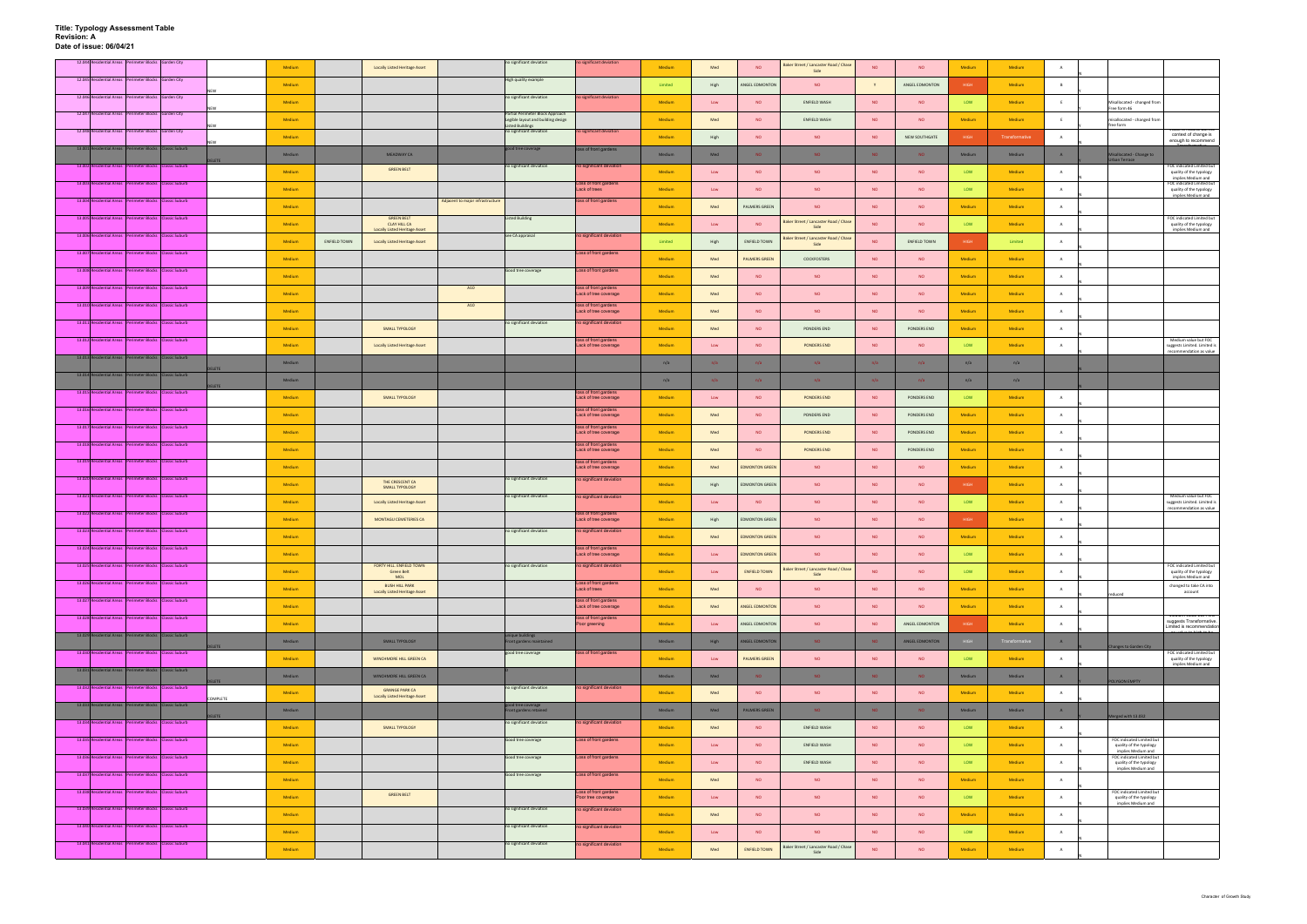| 13.042 Residential Areas Perimeter Blocks Classic Suburb |                                               |                               |               | Medium |                                                                 |              |                                              |                                                                      | D       |                | NO <sub>1</sub>      | NO.                                               | <b>NO</b>       | <b>NO</b>       | Medium      |         |                |                                                                                        |
|----------------------------------------------------------|-----------------------------------------------|-------------------------------|---------------|--------|-----------------------------------------------------------------|--------------|----------------------------------------------|----------------------------------------------------------------------|---------|----------------|----------------------|---------------------------------------------------|-----------------|-----------------|-------------|---------|----------------|----------------------------------------------------------------------------------------|
| 13.043 Residential Areas Perimeter Blocks Classic Suburb |                                               |                               |               | Medium | Locally Listed Heritage Asset                                   |              | no significant deviation                     | no significant deviation                                             | Medium  | Med            | <b>NO</b>            | <b>ENFIELD HIGHWAY</b>                            | <b>NO</b>       | <b>NO</b>       | Medium      | Medium  |                |                                                                                        |
| 13.044 Residential Areas Perimeter Blocks Classic Suburb |                                               |                               |               | Medium | <b>BUSH HILL PARK CA</b>                                        |              | Good tree coverage                           | Loss of front gardens                                                | Medium  | High           | <b>ENFIELD TOWN</b>  | <b>NO</b>                                         | <b>NO</b>       | <b>NO</b>       | HIGH        | Medium  | A              | <b>TOO INGRED</b><br>Transformative but quality                                        |
| 13.045 Residential Areas Perimeter Blocks Classic Suburb |                                               |                               |               | Medium | <b>Locally Listed Heritage Asset</b>                            |              |                                              | Loss of front gardens<br>Poor tree coverage                          | Medium  | Low            | <b>NO</b>            | PONDERS END                                       | <b>NO</b>       | PONDERS END     | LOW         | Medium  | $\overline{A}$ | of the typology implies<br>FOC indicated Limited but<br>quality of the typology        |
| 13.046 Residential Areas Perimeter Blocks Classic Suburb |                                               |                               |               |        | <b>GREEN BELT</b>                                               |              | <b>Listed Building</b>                       | Loss of front gardens                                                |         |                |                      |                                                   |                 |                 |             |         |                | implies Medium and<br>FOC indicated Limited but                                        |
| 13.047 Residential Areas Perimeter Blocks Classic Suburb |                                               |                               |               | Medium |                                                                 |              |                                              | Poor tree coverage<br>Loss of front gardens                          | Medium  | Low            | <b>NO</b>            | <b>NO</b><br>Baker Street / Lancaster Road / Chas | <b>NO</b>       | <b>NO</b>       | LOW         | Medium  | $\mathbf{A}$   | quality of the typology<br>implies Medium and                                          |
| 13.048 Residential Areas Perimeter Blocks Classic Suburb |                                               |                               |               | Medium |                                                                 |              |                                              | Loss of front gardens                                                | Medium  | Med            | <b>NO</b>            | Side                                              | <b>NO</b>       | <b>NO</b>       | Medium      | Medium  | $\overline{A}$ | <b>POC matated</b>                                                                     |
| 13.049 Residential Areas Perimeter Blocks Classic Suburb |                                               |                               |               | Medium | <b>Locally Listed Heritage Asset</b>                            |              | Front gardens maintained d                   |                                                                      | Medium  | High           | <b>ENFIELD TOWN</b>  | Baker Street / Lancaster Road / Chase<br>Side     | <b>NO</b>       | <b>NO</b>       | HIGH        | Medium  | A              | Transformative but quality<br>of the typology implies                                  |
|                                                          |                                               |                               |               | Medium |                                                                 |              |                                              |                                                                      | Medium  | Med            | <b>ENFIELD TOWN</b>  | Baker Street / Lancaster Road / Chase<br>Side     | <b>NO</b>       | <b>NO</b>       | Medium      | Medium  | $\mathbf{A}$   |                                                                                        |
| 13.050 Residential Areas Perimeter Blocks Classic Suburb |                                               |                               |               | Medium | <b>GRANGE PARK CA</b><br><b>Locally Listed Heritage Asset</b>   |              | no significant deviation                     | no significant deviation                                             | Medium  | High           | <b>ENFIELD TOWN</b>  | <b>NO</b>                                         | <b>NO</b>       | <b>NO</b>       | HIGH        | Medium  | B              |                                                                                        |
| 13.051 Residential Areas Perimeter Blocks Classic Suburb |                                               |                               | <b>ELETE</b>  | Medium | <b>GRANGE PARK CA</b>                                           |              | no significant deviation                     | no significant deviation                                             | Medium  | Med            | NO.                  | NO.                                               | NO <sub>1</sub> | NO.             | Medium      | Medium  | A              | Merged with 13.032                                                                     |
| 13.052 Residential Areas Perimeter Blocks Classic Suburb |                                               |                               |               | Medium |                                                                 |              | good tree coverage                           | loss of front gardens                                                | Medium  | Low            | <b>NO</b>            | NO                                                | <b>NO</b>       | <b>NO</b>       | LOW         | Medium  | $\mathbf{A}$   | FOC indicated Limited but<br>quality of the typology<br>implies Medium and             |
| 13.053 Residential Areas Perimeter Blocks Classic Suburb |                                               |                               |               | Medium |                                                                 |              |                                              | Loss of front gardens                                                | Medium  | Med            | NO.                  | <b>COCKFOSTERS</b>                                | NO.             | <b>NO</b>       | Medium      | Medium  | A              | Merged with 13.120                                                                     |
| 13.054 Residential Areas Perimeter Blocks Classic Suburb |                                               |                               |               | Medium | SOUTHGATE GREEN CA                                              |              | Good tree coverage                           | Loss of front gardens                                                | Medium  | Med            | SOUTHGATE            | NO                                                | <b>NO</b>       | <b>NO</b>       | Medium      | Medium  | A              |                                                                                        |
| 13.055 Residential Areas Perimeter Blocks Classic Suburb |                                               |                               |               | Medium | SOUTHGATE GREEN CA                                              |              | good tree coverage<br><b>Listed Building</b> | loss of front gardens                                                | Medium  | High           | <b>PALMERS GREEN</b> | <b>NO</b>                                         | <b>NO</b>       | <b>NO</b>       | HIGH        | Medium  | B              |                                                                                        |
| 13.056 Residential Areas Perimeter Blocks Classic Suburb |                                               |                               | OMPLETE       | Medium | <b>ENFIELD TOWN CA</b>                                          |              | no significant deviation                     | no significant deviation                                             | Medium  | Med            | <b>ENFIELD TOWN</b>  | Baker Street / Lancaster Road / Chase             | <b>NO</b>       | <b>NO</b>       | Medium      | Medium  | $\overline{A}$ | Split up                                                                               |
| 13.057 Residential Areas Perimeter Blocks Classic Suburb |                                               |                               |               | Medium | <b>Locally Listed Heritage Asset</b><br>SMALL TYPOLOGY          |              | no significant deviation                     | no significant deviation                                             | Medium  | Med            | <b>ENFIELD TOWN</b>  | Side<br>Baker Street / Lancaster Road / Chase     | N <sub>O</sub>  | <b>NO</b>       | Medium      | Medium  | $\overline{A}$ |                                                                                        |
| 13.058 Re<br>ential Areas                                |                                               | rimeter Blocks Classic Suburb | <b>ELETE</b>  |        | <b>GREEN BELT</b>                                               |              | no significant deviation                     | no significant deviation                                             |         |                | NO                   | Side                                              | NO.             |                 |             |         | A              | erged                                                                                  |
| 13.059 Residential Areas Perimeter Blocks Classic Suburb |                                               |                               | <b>LETE</b>   | Medium | SMALL TYPOLOGY                                                  |              |                                              | Loss of front gardens                                                | Medium  | Med            |                      | NO.                                               |                 | NO <sub>1</sub> | Medium      | Medium  |                |                                                                                        |
| 13.060 Residential Areas Perimeter Blocks Classic Suburb |                                               |                               |               | Medium |                                                                 |              |                                              | Poor tree coverage<br>Poor Greening<br>Loss of front gardens         | Medium  | Med            | <b>NO</b>            | <b>NO</b>                                         | <b>NO</b>       | <b>NO</b>       | Medium      | Medium  | $\overline{A}$ |                                                                                        |
| 13.061 Residential Areas Perimeter Blocks Classic Suburb |                                               |                               |               | Medium |                                                                 |              |                                              | Poor tree coverage<br>Poor Greening<br>Loss of front gardens         | Medium  | Med            | <b>NO</b>            | <b>NO</b>                                         | <b>NO</b>       | <b>NO</b>       | Medium      | Medium  | $\overline{A}$ |                                                                                        |
| 13.062 Residential Areas Perimeter Blocks Classic Suburb |                                               |                               |               | Medium |                                                                 |              | Good tree coverage                           | Poor tree coverage<br>Poor Greening<br>Loss of front gardens         | Medium  | Med            | <b>NO</b>            | <b>ENFIELD WASH</b>                               | <b>NO</b>       | <b>NO</b>       | Medium      | Medium  | $\overline{A}$ | FOC indicated Limited but                                                              |
|                                                          |                                               |                               |               | Medium | SMALL TYPOLOGY                                                  |              |                                              |                                                                      | Medium  | $\mathsf{Low}$ | <b>NO</b>            | <b>COCKFOSTERS</b>                                | <b>NO</b>       | <b>NO</b>       | LOW         | Medium  | A              | quality of the typology<br>implies Medium and                                          |
| 13.063 Residential Areas Perimeter Blocks Classic Suburb |                                               |                               |               | Medium |                                                                 |              | Good tree coverage                           | Loss of front gardens                                                | Medium  | Low            | <b>NO</b>            | <b>COCKFOSTERS</b>                                | <b>NO</b>       | <b>NO</b>       | LOW         | Medium  | B              | FOC indicated Limited but<br>quality of the typology<br>ENLARGED<br>implies Medium and |
| 13.064 Residential Areas Perimeter Blocks Classic Suburb |                                               |                               | <b>ELETE</b>  | Medium | SMALL TYPOLOGY                                                  |              | Good tree coverage                           | Loss of front gardens                                                | Medium  | Low            | SOUTHGATE            | NO.                                               | N <sub>O</sub>  | <b>NO</b>       | LOW         | Medium  |                | MERGED WITH 13.063                                                                     |
| 13.065 Residential Areas Perimeter Blocks Classic Suburb |                                               |                               | <b>DELETE</b> | Medium | SMALL TYPOLOGY                                                  |              | Good tree coverage                           | oss of front gardens                                                 | Medium  | Med            | SOUTHGATE            | NO.                                               | NO <sub>1</sub> | NO.             | Medium      | Medium  | A              | ERGED WITH 13.063                                                                      |
| 13.066 Residential Areas Perimeter Blocks Classic Suburb |                                               |                               |               | Medium | SMALL TYPOLOGY                                                  |              | Good tree coverage                           | Loss of front gardens                                                | Medium  | Med            | SOUTHGATE            | NO.                                               | NO.             | <b>NO</b>       | Medium      | Medium  | A              |                                                                                        |
| 13.067 Resid<br>lential Areas                            |                                               | rimeter Blocks Classic Suburb | <b>ELETE</b>  | Medium | <b>SMALL TYPOLOGY</b>                                           |              | Good tree coverage                           | Loss of front gardens                                                | Medium  | Low            | SOUTHGATE            | NO.                                               | <b>NO</b>       | NO.             | LOW         | Medium  |                | ERGED WITH 13.063                                                                      |
| 13.068 Residential Areas Perimeter Blocks Classic Suburb |                                               |                               | LETE          | Medium | SMALL TYPOLOGY                                                  |              | Good tree coverage                           | Loss of front gardens                                                | Medium  | Low            | NO                   | NO.                                               | NO <sub>1</sub> | NO <sub>1</sub> | LOW         | Medium  |                | ERGED WITH 13.063                                                                      |
| 13.069 Res                                               | dential Areas Perimeter Blocks Classic Suburb |                               | <b>DELETE</b> | Medium |                                                                 |              | Good tree coverage                           | Loss of front gardens                                                | Medium  | Med            | NO.                  | NO.                                               | NO.             | <b>NO</b>       | Medium      | Medium  | A              | MERGED WITH 13.063                                                                     |
| ial Areas                                                |                                               | neter Blocks Classic Suburb   | DELETE        | Medium | WINCHMORE HILL GREEN CA<br>VICARS MOOR LANE CA                  |              |                                              | oss of front gardens<br>Lack of tree coverage                        | Medium  | Med            | <b>NO</b>            | <b>NO</b>                                         | <b>NO</b>       | <b>NO</b>       | Medium      | Medium  | A              |                                                                                        |
| 13.071 Residential Areas Perimeter Blocks Classic Suburb |                                               |                               |               | Medium | <b>Locally Listed Heritage Asset</b><br>WINCHMORE HILL GREEN CA |              |                                              | loss of front gardens                                                | Limited | Med            | <b>NO</b>            | <b>NO</b>                                         | <b>NO</b>       | <b>NO</b>       | Medium      | Limited | A              |                                                                                        |
| 13.072 Residential Areas Perimeter Blocks Classic Suburb |                                               |                               |               |        |                                                                 |              |                                              | loss of front gardens                                                |         |                |                      |                                                   |                 |                 |             |         |                |                                                                                        |
| 13.073 Residential Areas Perimeter Blocks Classic Suburb |                                               |                               |               | Medium |                                                                 |              |                                              | Lack of tree coverage<br>loss of front gardens                       | Medium  | Med            | PALMERS GREEN        | <b>NO</b>                                         | <b>NO</b>       | <b>NO</b>       | Medium      | Medium  | $\overline{A}$ | FOC indicated Limited but                                                              |
| 13.074 Residential Areas Perimeter Blocks Classic Suburb |                                               |                               |               | Medium |                                                                 |              |                                              | Lack of tree coverage<br>Loss of front gardens                       | Medium  | Low            | PALMERS GREEN        | <b>NO</b>                                         | <b>NO</b>       | <b>NO</b>       | LOW         | Medium  | A              | quality of the typology<br>implies Medium and<br>FOC indicated Limited but             |
| 13.075 Residential Areas Perimeter Blocks Classic Suburb |                                               |                               |               | Medium |                                                                 |              |                                              | Poor tree coverage<br>Loss of front gardens                          | Medium  | Low            | <b>PALMERS GREEN</b> | <b>NO</b>                                         | <b>NO</b>       | <b>NO</b>       | LOW         | Medium  | $\overline{A}$ | quality of the typology<br>implies Medium and<br>Medium value but FOC                  |
| 13.076 Residential Areas Perimeter Blocks Classic Suburb |                                               |                               |               | Medium |                                                                 |              |                                              | Poor tree coverage<br>Poor Greening<br>Loss of front gardens         | Medium  | Low            | <b>NO</b>            | <b>NO</b>                                         | <b>NO</b>       | <b>NO</b>       | LOW         | Medium  | $\overline{A}$ | suggests Limited. Limited is<br>recommendation as value                                |
|                                                          |                                               |                               |               | Medium |                                                                 |              |                                              | Poor tree coverage                                                   | Medium  | Med            | <b>NO</b>            | <b>NO</b>                                         | <b>NO</b>       | <b>NO</b>       | Medium      | Medium  | A              |                                                                                        |
| 13.077 Residential Areas Perimeter Blocks Classic Suburb |                                               |                               |               | Medium |                                                                 |              |                                              | Loss of front gardens<br>Poor tree coverage<br>Poor Greening         | Medium  | Med            | <b>NO</b>            | NO                                                | <b>NO</b>       | <b>NO</b>       | Medium      | Medium  | A              | <b>roc mulcate</b>                                                                     |
| 13.078 Residential Areas Perimeter Blocks Classic Suburb |                                               |                               |               | Medium |                                                                 |              |                                              | Loss of front gardens<br>Poor tree coverage<br>Poor Greening         | Medium  | Low            | PALMERS GREEN        | <b>GREEN LANES</b>                                | <b>NO</b>       | <b>NO</b>       | LOW         | Medium  | A              | Transformative but quality<br>of the typology implies                                  |
| 13.079 Residential Areas Perimeter Blocks Classic Suburb |                                               |                               |               | Medium |                                                                 |              |                                              | Loss of front gardens<br>Poor tree coverage<br>Poor Greening         | Medium  | Low            | NO.                  | <b>GREEN LANES</b>                                | <b>NO</b>       | <b>NO</b>       | LOW         | Medium  | $\overline{A}$ | FOC indicated Limited but<br>quality of the typology<br>implies Medium and             |
| 13.080 Residential Areas Perimeter Blocks Classic Suburb |                                               |                               |               | Medium |                                                                 |              | Front gardens retained                       |                                                                      | Medium  | Low            | <b>NO</b>            | <b>GREEN LANES</b>                                | <b>NO</b>       | <b>NO</b>       | LOW         | Medium  |                | FOC indicated Limited but<br>quality of the typology<br>implies Medium and             |
| 13.081 Residential Areas Perimeter Blocks Classic Suburb |                                               |                               |               | Medium |                                                                 |              |                                              | Loss of front gardens<br>Contains flatted development t              | Medium  | High           | PALMERS GREEN        | <b>GREEN LANES</b>                                | <b>NO</b>       | <b>NO</b>       | <b>HIGH</b> | Medium  | A              | OC mulcater<br>Transformative but quality<br>of the typology implies                   |
| 13.082 Residential Areas Perimeter Blocks Classic Suburb |                                               |                               |               | Medium | SMALL TYPOLOGY                                                  | On main road |                                              | Loss of front gardens<br>Poor tree coverage                          | Medium  | Med            | PALMERS GREEN        | <b>GREEN LANES</b>                                | <b>NO</b>       | PALMERS GREEN   | Medium      | Medium  |                |                                                                                        |
| 13.083 Residential Areas Perimeter Blocks Classic Suburb |                                               |                               |               | Medium |                                                                 |              |                                              | Poor Greening<br>Loss of front gardens<br>Incomplete perimeter block | Medium  | Med            | PALMERS GREEN        | <b>GREEN LANES</b>                                | <b>NO</b>       | PALMERS GREEN   | Medium      | Medium  | $\overline{A}$ |                                                                                        |
| 13.084 Residential Areas Perimeter Blocks Classic Suburb |                                               |                               |               | Medium | TRENT PARK CA                                                   |              | no significant deviation                     | no significant deviation                                             | Limited | Med            | NO <sub>1</sub>      | <b>COCKFOSTERS</b>                                | <b>NO</b>       | <b>NO</b>       | Medium      | Limited | $\overline{A}$ |                                                                                        |
| 13.085 Residential Areas Perimeter Blocks Classic Suburb |                                               |                               |               | Medium | SMALL TYPOLOGY                                                  |              | Good tree coverage                           | Loss of front gardens                                                | Medium  | Med            | SOUTHGATE            | <b>NO</b>                                         | <b>NO</b>       | <b>NO</b>       | Medium      | Medium  | $\mathbf{A}$   |                                                                                        |
| 13.086 Residential Areas Perimeter Blocks Classic Suburb |                                               |                               |               |        |                                                                 |              | Good tree coverage                           | Loss of front gardens                                                |         |                |                      |                                                   |                 |                 |             |         |                |                                                                                        |
| 13.087 Residential Areas Perimeter Blocks Classic Suburb |                                               |                               |               | Medium | <b>Locally Listed Heritage Asset</b>                            |              | no significant deviation                     | no significant deviation                                             | Medium  | Med            | <b>NO</b>            | PONDERS END                                       | <b>NO</b>       | PONDERS END     | Medium      | Medium  | $\overline{A}$ |                                                                                        |
|                                                          |                                               |                               |               | Medium | <b>Locally Listed Heritage Asset</b>                            |              |                                              |                                                                      | Medium  | Med            | <b>NO</b>            | ENFIELD HIGHWAY                                   | <b>NO</b>       | <b>NO</b>       | Medium      | Medium  | A              |                                                                                        |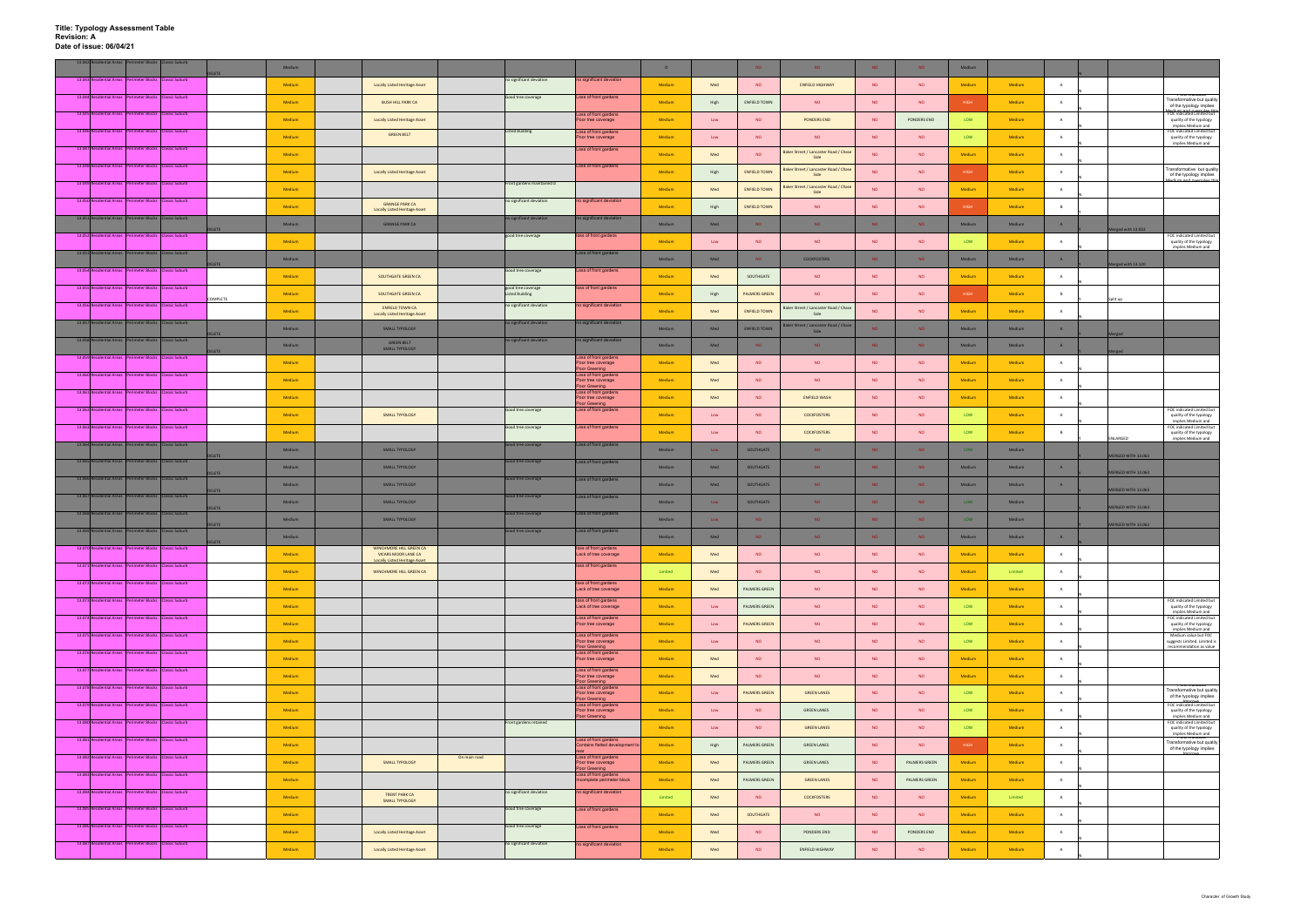|                     | 13.088 Residential Areas Per<br>rimeter Blocks Classic Suburb |              | Medium |             |                                                           |                  |                          | oss of front gardens.<br>Poor tree coverage    | Medium         | Med  | <b>NO</b>             | PONDERS END                                   | <b>NO</b>       | <b>NO</b>          | Medium      | Medium         | $\mathbf{A}$   |                                               |                                                                            |
|---------------------|---------------------------------------------------------------|--------------|--------|-------------|-----------------------------------------------------------|------------------|--------------------------|------------------------------------------------|----------------|------|-----------------------|-----------------------------------------------|-----------------|--------------------|-------------|----------------|----------------|-----------------------------------------------|----------------------------------------------------------------------------|
|                     | 13.089 Residential Areas Perimeter Blocks Classic Suburb      |              | Medium |             |                                                           |                  | Front gardens retained   | oor Greening<br>ncomplete Perimeter Block      | Medium         | Med  | <b>ENFIELD TOWN</b>   | <b>NO</b>                                     | <b>NO</b>       | <b>NO</b>          | Medium      | Medium         | $\overline{A}$ |                                               |                                                                            |
|                     | 13.090 Residential Areas Perimeter Blocks Classic Suburb      |              |        |             | <b>GREEN BELT</b>                                         |                  | no significant deviation | no significant deviation                       |                |      |                       |                                               |                 |                    |             |                |                |                                               | FOC indicated Limited but                                                  |
|                     | 13.091 Residential Areas Perimeter Blocks Classic Suburb      |              | Medium |             | FORTY HILL CA                                             |                  |                          |                                                | Medium         | Low  | <b>NO</b>             | <b>NO</b>                                     | <b>NO</b>       | <b>NO</b>          | <b>LOW</b>  | Medium         | A              |                                               | quality of the typology<br>implies Medium and<br>FOC indicated Limited but |
|                     |                                                               |              | Medium |             |                                                           |                  |                          |                                                | Medium         | Low  | <b>NO</b>             | <b>NO</b>                                     | <b>NO</b>       | <b>NO</b>          | LOW         | Medium         | A              |                                               | quality of the typology<br>implies Medium and                              |
|                     | 13.092 Residential Areas Perimeter Blocks Classic Suburb      |              | Medium |             | <b>GREEN BELT</b>                                         |                  |                          |                                                | Medium         | Low  | <b>NO</b>             | <b>NO</b>                                     | <b>NO</b>       | <b>NO</b>          | <b>LOW</b>  | Medium         | $\overline{A}$ |                                               | FOC indicated Limited but<br>quality of the typology<br>implies Medium and |
|                     | 13.093 Residential Areas Perimeter Blocks Classic Suburb      |              | Medium |             | <b>SMALL TYPOLOGY</b>                                     |                  |                          | Loss of front gardens<br>Poor Tree Coverage    | Medium         | Med  | <b>NO</b>             | <b>NO</b>                                     | <b>NO</b>       | <b>NO</b>          | Medium      | Medium         | A              |                                               |                                                                            |
|                     | 13.094 Residential Areas Perimeter Blocks Classic Suburb      |              | Medium |             |                                                           |                  | Good tree coverage       | Loss of front gardens                          | Medium         | Med  | SOUTHGATE             | <b>NO</b>                                     | <b>NO</b>       | <b>NO</b>          | Medium      | Medium         | A              |                                               |                                                                            |
|                     | 13.095 Residential Areas Perimeter Blocks Classic Suburb      |              |        |             |                                                           |                  | Good tree coverage       | Loss of front gardens                          |                |      |                       |                                               |                 |                    |             |                |                |                                               |                                                                            |
|                     | 13.096 Residential Areas Perimeter Blocks Classic Suburb      | <b>ELETE</b> | Medium |             |                                                           |                  |                          | Loss of front gardens                          | Medium         | Med  | SOUTHGATE             | NO.                                           | NO <sub>1</sub> | NO <sub>1</sub>    | Medium      | Medium         | A              | ERGED WITH 13.085                             |                                                                            |
|                     |                                                               |              | Medium |             | SMALL TYPOLOGY                                            |                  |                          | Not typical design                             | Medium         | Med  | NO.                   | NO.                                           | N <sub>O</sub>  | <b>NO</b>          | Medium      | Medium         | A              | MERGED WITH 13.123                            |                                                                            |
| 13.097 <sup>F</sup> | sidential Areas P<br>rimeter Blocks Classic Suburb            |              | Medium |             | <b>GREEN BELT</b>                                         |                  | Front garden maintained  |                                                | Medium         | Med  | <b>NO</b>             | Baker Street / Lancaster Road / Chas<br>Side  | <b>NO</b>       | <b>NO</b>          | Medium      | Medium         | A              |                                               |                                                                            |
|                     | 13.098 Residential Areas Perimeter Blocks Classic Suburb      |              | Medium |             | <b>GREEN BELT</b><br><b>SMALL TYPOLOGY</b>                |                  | Good tree coverage       | Loss of front gardens                          | Medium         | Med  | <b>NO</b>             | Baker Street / Lancaster Road / Chase<br>Side | <b>NO</b>       | <b>NO</b>          | Medium      | Medium         | $\overline{A}$ |                                               |                                                                            |
|                     | 13.099 Residential Areas Perimeter Blocks Classic Suburb      |              | Medium |             | <b>Locally Listed Heritage Asset</b><br><b>GREEN BELT</b> |                  | Good tree coverage       | Loss of front gardens                          | Medium         | Med  | NO.                   | NO.                                           | NO.             | NO.                | Medium      | Medium         | A              | Iisallocated - Change TO                      |                                                                            |
|                     | 13.100 Residential Areas Perimeter Blocks Classic Suburb      | <b>ELETE</b> |        |             | <b>GREEN BELT</b>                                         |                  |                          | Loss of front gardens                          |                |      |                       |                                               |                 |                    |             |                |                | <b>NSTITUIONS</b>                             |                                                                            |
|                     | 13.101 Residential Areas Perimeter Blocks Classic Suburb      | <b>IFTE</b>  | Medium |             |                                                           |                  | <b>Listed Building</b>   | Poor tree coverage<br>Loss of front gardens    | Medium         | Med  | NO.                   | NO.                                           | NO.             | <b>NO</b>          | Medium      | Medium         | A              | Iisallocated - Change TO<br><b>NSTITUIONS</b> |                                                                            |
|                     |                                                               |              | Medium |             | <b>Locally Listed Heritage Asset</b>                      |                  |                          | Poor tree coverage                             | Medium         | High | <b>NO</b>             | <b>NO</b>                                     | <b>NO</b>       | <b>NO</b>          | HIGH        | Medium         | A              |                                               | Transformative but quality<br>of the typology implies                      |
|                     | 13.102 Residential Areas Perimeter Blocks Classic Suburb      |              | Medium |             |                                                           |                  |                          | Loss of front gardens<br>Poor tree coverage    | Medium         | Med  | <b>NO</b>             | <b>NO</b>                                     | <b>NO</b>       | <b>NO</b>          | Medium      | Medium         | A              |                                               |                                                                            |
|                     | 13.103 Residential Areas Perimeter Blocks Classic Suburb      |              | Medium |             |                                                           |                  | <b>Listed Building</b>   | <b>Unique Buildings</b>                        | Medium         | Med  | <b>NO</b>             | <b>NO</b>                                     | <b>NO</b>       | <b>NO</b>          | Medium      | Medium         | A              |                                               |                                                                            |
|                     | 13.104 Residential Areas Perimeter Blocks Classic Suburb      |              | Medium |             | CHURCH STREET, EDMONTON CA                                |                  |                          | Loss of front gardens<br>Poor tree coverage    | Medium         | High | <b>EDMONTON GREEN</b> | NO                                            | <b>NO</b>       | <b>NO</b>          | <b>HIGH</b> | <b>Medium</b>  | $\overline{A}$ |                                               |                                                                            |
|                     | 13.105 Residential Areas Perimeter Blocks Classic Suburb      |              |        |             |                                                           |                  | no significant deviation | no significant deviation                       | Medium         | Med  | <b>NO</b>             | <b>NO</b>                                     | <b>NO</b>       | <b>NO</b>          |             | Medium         | A              |                                               |                                                                            |
|                     | 13.106 Residential Areas Perimeter Blocks Classic Suburb      |              | Medium |             | SMALL TYPOLOGY                                            |                  | no significant deviation | no significant deviation                       |                |      |                       |                                               |                 |                    | Medium      |                |                |                                               |                                                                            |
|                     |                                                               |              | Medium |             | <b>Locally Listed Heritage Asset</b>                      |                  |                          |                                                | Medium         | Med  | NO                    | <b>NO</b>                                     | <b>NO</b>       | <b>NO</b>          | Medium      | Medium         | A              |                                               |                                                                            |
|                     | 13.107 Residential Areas Perimeter Blocks Classic Suburb      |              | Medium |             |                                                           |                  | unique buildings         | Loss of front gardens<br>Poor tree coverage    | Medium         | Med  | <b>NO</b>             | <b>ENFIELD WASH</b>                           | <b>NO</b>       | <b>NO</b>          | Medium      | Medium         | $\overline{A}$ |                                               |                                                                            |
|                     | 13.108 Residential Areas Perimeter Blocks Classic Suburb      | <b>LETE</b>  | Medium |             | <b>SMALL TYPOLOGY</b>                                     | M25              | no significant deviation | no significant deviation                       | Medium         | Med  | NO.                   | NO.                                           | NO <sub>1</sub> | NO.                | Medium      | Medium         | A              | <b>DLYGON EMPTY</b>                           |                                                                            |
|                     | 13.109 Residential Areas Perimeter Blocks Classic Suburb      |              | Medium |             | SMALL TYPOLOGY                                            | M25              | o significant deviation  | no significant deviation                       | Medium         | Med  | <b>NO</b>             | NO.                                           | <b>NO</b>       | <b>NO</b>          | Medium      | Medium         | A              |                                               |                                                                            |
|                     | 13.110 Residential Areas Perimeter Blocks Classic Suburb      | DELETE       | Medium |             | <b>SMALL TYPOLOGY</b>                                     |                  | Front gardens retained   |                                                | Limited        | Med  | PALMERS GREEN         | <b>NO</b>                                     | <b>NO</b>       | <b>NO</b>          | Medium      | Limited        | $\overline{A}$ | POLYGON EMPTY                                 |                                                                            |
|                     | 13.111 Residential Areas Perimeter Blocks Classic Suburb      |              |        |             |                                                           |                  |                          | Loss of front gardens                          |                |      |                       |                                               |                 |                    |             |                |                |                                               |                                                                            |
|                     | 13.112 Residential Areas Perimeter Blocks Classic Suburb      |              | Medium |             | SMALL TYPOLOGY                                            |                  |                          | Poor tree coverage<br>oss of front gardens     | Medium         | Med  | <b>PALMERS GREEN</b>  | NO.                                           | NO <sub>1</sub> | NO <sub>1</sub>    | Medium      | Medium         | A              | MERGED WITH 70                                |                                                                            |
|                     |                                                               |              | Medium |             | <b>GREEN BELT</b>                                         |                  |                          | Lack of tree coverage                          | Medium         | Med  | <b>NO</b>             | <b>NO</b>                                     | <b>NO</b>       | <b>NO</b>          | Medium      | Medium         | A              |                                               |                                                                            |
|                     | 13.113 Residential Areas Perimeter Blocks Classic Suburb      |              | Medium |             | FORE STREET ANGEL CA                                      |                  |                          | Poor use of site                               | Transformative | High | ANGEL EDMONTON        | <b>NO</b>                                     | <b>NO</b>       | <b>NO</b>          | <b>HIGH</b> | Transformative | A              |                                               |                                                                            |
|                     | 13.114 Residential Areas Perimeter Blocks Classic Suburb      |              | Medium |             | SMALL TYPOLOGY                                            |                  |                          | loss of front gardens<br>Lack of tree coverage | Medium         | Low  | ANGEL EDMONTON        | <b>NO</b>                                     | <b>NO</b>       | <b>NO</b>          | LOW         | Medium         |                |                                               | Medium value but Low force<br>of change. REMAINS as                        |
|                     | 13.115 Residential Areas Perimeter Blocks Classic Suburb      |              | Medium |             | <b>BUSH HILL PARK CA</b>                                  |                  | Good tree coverage       | Loss of front gardens                          | Medium         | Med  | <b>ENFIELD TOWN</b>   | NO                                            | NO              | <b>NO</b>          | Medium      | Medium         | A              |                                               | Medium                                                                     |
|                     | 13.116 Residential Areas Perimeter Blocks Classic Suburb      |              | Medium |             | <b>Locally Listed Heritage Asset</b>                      |                  | Good tree coverage       | Loss of front gardens                          | Medium         | Med  | SOUTHGATE             | <b>NO</b>                                     | NO.             | <b>NO</b>          | Medium      | Medium         | A              |                                               |                                                                            |
|                     | 13.117 Residential Areas Perimeter Blocks Classic Suburb      | DELETE       |        |             |                                                           | <b>MAIN ROAD</b> | unique buildings         | Loss of front gardens                          |                |      |                       |                                               |                 |                    |             |                |                | NOT IN LBE                                    |                                                                            |
|                     | 13.118 Residential Areas Perimeter Blocks Classic Suburb      |              | Medium |             | SMALL TYPOLOGY                                            |                  | no significant deviation | lack of greenery<br>no significant deviation   | Medium         | Med  | <b>EDMONTON GREEN</b> | NO                                            | NO              | NO                 | Medium      | Medium         | A              |                                               |                                                                            |
|                     |                                                               |              | Medium |             |                                                           |                  |                          |                                                | Medium         | Med  | <b>EDMONTON GREEN</b> | NO                                            | <b>NO</b>       | <b>NO</b>          | Medium      | Medium         | A              |                                               |                                                                            |
|                     | 13.119 Residential Areas Perimeter Blocks Classic Suburb      |              | Medium |             | SMALL TYPOLOGY                                            |                  | no significant deviation | no significant deviation                       | Medium         | Med  | NO                    | NO                                            | <b>NO</b>       | <b>NO</b>          | Medium      | Medium         | A              |                                               |                                                                            |
|                     | 13.120 Residential Areas Perimeter Blocks Classic Suburb      |              | Medium |             |                                                           |                  | Good tree coverage       | Loss of front gardens                          | Medium         | Med  | NO                    | COCKFOSTERS                                   | <b>NO</b>       | <b>WESTERN ARC</b> | Medium      | Medium         | A              |                                               |                                                                            |
|                     | 13.121 Residential Areas Perimeter Blocks Classic Suburb      |              | Medium |             |                                                           |                  |                          |                                                | d              | Med  | NO.                   | NO.                                           | NO.             | <b>NO</b>          | Medium      | Medium         |                |                                               |                                                                            |
|                     | 13.122 Residential Areas Perimeter Blocks Classic Suburb      |              |        |             |                                                           |                  | Good tree coverage       | Loss of front gardens                          |                |      |                       |                                               |                 |                    |             |                |                | <b>POLYGON EMPTY</b>                          | FOC indicated Limited but                                                  |
|                     | 13.123 Residential Areas Perimeter Blocks Classic Suburb      |              | Medium |             | MEADWAY                                                   |                  | <b>Listed Building</b>   | Loss of front gardens                          | Medium         | Low  | <b>NO</b>             | <b>NO</b>                                     | <b>NO</b>       | NO                 | LOW         | Medium         | <b>A</b>       |                                               | quality of the typology<br>implies Medium and                              |
|                     | 13.124 Residential Areas Perimeter Blocks Classic Suburb      |              | Medium |             | SOUTHGATE GREEN<br>THE LAKES ESTATE                       |                  |                          |                                                | Medium         | Med  | SOUTHGATE             | NO                                            | <b>NO</b>       | <b>NO</b>          | Medium      | Medium         | $\mathsf{B}$   | <b>BROKEN UP</b>                              |                                                                            |
|                     |                                                               |              | Medium |             |                                                           |                  |                          |                                                | d              | Med  | NO.                   | NO.                                           | NO <sub>1</sub> | NO <sub>1</sub>    | Medium      |                |                | OLYGON EMPTY                                  |                                                                            |
|                     | 13.125 Residential Areas Perimeter Blocks Classic Suburb      |              | Medium | FORTY HILL  | <b>GREEN BELT</b><br><b>SMALL TYPOLOGY</b>                |                  |                          |                                                | Limited        | Low  | <b>NO</b>             | Baker Street / Lancaster Road / Chase<br>Side | <b>NO</b>       | <b>NO</b>          | LOW         | Limited        |                |                                               |                                                                            |
|                     | 13.126 Residential Areas Perimeter Blocks Classic Suburb      |              | Medium |             |                                                           |                  | <b>Listed Building</b>   | Loss of front gardens                          | Medium         | Low  | NO.                   | Baker Street / Lancaster Road / Chase<br>Side | NO <sub>1</sub> | NO <sub>1</sub>    | LOW         | Medium         |                |                                               |                                                                            |
|                     | 13.127 Residential Areas Perimeter Blocks Classic Suburb      | <b>ELETE</b> | Medium |             |                                                           |                  | no significant deviation | no significant deviation                       | Medium         | Med  | NO.                   | Baker Street / Lancaster Road / Chase         | NO <sub>1</sub> | NO <sub>1</sub>    | Medium      | Medium         | A              | CONSOLIDATED                                  |                                                                            |
|                     | 13.128 Residential Areas Perimeter Blocks Classic Suburb      |              |        |             |                                                           |                  | no significant deviation | no significant deviation                       |                |      |                       | Side                                          |                 |                    |             |                |                | CONSOLIDATED                                  | FOC indicated Limited but                                                  |
|                     | 13.129 Residential Areas Perimeter Blocks Classic Suburb      |              | Medium |             |                                                           |                  | no significant deviation | no significant deviation                       | Medium         | Low  | <b>NO</b>             | PONDERS END                                   | <b>NO</b>       | <b>NO</b>          | LOW         | Medium         | $\overline{A}$ |                                               | quality of the typology<br>implies Medium and                              |
|                     |                                                               |              | Medium | FORTY HILL  | <b>GREEN BELT</b><br><b>Locally Listed Heritage Asset</b> |                  |                          |                                                | Limited        | Low  | <b>NO</b>             | Baker Street / Lancaster Road / Chas<br>Side  | <b>NO</b>       | <b>NO</b>          | LOW         | Limited        | $\overline{A}$ |                                               |                                                                            |
|                     | 13.130 Residential Areas Perimeter Blocks Classic Suburb      | <b>ELETE</b> | Medium |             | SMALL TYPOLOGY                                            |                  | Good tree coverage       |                                                | Limited        | Med  | <b>ENFIELD TOWN</b>   | NO.                                           | NO.             | <b>NO</b>          | Medium      | Limited        |                | CONSOLIDATED                                  |                                                                            |
|                     | 13.131 Residential Areas Perimeter Blocks Classic Suburb      |              | Medium |             | WINCHMORE HILL                                            |                  | good tree coverage       | loss of front gardens                          | Limited        | Med  | <b>NO</b>             | NO.                                           | <b>NO</b>       | NO <sub>1</sub>    | Medium      | Limited        |                |                                               |                                                                            |
|                     | 13.132 Residential Areas Perimeter Blocks Classic Suburb      | <b>LETE</b>  | Medium | MEADWAY     |                                                           |                  | see CA appraisal         | Loss of front gardens                          | Limited        | Med  | SOUTHGATE             | <b>NO</b>                                     | <b>NO</b>       | <b>NO</b>          | Medium      | Limited        | A              | ONSOLIDATED                                   |                                                                            |
|                     | 13.133 Residential Areas Perimeter Blocks Classic Suburb      |              |        |             |                                                           |                  | see CA appraisal         | Loss of front gardens                          |                |      |                       |                                               |                 |                    |             |                |                |                                               |                                                                            |
|                     |                                                               |              | Medium | Grange Park | <b>Locally Listed Heritage Asset</b>                      |                  |                          | Poor tree coverage                             | Limited        | Med  | NO                    | NO                                            | NO              | NO                 | Medium      | Limited        | $\mathbf{B}$   |                                               |                                                                            |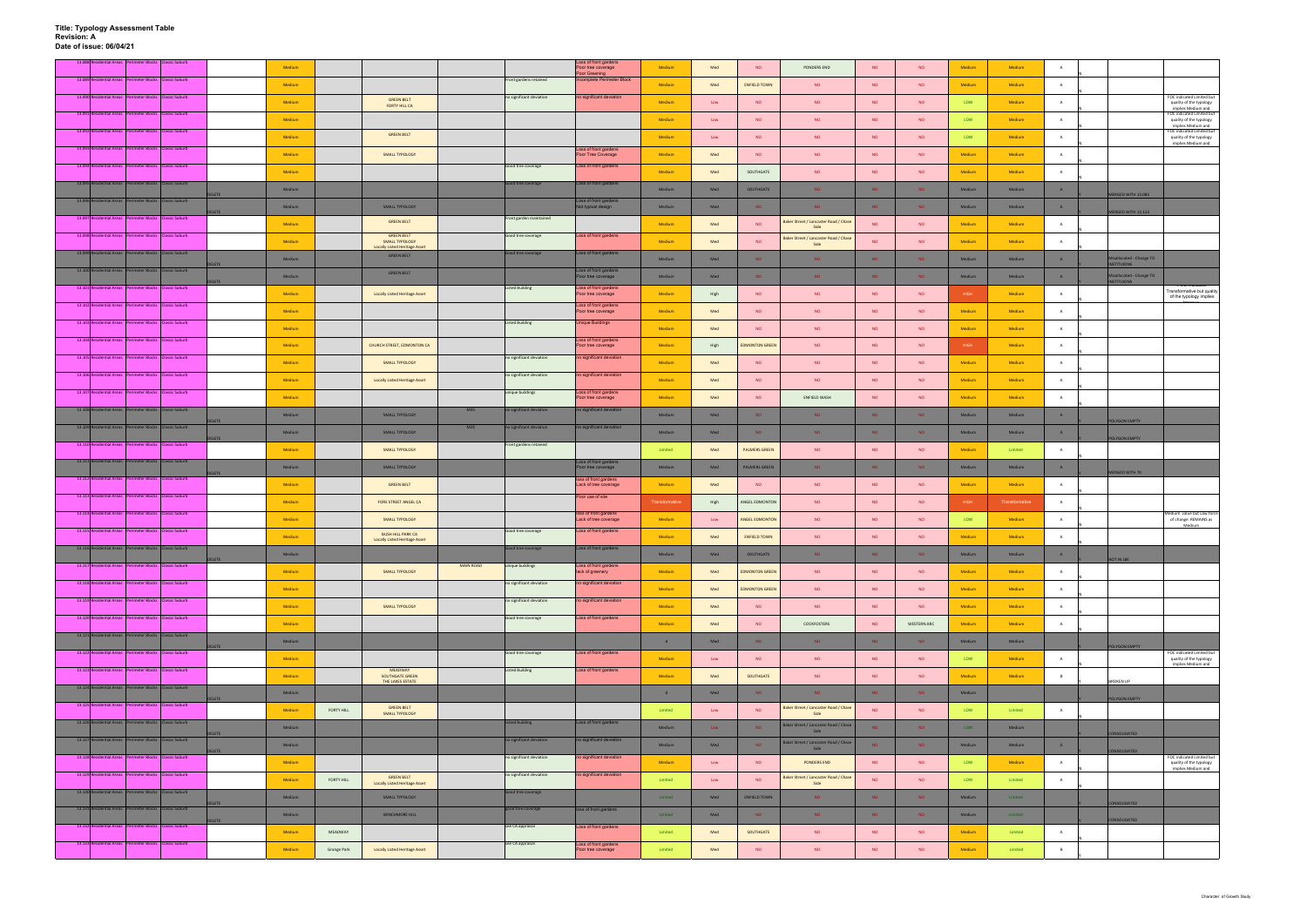| 13.134 Residential Areas Perimeter Blocks Classic Suburb |            | Medium        |                                      | LOS                                                         | no significant deviation | no significant deviation                                                    | Medium  | Med  | <b>NO</b>             | <b>NO</b>                                    | <b>NO</b> | <b>NO</b>     | Medium | Medium         |                |                               |                                                                            |
|----------------------------------------------------------|------------|---------------|--------------------------------------|-------------------------------------------------------------|--------------------------|-----------------------------------------------------------------------------|---------|------|-----------------------|----------------------------------------------|-----------|---------------|--------|----------------|----------------|-------------------------------|----------------------------------------------------------------------------|
| 13.135 Residential Areas Perimeter Blocks Classic Suburb |            |               |                                      | <b>TRENT PARK CA</b>                                        | no significant deviation | no significant deviation                                                    |         |      |                       |                                              |           |               |        |                |                |                               |                                                                            |
| 13.136 Residential Areas Perimeter Blocks Classic Suburb |            | Medium        |                                      | SMALL TYPOLOGY<br><b>GREEN BELT</b><br><b>TRENT PARK CA</b> | no significant deviation | no significant deviation                                                    | Medium  | Med  | <b>NO</b>             | COCKFOSTERS                                  | <b>NO</b> | <b>NO</b>     | Medium | Medium         |                |                               |                                                                            |
|                                                          |            | <b>Medium</b> |                                      | <b>SMALL TYPOLOGY</b><br><b>GREEN BELT</b>                  |                          |                                                                             | Medium  | Med  | <b>NO</b>             | COCKFOSTERS                                  | <b>NO</b> | <b>NO</b>     | Medium | Medium         |                |                               |                                                                            |
| 13.137 Residential Areas Perimeter Blocks Classic Suburb |            | Medium        |                                      | LOS                                                         | no significant deviation | no significant deviation                                                    | Medium  | Low  | <b>NO</b>             | <b>NO</b>                                    | <b>NO</b> | <b>NO</b>     | LOW    | Medium         |                |                               |                                                                            |
| 13.138 Residential Areas Perimeter Blocks Classic Suburb |            | Medium        |                                      | LOS                                                         | no significant deviation | no significant deviation                                                    | Medium  | Med  | <b>NO</b>             | Baker Street / Lancaster Road / Chas<br>Side | <b>NO</b> | <b>NO</b>     | Medium | Medium         |                |                               |                                                                            |
| 13.139 Residential Areas Perimeter Blocks Classic Suburb |            | <b>Medium</b> |                                      | LOS                                                         | no significant deviation | no significant deviation                                                    | Medium  | Low  | <b>NO</b>             | <b>NO</b>                                    | <b>NO</b> | NO            | LOW    | Medium         |                |                               |                                                                            |
| 13.140 Residential Areas Perimeter Blocks Classic Suburb |            | Medium        |                                      |                                                             |                          |                                                                             | Medium  | Med  | <b>PALMERS GREEN</b>  | <b>NO</b>                                    | <b>NO</b> | PALMERS GREEN | Medium | Medium         |                |                               |                                                                            |
| 13.141 Residential Areas Perimeter Blocks Classic Suburb |            |               |                                      |                                                             | see CA appraisal         |                                                                             |         |      |                       |                                              |           |               |        |                |                |                               |                                                                            |
| 13.142 Residential Areas Perimeter Blocks Classic Suburb |            | Medium        | SOUTHGATE GREEN                      | <b>Locally Listed Heritage Asset</b>                        | see CA appraisal         |                                                                             | Limited | Med  | SOUTHGATE             | <b>NO</b>                                    | <b>NO</b> | <b>NO</b>     | Medium | Limited        |                | <b>BROKEN UP</b>              | CA                                                                         |
| 13.143 Residential Areas Perimeter Blocks Classic Suburb |            | Medium        | SOUTHGATE GREEN                      |                                                             | see CA appraisal         |                                                                             | Limited | Med  | SOUTHGATE             | <b>NO</b>                                    |           | <b>NO</b>     | Medium | Limited        |                |                               |                                                                            |
|                                                          |            | Medium        | ABBOTSHALL AVENUE                    | <b>Locally Listed Heritage Asset</b>                        |                          |                                                                             | Limited | Low  | <b>NO</b>             | <b>NO</b>                                    | <b>Y</b>  | <b>NO</b>     | LOW    | Limited        | B              | <b>BROKEN UP</b>              | CA                                                                         |
| 13.144 Residential Areas Perimeter Blocks Classic Suburb |            | Medium        | SOUTHGATE GREEN                      |                                                             | see CA appraisal         |                                                                             | Limited | Med  | <b>NO</b>             | <b>NO</b>                                    | NO.       | <b>NO</b>     | Medium | Limited        |                | <b>BROKEN UP</b>              | CA                                                                         |
| 13.145 Residential Areas Perimeter Blocks Classic Suburb |            | Medium        | THE LAKES ESTATE                     |                                                             | see CA appraisal         |                                                                             | Limited | Med  | PALMERS GREEN         | <b>GREEN LANES</b>                           | <b>NO</b> | <b>NO</b>     | Medium | Limited        |                | <b>BROKEN UP</b>              | CA                                                                         |
| 13.146 Residential Areas Perimeter Blocks Classic Suburb |            | Medium        |                                      | LOS<br>THE LAKES                                            | no significant deviation | no significant deviation                                                    | Medium  | Med  | SOUTHGATE             | <b>NO</b>                                    | <b>NO</b> | <b>NO</b>     | Medium | Medium         | $\mathbf{B}$   |                               | CA                                                                         |
| 13.147 Residential Areas Perimeter Blocks Classic Suburb |            | Medium        | THE LAKES ESTATE                     | SOUTHGATE GREEN                                             | see CA appraisal         |                                                                             | Limited | Low  | <b>PALMERS GREEN</b>  | <b>NO</b>                                    | <b>NO</b> | <b>NO</b>     | LOW    | Limited        | B              | <b>BROKEN UP</b>              | CA.                                                                        |
| 13.148 Residential Areas Perimeter Blocks Classic Suburb |            |               |                                      |                                                             | no significant deviation | no significant deviation                                                    |         |      |                       |                                              |           |               |        |                |                | <b>RROKEN UP</b>              |                                                                            |
| 13.149 Residential Areas Perimeter Blocks Classic Suburb |            | Medium        |                                      | <b>Locally Listed Heritage Asset</b>                        | no significant deviation | no significant deviation                                                    | Medium  | Med  | <b>NO</b>             | <b>NO</b>                                    | <b>NO</b> | <b>NO</b>     | Medium | Medium         | $\mathbf{B}$   | <b>BROKEN UP</b>              |                                                                            |
| 13.150 Residential Areas Perimeter Blocks Classic Suburb |            | Medium        |                                      | <b>Locally Listed Heritage Asset</b>                        |                          |                                                                             | Medium  | Med  | <b>NO</b>             | <b>NO</b>                                    | <b>NO</b> | <b>NO</b>     | Medium | Medium         | B              | <b>BROKEN UP</b>              |                                                                            |
|                                                          |            | Medium        |                                      | <b>Locally Listed Heritage Asset</b>                        | no significant deviation | no significant deviation                                                    | Medium  | Low  | <b>NO</b>             | <b>NO</b>                                    | <b>NO</b> | <b>NO</b>     | LOW    | Medium         | B              | <b>BROKEN UP</b>              |                                                                            |
| 13.151 Residential Areas Perimeter Blocks Classic Suburb |            | Medium        |                                      | <b>Locally Listed Heritage Asset</b>                        | no significant deviation | no significant deviation                                                    | Medium  | High | <b>NO</b>             | <b>NO</b>                                    | <b>NO</b> | <b>NO</b>     | Medium | Medium         | <b>B</b>       | <b>BROKEN UP</b>              |                                                                            |
| 13.152 Residential Areas Perimeter Blocks Classic Suburb |            | Medium        | WINCHMORE HILL<br>GREEN              | <b>Locally Listed Heritage Asset</b>                        | see CA appraisal         |                                                                             | Limited | Med  | <b>NO</b>             | <b>NO</b>                                    | <b>NO</b> | <b>NO</b>     | Medium | Limited        | <b>B</b>       |                               |                                                                            |
| 13.153 Residential Areas Perimeter Blocks Classic Suburb |            | Medium        | WINCHMORE HILL                       |                                                             | see CA appraisal         |                                                                             | Limited | Med  | <b>NO</b>             | <b>NO</b>                                    | <b>NO</b> | <b>NO</b>     | Medium | Limited        | $\overline{B}$ | <b>BROKEN UP</b>              |                                                                            |
| 13.154 Residential Areas Perimeter Blocks Classic Suburb |            | Medium        | GREEN<br><b>WINCHMORE HILL</b>       | <b>Locally Listed Heritage Asset</b>                        | see CA appraisal         |                                                                             | Limited | Med  | <b>NO</b>             | <b>NO</b>                                    | <b>NO</b> | <b>NO</b>     | Medium | Limited        | B              | <b>BROKEN UP</b>              |                                                                            |
| 13.155 Residential Areas Perimeter Blocks Classic Suburb |            |               | GREEN<br>WINCHMORE HILL              |                                                             | see CA appraisal         |                                                                             |         |      |                       |                                              |           |               |        |                |                | <b>BROKEN UP</b>              |                                                                            |
| 13.156 Residential Areas Perimeter Blocks Classic Suburb |            | Medium        | GREEN                                |                                                             |                          |                                                                             | Limited | Med  | <b>NO</b>             | <b>NO</b>                                    | NO.       | <b>NO</b>     | Medium | Limited        |                | ROKEN UP                      |                                                                            |
|                                                          |            | Medium        |                                      |                                                             |                          |                                                                             | Medium  | Med  | <b>NO</b>             | <b>NO</b>                                    | <b>NO</b> | <b>NO</b>     | Medium | Medium         | $\overline{B}$ | <b>BROKEN UP</b>              |                                                                            |
| 13.157 Residential Areas Perimeter Blocks Classic Suburb |            | Medium        |                                      |                                                             |                          |                                                                             | Medium  | Low  | <b>NO</b>             | <b>NO</b>                                    | <b>NO</b> | <b>NO</b>     | LOW    | Medium         | B              | <b>BROKEN UP</b>              |                                                                            |
| 13.158 Residential Areas Perimeter Blocks Classic Suburb |            | <b>Medium</b> |                                      | Locally Listed Heritage Asset                               |                          |                                                                             | Medium  | Med  | <b>EDMONTON GREEN</b> | <b>NO</b>                                    | <b>NO</b> | NO            | Medium | Medium         |                | <b>BROKEN UP</b>              |                                                                            |
| 13.159 Residential Areas Perimeter Blocks Classic Suburb |            | Medium        |                                      | <b>Locally Listed Heritage Asset</b>                        |                          |                                                                             | Medium  | Low  | <b>NO</b>             | <b>NO</b>                                    | <b>NO</b> | <b>NO</b>     | LOW    | Medium         | B              |                               |                                                                            |
| 13.160 Residential Areas Perimeter Blocks Classic Suburb |            | Medium        | <b>BUSH HILL PARK</b>                |                                                             | see CA appraisal         |                                                                             | Limited | Med  | <b>ENFIELD TOWN</b>   | NO                                           | <b>NO</b> | <b>NO</b>     | Medium | Limited        | $\overline{B}$ | <b>BROKEN UP</b>              | CA                                                                         |
| 13.161 Residential Areas Perimeter Blocks Classic Suburb |            | Medium        | <b>TURKEY STREET</b>                 | <b>Locally Listed Heritage Asset</b>                        | see CA appraisal         |                                                                             | Limited | Med  | NO                    | ENFIELD WASH                                 | <b>NO</b> | <b>NO</b>     | Medium | Limited        |                | <b>BROKEN UP</b>              | CA                                                                         |
| 13.162 Residential Areas Perimeter Blocks Classic Suburb | <b>NEW</b> |               |                                      |                                                             | Listed Building          | Loss of front gardens                                                       |         |      |                       | <b>Enfield Wash</b>                          |           |               |        |                |                | Wrongly assigned              |                                                                            |
| 13.163 Residential Areas Perimeter Blocks Classic Suburb |            | Medium        |                                      |                                                             | no significant deviation | no significant deviation                                                    | Medium  | Low  | NO                    | <b>ENFIELD HIGHWAY</b>                       | NO        | NO            | LOW    | Medium         | E              | REMOVED FROM GARDEN<br>City 4 | value is neutral but the                                                   |
|                                                          |            | Medium        |                                      |                                                             |                          |                                                                             | Medium  | High | <b>NO</b>             | <b>NO</b>                                    | <b>NO</b> | NEW SOUTHGATE | HIGH   | Transformative | B              |                               | context of change is<br>enough to recommend                                |
| 14.001 Residential Areas Perimeter Blocks Large Suburb   | DELETE     | Medium        |                                      |                                                             |                          |                                                                             | na      | Med  | NO.                   | NO                                           | <b>NO</b> | <b>NO</b>     | Medium |                |                | POLYGON EMPTY                 |                                                                            |
| 14.002 Residential Areas Perimeter Blocks Large Suburb   |            | Medium        | <b>BUSH HILL PARK</b>                |                                                             | see CA appraisal         |                                                                             | Limited | Med  | <b>NO</b>             | <b>NO</b>                                    | <b>NO</b> | <b>NO</b>     | Medium | Limited        | A              |                               |                                                                            |
| 14.003 Residential Areas Perimeter Blocks Large Suburb   |            | Medium        | <b>BUSH HILL PARK</b>                |                                                             |                          | Small area with some garages<br>etc in the plots to rear                    | Medium  | Med  | NO                    | NO                                           | <b>NO</b> | <b>NO</b>     | Medium | Medium         |                | Misallocated - Change To      |                                                                            |
| 14.004 Residential Areas Perimeter Blocks Large Suburb   | ELETE      | Medium        | ENFIELD TOWN                         | <b>Locally Listed Heritage Asset</b>                        | see CA appraisal         |                                                                             | Limited | High | <b>ENFIELD TOWN</b>   | NO                                           | <b>NO</b> | <b>NO</b>     | HIGH   | Limited        | A              | Suburban Flats                |                                                                            |
| 14.005 Residential Areas Perimeter Blocks Large Suburb   |            | Medium        |                                      | WINCHMORE HILL GREEN CA                                     | no significant deviation | no significant deviation                                                    | Medium  | Low  | NO                    | <b>NO</b>                                    | <b>NO</b> | <b>NO</b>     | LOW    | Medium         | A              |                               | FOC indicated Limited but<br>quality of the typology                       |
| 14.006 Residential Areas Perimeter Blocks Large Suburb   |            |               |                                      | <b>Locally Listed Heritage Asset</b>                        | <b>Listed Building</b>   | revalence of front gardens                                                  |         |      |                       |                                              |           |               |        |                |                |                               | implies Medium and<br>FOC indicated Limited but                            |
| 14.007 Residential Areas Perimeter Blocks Large Suburb   |            | Medium        |                                      | <b>Locally Listed Heritage Asset</b>                        |                          | turned to parking<br>erelict Gold Club house<br>Prevalence of front gardens | Medium  | Low  | NO                    | NO                                           | NO.       | <b>NO</b>     | LOW    | Medium         | B              | CONSOLIDATED                  | quality of the typology<br>implies Medium and                              |
| 14.008 Residential Areas Perimeter Blocks Large Suburb   | DELETE     | Medium        |                                      |                                                             |                          | turned to parking<br>Prevalence of front gardens                            | Medium  | Low  | <b>NO</b>             | NO                                           | <b>NO</b> | <b>NO</b>     | LOW    | Medium         |                | CONSOLIDATED                  |                                                                            |
|                                                          |            | Medium        |                                      |                                                             |                          | turned to parking                                                           | Medium  | Med  | <b>NO</b>             | <b>NO</b>                                    | <b>NO</b> | <b>NO</b>     | Medium | Medium         | A              |                               |                                                                            |
| 14.009 Residential Areas Perimeter Blocks Large Suburb   |            | Medium        |                                      | <b>Locally Listed Heritage Asset</b>                        |                          | Prevalence of front gardens<br>turned to parking                            | Medium  | Med  | NO                    | NO                                           | NO        | <b>NO</b>     | Medium | Medium         | A              |                               |                                                                            |
| 14.010 Residential Areas Perimeter Blocks Large Suburb   |            | Medium        |                                      | HADLEY WOOD CA<br><b>Locally Listed Heritage Asset</b>      | <b>Listed Building</b>   |                                                                             | Medium  | Low  | <b>NO</b>             | <b>NO</b>                                    | <b>NO</b> | HADLEY WOOD   | LOW    | Medium         | A              |                               | FOC indicated Limited but<br>quality of the typology<br>implies Medium and |
| 14.011 Residential Areas Perimeter Blocks Large Suburb   |            | Medium        | SOUTHGATE GREEN                      | <b>Locally Listed Heritage Asset</b>                        | no significant deviation | no significant deviation                                                    | Limited | Low  | <b>NO</b>             | <b>NO</b>                                    | <b>NO</b> | <b>NO</b>     | LOW    | Limited        | A              |                               |                                                                            |
| 14.012 Residential Areas Perimeter Blocks Large Suburb   |            | Medium        |                                      |                                                             | no significant deviation | no significant deviation                                                    | Medium  | Med  | <b>NO</b>             | NO                                           | <b>NO</b> | <b>NO</b>     | Medium | Medium         | A              |                               |                                                                            |
| 14.013 Residential Areas Perimeter Blocks Large Suburb   |            |               |                                      |                                                             | see CA appraisal         | no significant deviation                                                    |         |      |                       |                                              |           |               |        |                |                |                               |                                                                            |
| 14.014 Residential Areas Perimeter Blocks Large Suburb   |            | Medium        | HADLEY WOOD<br><b>WINCHMORE HILL</b> |                                                             | see CA appraisal         |                                                                             | Limited | Med  | NO                    | NO                                           | <b>NO</b> | HADLEY WOOD   | Medium | Limited        | $\overline{A}$ |                               |                                                                            |
| 14.015 Residential Areas Perimeter Blocks Large Suburb   | COMPLETE   | Medium        | GREEN                                | Locally Listed Heritage Asset                               |                          |                                                                             | Limited | Low  | <b>NO</b>             | <b>NO</b>                                    | <b>NO</b> | <b>NO</b>     | LOW    | Limited        | B              | educed                        | CA                                                                         |
|                                                          | OMPLETE    | Medium        |                                      | <b>BUSH HILL PARK</b>                                       |                          |                                                                             | Medium  | Med  | <b>NO</b>             | NO                                           | <b>NO</b> | <b>NO</b>     | Medium | Medium         | B              | duced                         | CA                                                                         |
| 15.001 Residential Areas Perimeter Blocks Suburban Flats |            | Medium        | <b>BUSH HILL PARK</b>                | <b>Locally Listed Heritage Asset</b>                        |                          | DETRIMENTAL TO CA                                                           | Medium  | Med  | NO                    | <b>NO</b>                                    | NO        | <b>NO</b>     | Medium | Medium         | A              |                               | Medium still valid after CA<br>review                                      |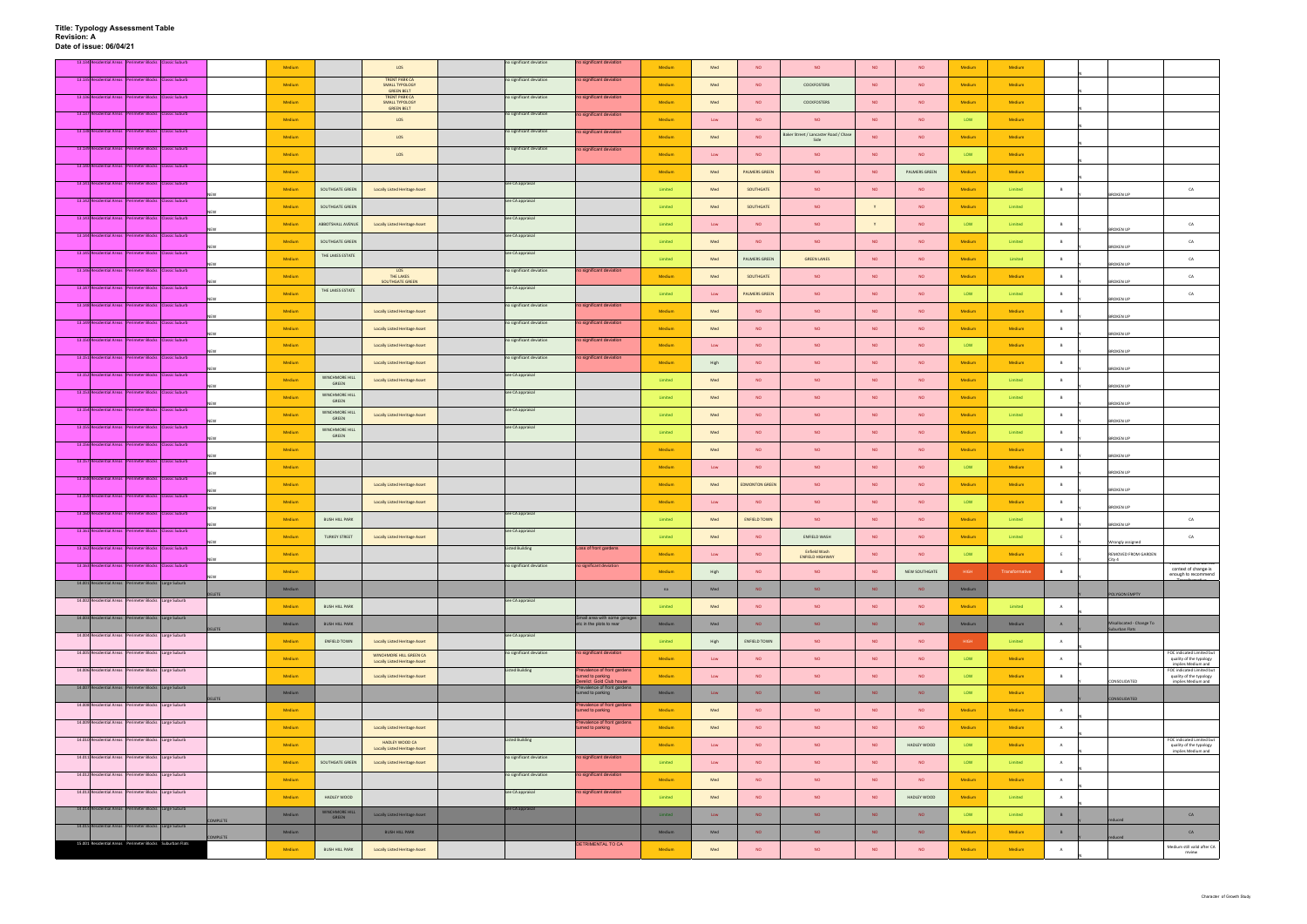| 15.002 Residential Areas Perimeter Blocks Suburban Flats                 |                      |                                     | <b>BUSH HILL PARK</b>                                            |                       | <b>Listed Building</b>                                                  | See CA Appraisal - Negative                                                                  |                |             |                       |                                               |           |                       |        |                       |                |                                    | Medium still valid after CA                                                |
|--------------------------------------------------------------------------|----------------------|-------------------------------------|------------------------------------------------------------------|-----------------------|-------------------------------------------------------------------------|----------------------------------------------------------------------------------------------|----------------|-------------|-----------------------|-----------------------------------------------|-----------|-----------------------|--------|-----------------------|----------------|------------------------------------|----------------------------------------------------------------------------|
| 15.003 Residential Areas Perimeter Blocks Suburban Flats                 | Medium               |                                     | <b>Locally Listed Heritage Asset</b>                             |                       | <b>Higher Quality Buildings</b>                                         | mpact<br>See CA Appraisal - Negative                                                         | Medium         | Med         | <b>ENFIELD TOWN</b>   | <b>NO</b>                                     | <b>NO</b> | <b>NO</b>             | Medium | Medium                |                |                                    | review                                                                     |
|                                                                          | Medium               |                                     | <b>BUSH HILL PARK CA</b><br><b>Locally Listed Heritage Asset</b> |                       |                                                                         |                                                                                              | Medium         | Med         | <b>ENFIELD TOWN</b>   | <b>NO</b>                                     | <b>NO</b> | <b>NO</b>             | Medium | Medium                | A              |                                    |                                                                            |
| 15.004 Residential Areas Perimeter Blocks Suburban Flats                 | Medium               | ENFIELD TOWN                        |                                                                  |                       | isted Building                                                          | some vacant sites<br>etrimental to conservation are                                          | Transformative | High        | <b>ENFIELD TOWN</b>   | Baker Street / Lancaster Road / Chas<br>Side  | <b>NO</b> | <b>ENFIELD TOWN</b>   | HIGH   | <b>Transformative</b> | B              |                                    | Detrimental to CA ATM                                                      |
| 15.005 Residential Areas Perimeter Blocks Suburban Flats                 | Medium               |                                     |                                                                  |                       | no significant deviation                                                | no significant deviation                                                                     | Medium         | Low         | <b>NO</b>             | Baker Street / Lancaster Road / Chase<br>Side | <b>NO</b> | <b>NO</b>             | LOW    | Medium                | A              |                                    | FOC indicated Limited but<br>quality of the typology                       |
| 15.006 Residential Areas Perimeter Blocks Suburban Flats                 | Medium               |                                     | <b>Locally Listed Heritage Asset</b>                             |                       | <b>Listed Building</b>                                                  |                                                                                              | Medium         | Med         | <b>ENFIELD TOWN</b>   | Baker Street / Lancaster Road / Chas          | <b>NO</b> | NO.                   | Medium | Medium                | A              |                                    | implies Medium and                                                         |
| 15.007 Residential Areas Perimeter Blocks Suburban Flats                 |                      |                                     |                                                                  |                       | isted Building                                                          | oor quality of new building wit                                                              |                |             |                       | Side                                          |           |                       |        |                       |                |                                    |                                                                            |
| 15.008 Residential Areas Perimeter Blocks Suburban Flats                 | Medium               |                                     | <b>HIGHLANDS CA</b>                                              |                       | <b>Locally Listed Building</b>                                          | arge amounts of hard standing<br>oor relationship to the street<br>aried quality of building | ansformative   | Low         | <b>NO</b>             | <b>NO</b>                                     | <b>NO</b> | <b>NO</b>             | LOW    | Transformative        | B              |                                    |                                                                            |
|                                                                          | Medium               |                                     | SOUTHGATE CIRCUS CA<br>SOUTHGATE GREEN CA                        |                       | Listed Building                                                         | Lots of parking<br>oor public realm                                                          | Medium         | High        | SOUTHGATE             | SOUTHGATE                                     | <b>NO</b> | SOUTHGATE             | HIGH   | Medium                | B              | reduced                            |                                                                            |
| 15.009 Residential Areas Perimeter Blocks Suburban Flats                 | Medium               | SOUTHGATE GREEN                     | SMALL TYPOLOGY<br><b>Locally Listed Heritage Asset</b>           |                       |                                                                         | varied quality of building                                                                   | Limited        | Med         | SOUTHGATE             | <b>NO</b>                                     | <b>NO</b> | <b>NO</b>             | Medium | Limited               | $\overline{A}$ |                                    |                                                                            |
| 15.010 Residential Areas Perimeter Blocks Suburban Flats                 | Medium               | THE LAKES ESTATE<br>SOUTHGATE GREEN | <b>Locally Listed Heritage Asset</b>                             |                       | <b>Locally Listed Building</b><br><b>Listed Building</b>                | varied quality of building                                                                   | Limited        | Med         | <b>PALMERS GREEN</b>  | <b>NO</b>                                     | <b>NO</b> | PALMERS GREEN         | Medium | Limited               |                |                                    | Changed to Limited - CA                                                    |
| 15.011 Residential Areas Perimeter Blocks Suburban Flats                 | Medium               |                                     | SMALL TYPOLOGY                                                   |                       |                                                                         | varied quality of building                                                                   | Medium         | Med         | <b>ENFIELD TOWN</b>   | Baker Street / Lancaster Road / Chas          | <b>NO</b> | <b>NO</b>             | Medium | Medium                | A              |                                    |                                                                            |
| 15.012 Residential Areas Perimeter Blocks Suburban Flats                 |                      |                                     |                                                                  |                       |                                                                         | varied quality of building                                                                   |                |             |                       | Side                                          |           |                       |        |                       |                |                                    |                                                                            |
| 15.013 Residential Areas Perimeter Blocks Suburban Flats                 | Medium               |                                     |                                                                  |                       |                                                                         |                                                                                              | Medium         | Med         | SOUTHGATE             | <b>NO</b>                                     | <b>NO</b> | <b>NO</b>             | Medium | Medium                | A              |                                    |                                                                            |
|                                                                          | Medium               |                                     |                                                                  |                       |                                                                         |                                                                                              | D              | Low         | <b>NO</b>             | <b>NO</b>                                     | <b>NO</b> | <b>NO</b>             | LOW    |                       |                |                                    |                                                                            |
| 15.014 Residential Areas Perimeter Blocks Suburban Flats<br><b>ELETE</b> | Medium               |                                     |                                                                  |                       |                                                                         |                                                                                              | D              | Low         | <b>NO</b>             | NO.                                           | <b>NO</b> | <b>NO</b>             | LOW    |                       |                | POLYGON EMPTY                      |                                                                            |
| 15.015 Residential Areas Perimeter Blocks Suburban Flats                 | Medium               |                                     |                                                                  |                       |                                                                         |                                                                                              | D              | Low         | SOUTHGATE             | NO.                                           | <b>NO</b> | NO.                   | LOW    |                       |                |                                    |                                                                            |
| ELETE<br>15.016 Residential Areas Perimeter Blocks Suburban Flats        | Medium               |                                     |                                                                  |                       |                                                                         |                                                                                              | D              | Med         | <b>NO</b>             | NO.                                           | <b>NO</b> | NO.                   | Medium |                       |                | POLYGON EMPTY                      |                                                                            |
| <b>FTF</b><br>15.017 Residential Areas Perimeter Blocks Suburban Flats   |                      |                                     |                                                                  |                       | no significant deviation                                                | no significant deviation                                                                     |                |             |                       |                                               |           |                       |        |                       |                | <b>POLYGON EMPTY</b>               | FOC indicated Limited bu                                                   |
| 15.018 Residential Areas Perimeter Blocks Suburban Flats                 | Medium               |                                     | <b>HIGHLANDS CA</b>                                              |                       | no significant deviation                                                | o significant deviation                                                                      | Medium         | Low         | <b>NO</b>             | <b>NO</b>                                     | <b>NO</b> | <b>NO</b>             | LOW    | Medium                |                |                                    | quality of the typology<br>implies Medium and                              |
|                                                                          | Medium               |                                     |                                                                  |                       |                                                                         |                                                                                              | Medium         | Med         | NO.                   | Baker Street / Lancaster Road / Chas<br>Side  | <b>NO</b> | <b>NO</b>             | Medium | Medium                | $\overline{A}$ |                                    |                                                                            |
| 15.019 Residential Areas Perimeter Blocks Suburban Flats                 | Medium               |                                     | SMALL TYPOLOGY                                                   |                       |                                                                         | varied quality of building                                                                   | Medium         | Med         | <b>ENFIELD TOWN</b>   | Baker Street / Lancaster Road / Chase<br>Side | <b>NO</b> | <b>NO</b>             | Medium | Medium                |                |                                    |                                                                            |
| 15.020 Residential Areas Perimeter Blocks Suburban Flats                 | Medium               |                                     |                                                                  |                       | no significant deviation                                                | no significant deviation                                                                     | Medium         | Med         | NO.                   | Baker Street / Lancaster Road / Chas<br>Side  | NO.       | NO.                   | Medium | Medium                | A              |                                    |                                                                            |
| LETE<br>15.021 Residential Areas Perimeter Blocks Suburban Flats         | Medium               |                                     | SMALL TYPOLOGY                                                   |                       |                                                                         | varied quality of building<br>Low density                                                    | Medium         | Low         | SOUTHGATE             | <b>NO</b>                                     | <b>NO</b> | <b>NO</b>             | LOW    | Transformative        | A              | MISALLOCATED                       | the area should be                                                         |
| 15.022 Residential Areas Perimeter Blocks Suburban Flats                 |                      |                                     |                                                                  |                       |                                                                         | In efficient use of site<br>varied quality of building                                       |                |             |                       |                                               |           |                       |        |                       |                |                                    | Transformative. There is ar                                                |
| 15.023 Residential Areas Perimeter Blocks Suburban Flats                 | Medium               |                                     | SMALL TYPOLOGY                                                   |                       | <b>Higher Quality Buildings</b>                                         |                                                                                              | Medium         | Med         | SOUTHGATE             | <b>NO</b>                                     | <b>NO</b> | NO.                   | Medium | Medium                | A              |                                    | Remain improve. But there is                                               |
|                                                                          | Medium               |                                     | SMALL TYPOLOGY                                                   |                       |                                                                         |                                                                                              | Medium         | High        | <b>NO</b>             | <b>NO</b>                                     | <b>NO</b> | NEW SOUTHGATE         | HIGH   | Medium                | A              |                                    | n opportunity for significant<br>level of change to some                   |
| 15.024 Residential Areas Perimeter Blocks Suburban Flats                 | Medium               | SOUTHGATE GREEN                     | SMALL TYPOLOGY                                                   |                       |                                                                         | Low architectural quality                                                                    | Medium         | Med         | <b>NO</b>             | <b>NO</b>                                     | <b>NO</b> | <b>NO</b>             | Medium | Medium                | A              |                                    |                                                                            |
| 15.025 Residential Areas Perimeter Blocks Suburban Flats                 | Medium               |                                     | SMALL TYPOLOGY<br><b>Locally Listed Heritage Asset</b>           |                       | no significant deviation                                                | o significant deviation                                                                      | Medium         | Med         | <b>PALMERS GREEN</b>  | <b>GREEN LANES</b>                            | <b>NO</b> | <b>NO</b>             | Medium | Medium                | A              |                                    |                                                                            |
| 15.026 Residential Areas Perimeter Blocks Suburban Flats                 | Medium               |                                     | <b>GREEN BELT</b><br>SMALL TYPOLOGY                              |                       |                                                                         | varied quality of building                                                                   | Medium         | Low         | NO.                   | NO.                                           | NO        | NO.                   | LOW    | Medium                |                |                                    |                                                                            |
| LETE<br>15.027 Residential Areas Perimeter Blocks Suburban Flats         | Medium               |                                     |                                                                  |                       |                                                                         | varied quality of building                                                                   | Medium         | Med         | <b>NO</b>             | <b>NO</b>                                     | <b>NO</b> | <b>NO</b>             | Medium | Medium                | A              | <b>CHANGE TO INSTITUTION</b>       |                                                                            |
| 15.028 Residential Areas Perimeter Blocks Suburban Flats                 |                      |                                     |                                                                  |                       | see CA appraisal                                                        |                                                                                              |                |             |                       |                                               |           |                       |        |                       |                |                                    |                                                                            |
| 15.029 Residential Areas Perimeter Blocks Suburban Flats                 | Medium               | <b>HIGHLANDS</b>                    |                                                                  |                       | no significant deviation                                                | o significant deviation                                                                      | Limited        | Low         | <b>NO</b>             | <b>NO</b>                                     | <b>NO</b> | <b>NO</b>             | LOW    | Limited               | B              |                                    |                                                                            |
| NEW                                                                      | Medium               |                                     | Locally Listed Heritage Asset                                    |                       |                                                                         |                                                                                              | Medium         | High        | <b>NO</b>             | <b>NO</b>                                     | Y         | NEW SOUTHGATE         | HIGH   | Medium                | E              |                                    | Good density on site and<br>post office                                    |
| 15.030 Residential Areas Perimeter Blocks Suburban Flats                 | Medium               |                                     | LOS                                                              |                       | no significant deviation                                                | no significant deviation                                                                     | Medium         | Low         | <b>PALMERS GREEN</b>  | <b>NO</b>                                     | Y         | <b>NO</b>             | LOW    | Medium                |                |                                    |                                                                            |
| 15.031 Residential Areas Perimeter Blocks Suburban Flats                 | Medium               | THE LAKES ESTATE<br>SOUTHGATE GREEN |                                                                  |                       | see CA appraisal                                                        | Large car park to rear                                                                       | Limited        | Med         | PALMERS GREEN         | <b>NO</b>                                     | Y         | PALMERS GREEN         | HIGH   | Limited               |                |                                    |                                                                            |
| NEW<br>15.032 Residential Areas Perimeter Blocks Suburban Flats          | Medium               |                                     |                                                                  |                       | no significant deviation                                                | o significant deviation                                                                      | Medium         | Med         | PALMERS GREEN         | <b>NO</b>                                     | Y         | PALMERS GREEN         | HIGH   | Transformative        | E              |                                    |                                                                            |
| NEW<br>15.033 Residential Areas Perimeter Blocks Suburban Flats          |                      |                                     |                                                                  |                       | no significant deviation                                                | o significant deviation                                                                      |                |             |                       |                                               |           |                       |        |                       | E              |                                    |                                                                            |
| 15.034 Residential Areas Perimeter Blocks Suburban Flats                 | Medium               |                                     |                                                                  |                       | <b>Jnlisted heritage asset</b>                                          |                                                                                              | Medium         | Med         | PALMERS GREEN         | <b>NO</b>                                     | Y         | PALMERS GREEN         | HIGH   | Medium                |                |                                    | wost or the site is take ut                                                |
| NEW<br>15.035 Residential Areas Perimeter Blocks Suburban Flats          | Medium               |                                     | LOS                                                              |                       | Small site                                                              |                                                                                              | Limited        | High        | SOUTHGATE             | <b>NO</b>                                     | Y         | SOUTHGATE             | HIGH   | Limited               | E              |                                    | with high quality building<br>and no opportunity to                        |
| NEW                                                                      | Medium               |                                     |                                                                  |                       | no significant deviation                                                | o significant deviation                                                                      | Medium         | Med         | <b>NO</b>             | <b>ENFIELD WASH</b>                           | Y         | <b>NO</b>             | Medium | Medium                | E              |                                    |                                                                            |
| 15.036 Residential Areas Perimeter Blocks Suburban Flats<br>NEW          | Medium               |                                     |                                                                  |                       | no significant deviation                                                | o significant deviation                                                                      | Medium         | Med         | NO                    | ENFIELD WASH                                  |           | NO.                   | Medium | Medium                | E              |                                    | Significant infill development                                             |
| 15.037 Residential Areas Perimeter Blocks Suburban Flats                 | Medium               |                                     | THE LAKES ESTATE                                                 |                       | no significant deviation                                                | o significant deviation                                                                      | Medium         | Low         | <b>PALMERS GREEN</b>  | <b>NO</b>                                     | Y         | <b>NO</b>             | LOW    | Medium                | E              |                                    |                                                                            |
| NEW<br>15.038 Residential Areas Perimeter Blocks Suburban Flats          | Medium               |                                     |                                                                  |                       | no significant deviation                                                | o significant deviation                                                                      | Medium         | High        | <b>NO</b>             | <b>NO</b>                                     | Y         | NEW SOUTHGATE         | HIGH   | Medium                | E              |                                    |                                                                            |
| NEW<br>15.039 Residential Areas Perimeter Blocks Suburban Flats          |                      |                                     |                                                                  |                       |                                                                         | See CA Appraisal - negative                                                                  |                |             |                       |                                               |           |                       |        |                       |                |                                    |                                                                            |
| NEW<br>15,040 Residential Areas Perimeter Blocks Suburban Flats          | Medium               | SOUTHGATE GREEN                     |                                                                  |                       | <b>Locally Listed Building</b>                                          | varied quality of building                                                                   | Medium         | Med         | Southgate             | <b>NO</b>                                     |           | <b>NO</b>             | Medium | Medium                | B              | <b>BROKEN UP</b>                   | CA                                                                         |
| NEW                                                                      | Medium               |                                     | SOUTHGATE CIRCUS CA<br>SOUTHGATE GREEN CA                        |                       | Listed Building                                                         | Lots of parking<br>oor public realm                                                          | Medium         | High        | SOUTHGATE             | SOUTHGATE                                     | <b>NO</b> | SOUTHGATE             | HIGH   | Medium                | B              | Broken up from Suburban<br>flats 8 |                                                                            |
| 15.041 Residential Areas Perimeter Blocks Suburban Flats<br>NFW          | Medium               |                                     |                                                                  |                       |                                                                         | ery poor legibility<br>Large roundabout and front to<br>ack issue                            | Medium         | ${\sf Low}$ | <b>NO</b>             | Baker Street / Lancaster Road / Chase<br>Side | <b>NO</b> | <b>NO</b>             | Medium | Transformative        | A              |                                    | FOC indicated Limited but<br>quality of the typology<br>implies Medium and |
| treet Based<br>16.001 Residential Areas Estates<br><b>ELETE</b>          | Transformative       |                                     | SMALL TYPOLOGY                                                   |                       | <b>Higher Quality Buildings</b><br><b>High Density</b><br>rimeter Block |                                                                                              | Medium         | Med         | NO.                   | NO.                                           |           | <b>NO</b>             | Medium | Medium                | A              | sclassified, merged with<br>7.006  |                                                                            |
| reet Based<br>16.002 Residential Areas Estates                           | <b>ransformative</b> |                                     |                                                                  | Main Road             |                                                                         |                                                                                              | d              | Med         | NO.                   | NO                                            |           | <b>NO</b>             | Medium |                       |                |                                    |                                                                            |
| <b>LETE</b><br>16.003 Residential Areas Estates<br>reet Based            | Transformative       |                                     | SMALL TYPOLOGY                                                   | Railway               | rimeter Block Approach                                                  |                                                                                              | Medium         | Med         | <b>NO</b>             | PONDERS END                                   | <b>NO</b> | <b>NO</b>             | Medium | Medium                | A              | <b>OLYGON EMPTY</b>                |                                                                            |
| <b>Street Based</b><br>16.004 Residential Areas Estates                  |                      |                                     |                                                                  | <b>North Circular</b> | <b>Higher Quality Buildings</b>                                         |                                                                                              |                |             |                       |                                               |           |                       |        |                       |                |                                    |                                                                            |
| 16.005 Residential Areas Estates<br>treet Based                          | Transformative       |                                     | <b>Locally Listed Heritage Asset</b>                             |                       | <b>High Density</b><br>Perimeter Block<br>erimeter Block                |                                                                                              | Medium         | Med         | <b>ANGEL EDMONTON</b> | <b>NO</b>                                     | <b>NO</b> | NO.                   | Medium | Medium                | $\overline{A}$ |                                    |                                                                            |
|                                                                          | Transformative       |                                     | MONTAGU CEMETERIES CA                                            |                       | Green                                                                   |                                                                                              | Medium         | High        | <b>EDMONTON GREEN</b> | <b>NO</b>                                     | <b>NO</b> | <b>EDMONTON GREEN</b> | HIGH   | Medium                |                |                                    | <b>C. BRICARDO MAR</b>                                                     |
| 16.006 Residential Areas Estates<br>treet Based                          | Transformative       |                                     | SMALL TYPOLOGY                                                   | Railway               | o significant deviation                                                 | no significant deviation                                                                     | Transformative | Med         | <b>NO</b>             | <b>NO</b>                                     | <b>NO</b> | <b>NO</b>             | Medium | Transformative        | A              |                                    | quality of the typology<br>implies Transformative and                      |
|                                                                          |                      |                                     |                                                                  |                       |                                                                         |                                                                                              |                |             |                       |                                               |           |                       |        |                       |                |                                    |                                                                            |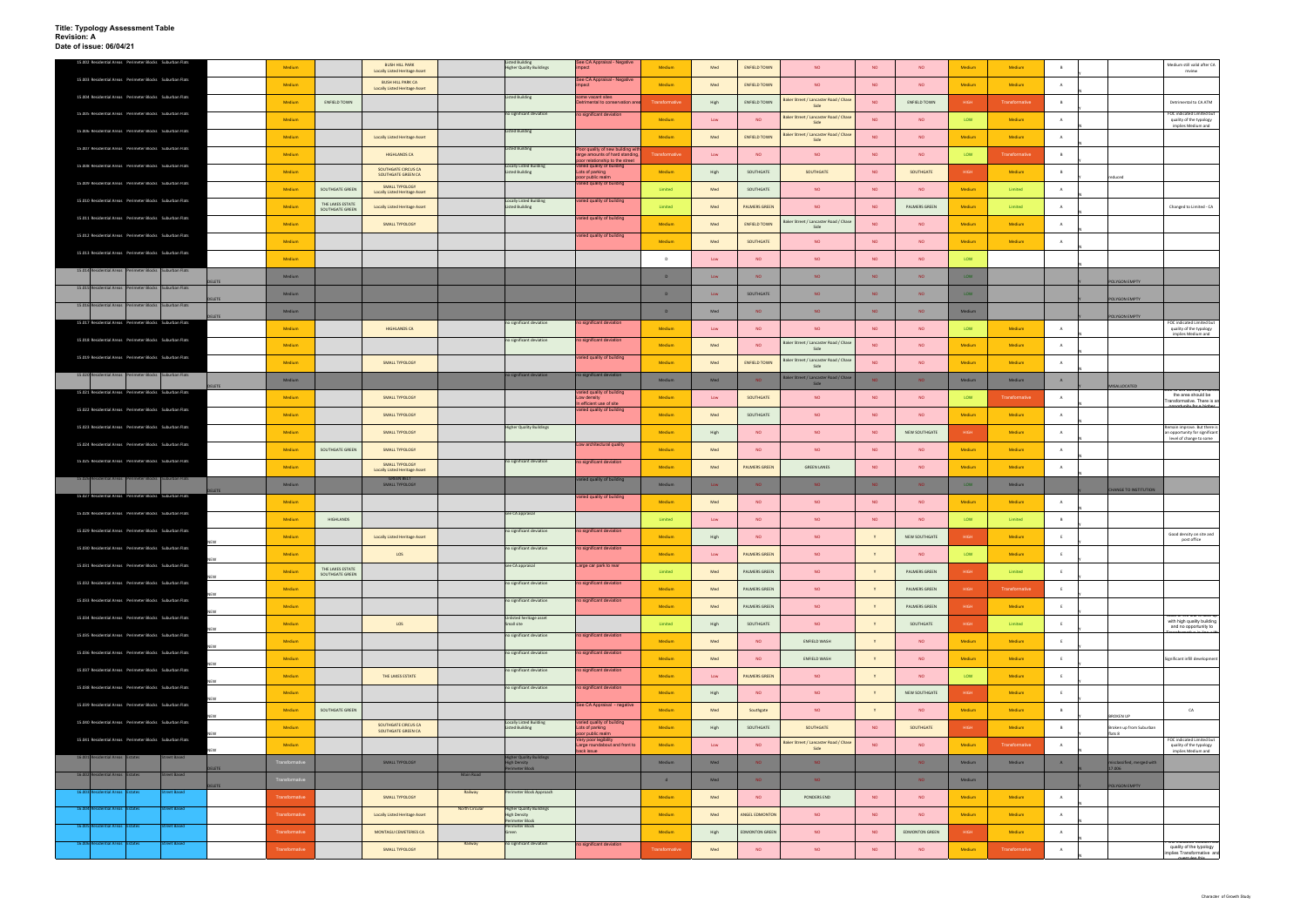**Title: Typology Assessment Table Revision: A Date of issue: 06/04/21**

|                                      |                | itreet Based        | Transformative |                                                 |                                                                             | Railway<br>Main Road | no significant deviation                                     | no significant deviation                   | Transformative | Med            | <b>EDMONTON GREEN</b> | <b>NO</b>                                                  | <b>NO</b> | <b>NO</b>     | Medium      | Transformative        |                |                                       | quality of the typology<br>implies Transformative and                                        |
|--------------------------------------|----------------|---------------------|----------------|-------------------------------------------------|-----------------------------------------------------------------------------|----------------------|--------------------------------------------------------------|--------------------------------------------|----------------|----------------|-----------------------|------------------------------------------------------------|-----------|---------------|-------------|-----------------------|----------------|---------------------------------------|----------------------------------------------------------------------------------------------|
| 16.008 Residential Areas Estates     |                | <b>Street Based</b> | Transformative |                                                 | THE LAKES ESTATE CA                                                         |                      | Perimeter Block Approach                                     |                                            | Transformative | Med            | <b>PALMERS GREEN</b>  | <b>NO</b>                                                  | <b>NO</b> | <b>NO</b>     | Medium      | Transformative        |                |                                       |                                                                                              |
| 16.009 Resi<br>dential Areas         | <b>Estates</b> | Street Based        | Transformative |                                                 |                                                                             |                      | Perimeter Block Approach                                     |                                            | Medium         | Med            | <b>NO</b>             | <b>NO</b>                                                  | NO        | <b>NO</b>     | Medium      | Medium                | A              |                                       |                                                                                              |
| 16.010 Residential Areas Estates     |                | <b>Street Based</b> | Transformative |                                                 | SMALL TYPOLOGY                                                              |                      | Perimeter Block approach generally                           |                                            | Medium         | Med            | <b>NO</b>             | <b>NO</b>                                                  | <b>NO</b> | <b>NO</b>     | Medium      | Medium                | A              |                                       | Better quality example                                                                       |
| 16.011 Residential Areas Estates     |                | <b>Street Based</b> | Transformativ  |                                                 | SMALL TYPOLOGY                                                              |                      |                                                              | Very poor permeability througl<br>the site | Transformative | Med            | <b>NO</b>             | Baker Street / Lancaster Road / Chase<br>Side              | <b>NO</b> | <b>NO</b>     | Medium      | Transformative        |                |                                       | quality of the typology<br>implies Transformative and                                        |
| 16.012 Residential Areas Estates     |                | <b>Street Based</b> | Transformative |                                                 | SMALL TYPOLOGY<br><b>Locally Listed Heritage Asset</b>                      | Railway              | Perimeter block approach<br>Good tree cover                  | Front to back issues througho              | Medium         | Med            | <b>ENFIELD TOWN</b>   | Baker Street / Lancaster Road / Chase<br>Side              | <b>NO</b> | <b>NO</b>     | Medium      | Medium                | $\mathbf{A}$   |                                       | Better quality example                                                                       |
| 16.013 Residential Areas Estates     |                | <b>Street Based</b> | Transformative |                                                 | SMALL TYPOLOGY                                                              |                      | no significant deviation                                     | no significant deviation                   | Transformativ  | Med            | <b>ENFIELD TOWN</b>   | Baker Street / Lancaster Road / Chase<br>Side              | NO.       | NO            | Medium      | Transformative        |                |                                       |                                                                                              |
| 16.014 Residential Areas Estates     |                | street Based        | Transformative |                                                 | SMALL TYPOLOGY                                                              |                      | Perimeter block approach<br>Good tree cover                  |                                            | Medium         | Med            | <b>NO</b>             | Baker Street / Lancaster Road / Chase                      | <b>NO</b> | <b>NO</b>     | Medium      | Medium                | A              | CONSOLIDATED WITH 16.027              | Better quality example                                                                       |
| 16.015 Residential Areas Estates     |                | <b>Street Based</b> | Transformative |                                                 |                                                                             |                      | no significant deviation                                     | no significant deviation                   | Transformative | Med            | <b>NO</b>             | Side<br><b>NO</b>                                          | <b>NO</b> | <b>NO</b>     | Medium      | Transformative        | $\mathbf{A}$   |                                       |                                                                                              |
| 16.016 Residential Areas Estates     |                | <b>Street Based</b> | Transformative |                                                 | MEADWAY CA                                                                  |                      | no significant deviation                                     | o significant deviation                    | Transformative | High           | SOUTHGATE             | <b>NO</b>                                                  | <b>NO</b> | <b>NO</b>     | HIGH        | Transformative        |                |                                       |                                                                                              |
| 16.017 Residential Areas Estates     |                | <b>Street Based</b> | Transformativ  |                                                 | <b>GREEN BELT</b><br><b>ENFIELD LOCK CA</b>                                 |                      | no significant deviation                                     | no significant deviation                   | Transformative | $\mathsf{Low}$ | <b>NO</b>             | <b>NO</b>                                                  | <b>NO</b> | <b>NO</b>     | LOW         | <b>Fransformative</b> | A              |                                       | FOC indicated Limited but<br>quality of the typology                                         |
| 16.018 Residential Areas Estates     |                | <b>Street Based</b> | Transformative |                                                 | <b>Locally Listed Heritage Asset</b><br>SMALL TYPOLOGY                      |                      | no significant deviation                                     | no significant deviation                   | Medium         | Med            | NO.                   | COCKFOSTERS                                                | <b>NO</b> | <b>NO</b>     | Medium      | Medium                | A              |                                       | implies Medium and                                                                           |
| 16.019 Residential Areas Estates     |                | <b>Street Based</b> | Transformative |                                                 | SMALL TYPOLOGY                                                              |                      | <b>Locally Listed Building</b>                               |                                            | Medium         | Med            | <b>NO</b>             | <b>NO</b>                                                  | <b>NO</b> | <b>NO</b>     | Medium      | Medium                |                |                                       |                                                                                              |
| 16.020 Residential Areas             | states         | <b>Street Based</b> |                |                                                 | <b>Locally Listed Heritage Asset</b><br>WINCHMORE HILL CA                   |                      | Partial Perimeter Block                                      |                                            | Medium         |                | <b>NO</b>             | NO                                                         | NO        |               | Medium      | Medium                | A              |                                       |                                                                                              |
| 16.021 Residential Areas Estates     |                | <b>Street Based</b> | Transformative |                                                 | SMALL TYPOLOGY                                                              |                      | no significant deviation                                     | no significant deviation                   |                | Med            |                       |                                                            |           | <b>NO</b>     |             |                       |                |                                       | quality of the typology                                                                      |
| 16.022 Residential Areas Estates     |                | <b>Street Based</b> | Transformativ  |                                                 |                                                                             | North Circular       | <b>Perimeter Block</b>                                       |                                            | Transformative | Med            | <b>PALMERS GREEN</b>  | <b>NO</b>                                                  | <b>NO</b> | <b>NO</b>     | Medium      | Transformative        |                |                                       | mplies Transformative and                                                                    |
| 16.023 Residential Areas Estates     |                | <b>Street Based</b> | Transformative |                                                 |                                                                             |                      | Works into context<br>no significant deviation               | no significant deviation                   | Medium         | Med            | <b>PALMERS GREEN</b>  | <b>GREEN LANES</b><br>Baker Street / Lancaster Road / Chas | <b>NO</b> | <b>NO</b>     | Medium      | Medium                | A              |                                       |                                                                                              |
| 16.024 Resi<br>dential Areas Estates |                | <b>Street Based</b> | Transformative |                                                 | SMALL TYPOLOGY                                                              |                      | no significant deviation                                     | no significant deviation                   | Transformative | Med            | <b>NO</b>             | Side                                                       | <b>NO</b> | <b>NO</b>     | Medium      | Transformative        |                |                                       |                                                                                              |
| 16.025 Residential Areas Estates     |                | Street Based        | Transformative |                                                 |                                                                             |                      | no significant deviation                                     | to significant deviation                   | Transformative | Med            | <b>NO</b>             | <b>NO</b>                                                  | <b>NO</b> | <b>NO</b>     | Medium      | Transformative        | A              |                                       |                                                                                              |
| 16.026 Residential Areas Estates     |                | <b>Street Based</b> | Transformative |                                                 |                                                                             | Railway              | no significant deviation                                     | no significant deviation                   | Transformative | Med            | SOUTHGATE             | <b>NO</b>                                                  | <b>NO</b> | <b>NO</b>     | Medium      | Medium                | A              |                                       |                                                                                              |
|                                      |                |                     | Transformative |                                                 |                                                                             |                      |                                                              |                                            | Transformative | Med            | SOUTHGATE             | <b>NO</b>                                                  | <b>NO</b> | <b>NO</b>     | Medium      | Transformative        |                |                                       | quality of the typology<br>implies Transformative and                                        |
| 16.027 Residential Areas Estates     |                | <b>Street Based</b> | Transformative |                                                 |                                                                             |                      | no significant deviation                                     | o significant deviation                    | Transformative | High           | SOUTHGATE             | NO                                                         | NO        | SOUTHGATE     | HIGH        | Transformative        | A              |                                       | Transformative due to high                                                                   |
| 16.028 Residential Areas Estates     |                | <b>Street Based</b> | Transformative |                                                 | <b>GREEN BELT</b><br><b>SMALL TYPOLOGY</b><br>Locally Listed Heritage Asset |                      | no significant deviation                                     | to significant deviation                   | Medium         | Med            | <b>NO</b>             | <b>NO</b>                                                  | <b>NO</b> | <b>NO</b>     | Medium      | Medium                | A              |                                       | OC muicated iwedian                                                                          |
| 16.029 Residential Areas Estates     |                | <b>Street Based</b> | Transformative |                                                 | <b>GREEN BELT</b>                                                           |                      | no significant deviation                                     | no significant deviation                   | Transformative | Med            | <b>NO</b>             | <b>NO</b>                                                  | <b>NO</b> | <b>NO</b>     | Medium      | Transformative        | A              |                                       | quality of the typology<br>implies Transformative and                                        |
| 16.030 Residential Areas Estates     |                | Street Based        | Transformative |                                                 |                                                                             |                      | no significant deviation                                     | o significant deviation                    | Transformative | Med            | <b>NO</b>             | <b>NO</b>                                                  | <b>NO</b> | <b>NO</b>     | Medium      | Transformative        |                |                                       |                                                                                              |
| 16.031 Res<br>dential Areas Estates  |                | treet Based         | Transformative |                                                 | CHURCH STREET EDMONTON CA                                                   | Railway              | no significant deviation                                     | no significant deviation                   | Transformative | High           | <b>EDMONTON GREEN</b> | <b>NO</b>                                                  | <b>NO</b> | <b>NO</b>     | HIGH        | Transformative        | A              |                                       |                                                                                              |
| 16.032 Residential Areas Estates     |                | <b>Street Based</b> | Transformative |                                                 | FORE STREET ANGEL CA                                                        | Railway              | sustainable density                                          | No Perimeter Block                         | Transformative | High           | ANGEL EDMONTON        | <b>NO</b>                                                  | <b>NO</b> | <b>NO</b>     | HIGH        | Transformative        | A              |                                       |                                                                                              |
| 16.033 Residential Areas Estates     |                | <b>Street Based</b> | Transformative |                                                 | FORE STREET ANGEL CA                                                        | Railway              |                                                              |                                            | Transformative | High           | ANGEL EDMONTON        | <b>NO</b>                                                  | <b>NO</b> | <b>NO</b>     | <b>HIGH</b> | Transformative        |                |                                       |                                                                                              |
| 16.034 Residential Areas Estates     |                | <b>Street Based</b> | Transformative |                                                 | FORE STREET NORTH CA                                                        | Railway              | no significant deviation                                     | o significant deviation                    | Transformative | High           | <b>EDMONTON GREEN</b> | NO                                                         | <b>NO</b> | <b>NO</b>     | HIGH        | Transformative        | A              |                                       |                                                                                              |
| 16.035 Residential Areas Estates     |                | Street Based        | ransformative  |                                                 | <b>Locally Listed Heritage Asset</b>                                        |                      | Good quality buildings<br>Works well with street pattern and |                                            | Medium         | Med            | <b>NO</b>             | NO                                                         | NO        | <b>NO</b>     | Medium      | Medium                | A              |                                       |                                                                                              |
| 16.036 Residential Areas Estates     |                | <b>Street Based</b> | Transformative |                                                 | SMALL TYPOLOGY                                                              | Railway              | adjoining road<br>Perimeter Block Approach                   |                                            | Medium         | Med            | NO                    | NO                                                         | <b>NO</b> | <b>NO</b>     | Medium      | Medium                | A              |                                       | OC mulcated medium pu<br>quality of the typology<br>implies Transformative and               |
| 16.037 Residential Areas Estates     |                | <b>Street Based</b> | Transformative |                                                 | <b>TURKEY STREET CA</b><br>SMALL TYPOLOGY                                   | Railway              | no significant deviation                                     | to significant deviation                   | Transformative | Med            | NO                    | ENFIELD WASH                                               | <b>NO</b> | <b>NO</b>     | Medium      | Transformative        |                |                                       | <del>oc marcatela wikinam oad</del><br>quality of the typology<br>implies Transformative and |
| 16.038 Residential Areas Estates     |                | <b>Street Based</b> | Transformative |                                                 |                                                                             | Railway              | no significant deviation                                     | no significant deviation                   | Transformative | High           | <b>EDMONTON GREEN</b> | NO                                                         | <b>NO</b> | <b>NO</b>     | HIGH        | Transformative        | $\overline{B}$ |                                       |                                                                                              |
| 16.039 Residential Areas Estates     |                | <b>Street Based</b> | Transformative |                                                 |                                                                             | Railway              | no significant deviation                                     | to significant deviation                   | Transformative | High           | ANGEL EDMONTON        | <b>NO</b>                                                  | <b>NO</b> | <b>NO</b>     | HIGH        | Transformative        | A              |                                       |                                                                                              |
| 16.040 Residential Areas Estates     |                | <b>Street Based</b> | Transformative |                                                 |                                                                             |                      | no significant deviation                                     | no significant deviation                   | Transformative | High           | NO                    | NO                                                         | <b>NO</b> | NEW SOUTHGATE | HIGH        | Transformative        | A              |                                       |                                                                                              |
| 16.041 Residential Areas Estates     |                | <b>Street Based</b> | Transformative |                                                 |                                                                             |                      | no significant deviation                                     | o significant deviation                    | Transformative | High           | NO.                   | <b>NO</b>                                                  | <b>NO</b> | NEW SOUTHGATE | HIGH        | Transformative        | A              |                                       |                                                                                              |
| 16.042 Residential Areas Estates     |                | <b>Street Based</b> | Transformative |                                                 |                                                                             | Railway              |                                                              | Very poor legibility                       | Transformative | High           | <b>NO</b>             | <b>NO</b>                                                  | <b>NO</b> | NEW SOUTHGATE | HIGH        | Transformative        | A              |                                       |                                                                                              |
| 16.043 Residential Areas Estates     |                | <b>Street Based</b> | Transformative |                                                 |                                                                             |                      | no significant deviation                                     | o significant deviation                    | Transformative | High           | NO                    | NO                                                         | <b>NO</b> | NEW SOUTHGATE | HIGH        | Transformative        | A              |                                       |                                                                                              |
| 16.044 Residential Areas Estates     |                | <b>Street Based</b> | Transformative |                                                 |                                                                             |                      | <b>Listed Building</b><br><b>Locally Listed Building</b>     |                                            | Medium         | Med            | <b>NO</b>             | ENFIELD WASH                                               | <b>NO</b> | <b>NO</b>     | Medium      | Medium                | $\overline{A}$ |                                       |                                                                                              |
| 16.045 Residential Areas Estates     |                | <b>Street Based</b> | Transformative |                                                 | <b>SMALL TYPOLOGY</b>                                                       |                      | no significant deviation                                     | no significant deviation                   | Medium         | Med            | NO                    | NO                                                         | <b>NO</b> | <b>NO</b>     | Medium      | Medium                | A              |                                       |                                                                                              |
| 16.046 Residential Areas Estates     |                | <b>Street Based</b> |                |                                                 | <b>GREEN BELT</b>                                                           |                      | no significant deviation                                     | no significant deviation                   |                |                |                       |                                                            |           |               |             |                       |                |                                       |                                                                                              |
| 16.047 Residential Areas Estates     |                | <b>Street Based</b> | Transformative |                                                 | <b>SMALL TYPOLOGY</b>                                                       |                      | <b>Listed Building</b>                                       |                                            | Medium         | Med            | NO                    | <b>NO</b>                                                  | <b>NO</b> | <b>NO</b>     | Medium      | Medium                | A              |                                       |                                                                                              |
| 16.048 Residential Areas Estates     |                | <b>Street Based</b> | Transformative |                                                 |                                                                             |                      | perimeter block<br>Perimeter Block Approach                  |                                            | Medium         | Med            | <b>NO</b>             | NO                                                         | <b>NO</b> | <b>NO</b>     | Medium      | Medium                | A              |                                       |                                                                                              |
| 16.049 Residential Areas Estates     |                | <b>Street Based</b> | Transformative |                                                 | <b>GREEN BELT</b>                                                           |                      | Perimeter Block Approach                                     |                                            | Medium         | Med            | <b>NO</b>             | <b>NO</b>                                                  |           | <b>NO</b>     | Medium      | Medium                |                |                                       | Good Example of type                                                                         |
| 16.050 Residential Areas Estates     |                | <b>Street Based</b> | Transformative |                                                 |                                                                             | Railway              | no significant deviation                                     | significant deviation                      | Medium         | Med            | NO                    | <b>NO</b>                                                  | <b>NO</b> | <b>NO</b>     | Medium      | Medium                | A              |                                       | Good Example of type<br>Poor legibility and proximity                                        |
| 16.051 Residential Areas Estates     |                | <b>Street Based</b> | Transformative |                                                 | <b>Locally Listed Heritage Asset</b>                                        |                      | <b>Listed Building</b>                                       | Within Green belt                          | Transformative | Med            | <b>ENFIELD TOWN</b>   | NO                                                         | <b>NO</b> | <b>NO</b>     | Medium      | Transformative        | A              |                                       | to station at the north                                                                      |
| 16.052 Residential Areas Estates     |                | <b>Street Based</b> | Transformative | <b>TRENT PARK</b><br><b>GREEN BELT</b>          | <b>GREEN BELT</b><br><b>Locally Listed Heritage Asset</b>                   |                      |                                                              |                                            | Limited        | $\mathsf{Low}$ | <b>NO</b>             | <b>NO</b>                                                  | <b>NO</b> | <b>NO</b>     | LOW         | Limited               | D              | <b><i>EHAGED FROM INSITUTIONS</i></b> |                                                                                              |
|                                      |                |                     | Transformative | <b>Enfield Lock</b><br><b>Conservation Area</b> | Locally Listed Heritage Asset                                               |                      |                                                              |                                            | Limited        | Low            | NO                    | NO                                                         | NO        | <b>NO</b>     | LOW         | Limited               | <b>A</b>       |                                       |                                                                                              |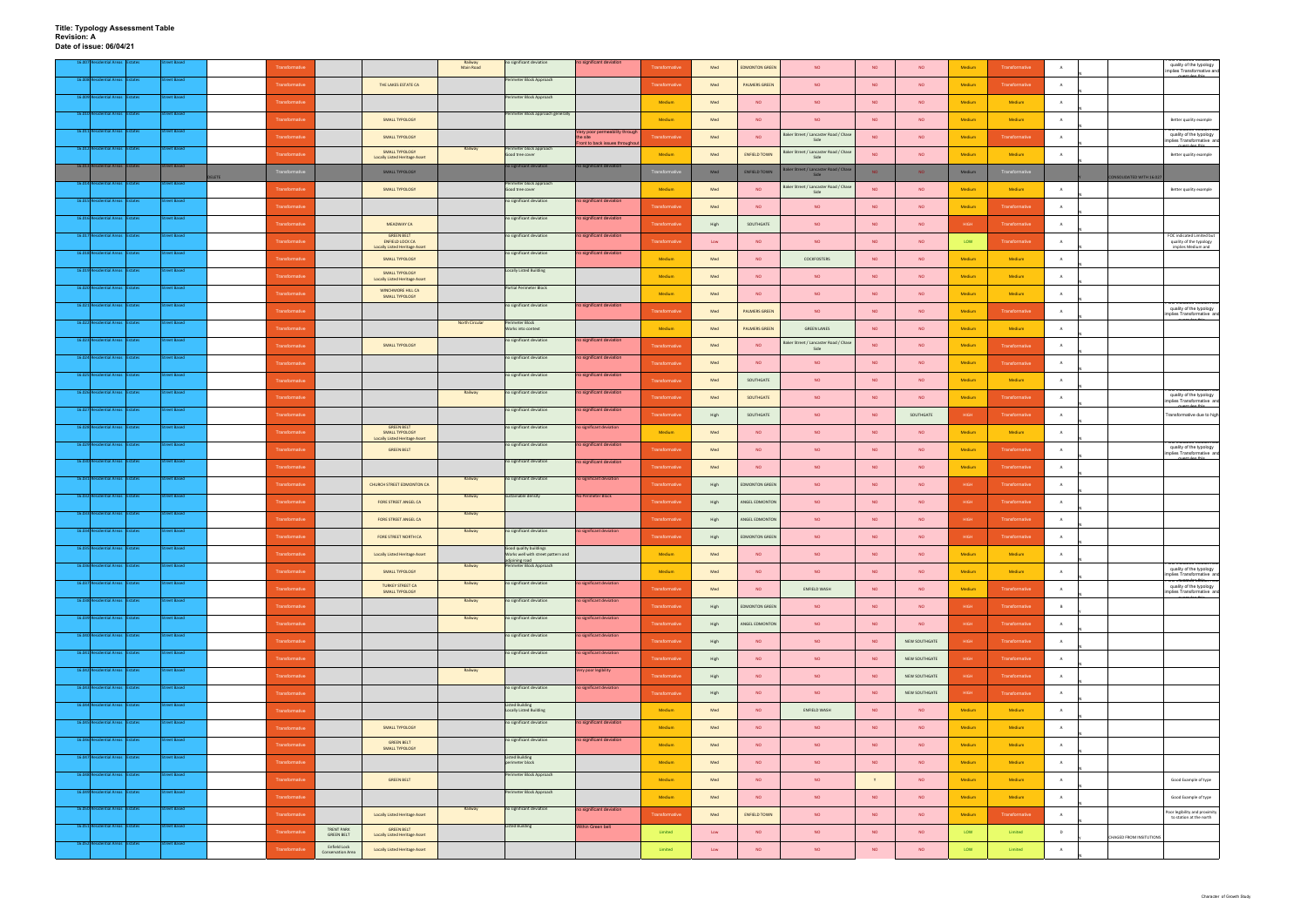|                     |                          |                                  | eet Baser           |  |                       |                  |                                                                    |                                   | Create perimeter blocks                                                           |                                                                                            |                       |                |                       |                        |           |                       |             |                       |                |                                                                                            |
|---------------------|--------------------------|----------------------------------|---------------------|--|-----------------------|------------------|--------------------------------------------------------------------|-----------------------------------|-----------------------------------------------------------------------------------|--------------------------------------------------------------------------------------------|-----------------------|----------------|-----------------------|------------------------|-----------|-----------------------|-------------|-----------------------|----------------|--------------------------------------------------------------------------------------------|
|                     |                          |                                  |                     |  | Transformative        |                  |                                                                    |                                   |                                                                                   |                                                                                            | Medium                | Med            | <b>NO</b>             | ENFIELD WASH           | <b>NO</b> | <b>NO</b>             | Medium      | Medium                | D              | NEW DEVELOPMENT                                                                            |
|                     |                          | 16.054 Residential Areas Estates | <b>Street Based</b> |  | Transformative        |                  | LOS                                                                |                                   | Create perimeter blocks                                                           |                                                                                            | Medium                | Med            | <b>NO</b>             | <b>NO</b>              | <b>NO</b> | <b>NO</b>             | Medium      | Medium                | D              | CHANGE FROM SMALL<br>NDUSTRIAL                                                             |
| 16.055 Re           |                          | dential Areas Estates            | <b>Street Based</b> |  | Medium                |                  | <b>GREEN BELT</b><br>FORTY HILL CA                                 |                                   |                                                                                   |                                                                                            | Medium                | Low            | NO <sub>1</sub>       | NO.                    | N.A       | NO <sub>1</sub>       | LOW         | Medium                | D              | <b>HANGE FROM SMALL</b>                                                                    |
|                     |                          | 16.056 Residential Areas Estates | reet Based          |  | Transformative        |                  | <b>BUSH HILL PARK CA</b>                                           | Railway                           |                                                                                   |                                                                                            | <b>Transformative</b> | Med            | <b>NO</b>             | <b>NO</b>              |           | <b>NO</b>             | Medium      | Transformative        | E              | <b>DUSTRIAL</b>                                                                            |
| 16.057 Resid        |                          | dential Areas Estates            | treet Based         |  |                       |                  |                                                                    |                                   | Perimeter Block Approach                                                          |                                                                                            |                       |                |                       |                        |           |                       |             |                       |                | hange from large suburbar                                                                  |
|                     |                          | 16.058 Residential Areas Estates | <b>Street Based</b> |  | Transformative        |                  |                                                                    |                                   | Legible layout and building design<br><b>Listed Building</b>                      |                                                                                            | Medium                | Med            | <b>PALMERS GREEN</b>  | <b>PALMERS GREEN</b>   | <b>NO</b> | <b>NO</b>             | Medium      | <b>Medium</b>         |                | Misallocated - change from<br>free form 76                                                 |
|                     |                          |                                  |                     |  | Transformative        |                  | <b>GREEN BELT</b>                                                  |                                   |                                                                                   |                                                                                            | Transformative        | $\mathsf{Low}$ | <b>NO</b>             | <b>NO</b>              | <b>NO</b> | <b>NO</b>             | LOW         | Medium                | <b>E</b>       | Misallocated - change from<br>free form 94                                                 |
|                     | 16.059 Residential Areas | states                           | reet Based          |  | Transformative        |                  |                                                                    |                                   |                                                                                   |                                                                                            | Transformative        | Low            | <b>NO</b>             | <b>NO</b>              | <b>NO</b> | <b>NO</b>             | LOW         | Medium                | E              | Misallocated - change from<br>free form 94                                                 |
|                     |                          | 16.060 Residential Areas Estates | treet Based         |  | Transformative        |                  | SMALL TYPOLOGY                                                     |                                   | no significant deviation                                                          | no significant deviation                                                                   | Medium                | Med            | <b>NO</b>             | <b>NO</b>              | <b>NO</b> | <b>NO</b>             | Medium      | Medium                | E              | Misallocated - Change from                                                                 |
|                     |                          | 16.061 Residential Areas Estates | <b>Street Based</b> |  | Transformative        |                  | <b>Locally Listed Heritage Asset</b>                               |                                   | <b>Listed Building</b>                                                            |                                                                                            | Transformative        | Med            | <b>NO</b>             | PONDERS END            | <b>NO</b> | PONDERS END           | Medium      | Medium                | -F.            | garden city 41<br>nisallocated - change to 61                                              |
|                     |                          | 16.062 Residential Areas Estates | treet Based         |  | Transformative        |                  | <b>Locally Listed Heritage Asset</b>                               |                                   | no significant deviation                                                          | no significant deviation                                                                   | Transformative        | Med            | <b>NO</b>             | <b>ENFIELD HIGHWAY</b> | <b>NO</b> | <b>NO</b>             | Medium      | Medium                | E              | street based<br>misallocated - changed from                                                |
| 16.063 Res          |                          | ential Areas<br>Estates          | reet Based          |  |                       | THE LAKES ESTATE |                                                                    |                                   |                                                                                   | <b>DETRIMENTAL TO CA</b>                                                                   |                       |                |                       |                        |           |                       |             |                       |                | Freeform 61<br>marks uns as a pu<br>that is detrimental and                                |
|                     |                          | 16.064 Residential Areas Estates | treet Based         |  | Transformative        | EN               |                                                                    |                                   | Perimeter Block Approach                                                          |                                                                                            | Transformativ         | Med            | PALMERS GREEN         | PALMERS GREEN          | <b>NO</b> | <b>NO</b>             | <b>HIGH</b> | Transformativ         | A              | therefore should be                                                                        |
|                     |                          |                                  |                     |  | Transformative        |                  |                                                                    |                                   |                                                                                   |                                                                                            | Medium                | Med            | <b>NO</b>             | <b>NO</b>              | <b>NO</b> | <b>NO</b>             | Medium      | Medium                | D              |                                                                                            |
|                     |                          | 16.065 Residential Areas Estates | <b>Street Based</b> |  | Transformative        |                  |                                                                    |                                   | Perimeter Block Approach                                                          |                                                                                            | Medium                | Med            | <b>NO</b>             | <b>NO</b>              | <b>NO</b> | <b>NO</b>             | Medium      | Medium                | $\overline{A}$ |                                                                                            |
| 16.066 Re           |                          | ntial Areas                      | reet Based          |  | <b>Transformative</b> |                  |                                                                    |                                   |                                                                                   |                                                                                            | Medium                | Low            | <b>NO</b>             | <b>NO</b>              | <b>NO</b> | <b>NO</b>             | LOW         | Medium                | E              |                                                                                            |
|                     |                          | 16.067 Residential Areas Estates | treet Based         |  | Transformative        |                  | <b>GREEN BELT</b><br><b>ENFIELD LOCK CA</b>                        |                                   | Perimeter block approach in several                                               |                                                                                            | Medium                | Low            | <b>NO</b>             | <b>NO</b>              | <b>NO</b> | <b>NO</b>             | LOW         | Medium                | $\overline{A}$ | FOC indicated Limited but<br>quality of the typology                                       |
|                     |                          | 16.068 Residential Areas Estates | reet Based          |  |                       |                  | <b>Locally Listed Heritage Asset</b><br><b>GREEN BELT</b>          |                                   | Perimeter block approach in several                                               |                                                                                            |                       |                |                       |                        |           |                       |             |                       |                | implies Medium and<br>FOC indicated Limited but                                            |
|                     |                          |                                  |                     |  | Transformative        |                  | <b>ENFIELD LOCK CA</b><br><b>Locally Listed Heritage Asset</b>     |                                   | no significant deviation                                                          | no significant deviation                                                                   | Medium                | Low            | <b>NO</b>             | <b>NO</b>              | <b>NO</b> | <b>NO</b>             | <b>LOW</b>  | Medium                | $\overline{A}$ | quality of the typology<br>implies Medium and                                              |
|                     |                          | ntial Areas Estates              | ee form             |  | Transformative        |                  | <b>GREEN BELT</b>                                                  |                                   | no significant deviation                                                          |                                                                                            | <b>Transformative</b> | Med            | <b>NO</b>             | <b>NO</b>              | <b>NO</b> | <b>NO</b>             | Medium      | Transformativ         | $\overline{A}$ | quality of the typology<br>mplies Transformative and<br>.<br>value trontrially thiocales   |
| 17.002              |                          |                                  |                     |  | Transformative        |                  | <b>GREEN BELT</b>                                                  |                                   |                                                                                   | no significant deviation                                                                   | <b>Transformative</b> | Low            | NO                    | <b>ENFIELD WASH</b>    | <b>NO</b> | <b>NO</b>             | LOW         | Medium                | $\overline{A}$ | Transformative, however<br>the low forces of change<br>vanne thot imany moncant is         |
| 17.003              |                          | ential Areas Estates             | ree form            |  | Transformative        |                  |                                                                    |                                   | no significant deviation                                                          | no significant deviation                                                                   | Transformative        | Low            | <b>NO</b>             | <b>PALMERS GREEN</b>   | <b>NO</b> | <b>NO</b>             | LOW         | Transformative        | $\mathbf{A}$   | Transformative, however<br>the low forces of change do                                     |
| 17.004              |                          | <b>Itial Areas</b>               | ee form             |  | Transformative        |                  | <b>SMALL TYPOLOGY</b>                                              |                                   | no significant deviation                                                          | no significant deviation                                                                   | Transformative        | Med            | <b>NO</b>             | <b>NO</b>              | <b>NO</b> | <b>NO</b>             | Medium      | Transformative        | $\overline{A}$ | <del>otchnament Meinhmont</del><br>quality of the typology<br>implies Transformative and   |
|                     |                          |                                  | e form              |  | Transformative        |                  |                                                                    |                                   | <b>Listed Building</b><br>Perimeter Block Approach                                |                                                                                            | Medium                | High           | <b>NO</b>             | <b>NO</b>              | <b>NO</b> | NEW SOUTHGATE         | HIGH        | Transformative        | $\mathsf{A}$   | To Transformative due to                                                                   |
| 17.006R             |                          | ential Areas Estates             | ee form :           |  |                       |                  |                                                                    | Main Road                         | Legible layout and building design                                                | Petrol station negative                                                                    |                       |                |                       |                        |           |                       |             |                       |                | the high force of change<br><b>OC mulcated Medium Du</b><br>quality of the typology        |
| 17.007              |                          |                                  | ee form             |  | Transformative        |                  |                                                                    | <b>Tall Building</b>              | no significant deviation                                                          | ompacted to general descript<br>Very poor interaction with the<br>no significant deviation | ansformativ           | Med            | <b>NO</b>             | <b>NO</b>              | <b>NO</b> | <b>NO</b>             | Medium      | <b>Transformativ</b>  | $\overline{A}$ | implies Transformative and                                                                 |
|                     |                          |                                  |                     |  | Transformative        |                  | <b>Locally Listed Heritage Asset</b>                               |                                   |                                                                                   |                                                                                            | Transformative        | Med            | <b>NO</b>             | <b>NO</b>              | <b>NO</b> | <b>NO</b>             | Medium      | <b>Transformative</b> | A              |                                                                                            |
| 17.00818            |                          | <b>Initial Areas Estates</b>     | ee form             |  | Transformative        |                  | SMALL TYPOLOGY                                                     |                                   | no significant deviation                                                          | no significant deviation                                                                   | <b>Transformative</b> | Med            | <b>NO</b>             | <b>NO</b>              | <b>NO</b> | <b>NO</b>             | Medium      | Transformative        | $\overline{A}$ |                                                                                            |
| 17.00               |                          | itial Areas   Estates            | ee form             |  | Transformative        |                  | SMALL TYPOLOGY                                                     |                                   | Lots of Green space<br>Perimeter Block Approach                                   |                                                                                            | Medium                | Med            | <b>NO</b>             | PONDERS END            | <b>NO</b> | PONDERS END           | Medium      | Medium                | A              |                                                                                            |
| 17.010              |                          | itial Areas I                    | ee form             |  | Transformative        |                  | SMALL TYPOLOGY                                                     |                                   | Legible layout and building design<br>no significant deviation                    | no significant deviation                                                                   | Transformative        | Med            | <b>NO</b>             | <b>NO</b>              | <b>NO</b> | <b>NO</b>             | Medium      | <b>Transformative</b> | A              | quality of the typology                                                                    |
| 17.011              |                          | ntial Areas   Estates            | ee form             |  | Transformative        |                  |                                                                    |                                   | Perimeter Block Approach<br>Legible layout and building design                    |                                                                                            | Medium                | Med            | <b>NO</b>             | <b>NO</b>              | <b>NO</b> | <b>NO</b>             | Medium      | Medium                | А              | implies Transformative and                                                                 |
| 17.012              |                          | ential Areas Estates             |                     |  |                       |                  |                                                                    |                                   | no significant deviation                                                          | no significant deviation                                                                   |                       |                |                       |                        |           |                       |             |                       |                |                                                                                            |
|                     |                          |                                  |                     |  | Transformative        |                  | <b>Locally Listed Heritage Asset</b>                               |                                   | Perimeter Block Approach                                                          |                                                                                            | Transformative        | High           | NO                    | PONDERS END            | <b>NO</b> | PONDERS END           | <b>HIGH</b> | Transformative        | A              |                                                                                            |
|                     |                          |                                  |                     |  | <b>Fransformative</b> |                  | SMALL TYPOLOGY                                                     |                                   |                                                                                   |                                                                                            | Medium                | Med            | <b>NO</b>             | PONDERS END            | <b>NO</b> | PONDERS END           | Medium      | Medium                | A              | <b>OC maicated wedigm p</b>                                                                |
|                     |                          | 17.014 Residential Areas Estates | ree form            |  | Transformative        |                  | SMALL TYPOLOGY<br><b>Locally Listed Heritage Asset</b>             |                                   | no significant deviation                                                          | no significant deviation                                                                   | Transformative        | Med            | NO                    | PONDERS END            | <b>NO</b> | PONDERS END           | Medium      | Transformative        | $\overline{A}$ | quality of the typology<br>implies Transformative and                                      |
| 17.015              |                          | <b>Initial Areas Estates</b>     | ree form            |  | Transformative        |                  |                                                                    |                                   | no significant deviation                                                          | no significant deviation                                                                   | Transformative        | Low            | <b>NO</b>             | <b>NO</b>              | <b>NO</b> | <b>NO</b>             | LOW         | Medium                | A              | Medium value but FOC<br>suggests Limited. Limited is                                       |
| 17.016              |                          | ential Areas Estates             | ee form             |  | Transformative        |                  | Huntingdon Road MUGA                                               | tall buildings                    | no significant deviation                                                          | no significant deviation                                                                   | Transformative        | Med            | <b>EDMONTON GREEN</b> | <b>NO</b>              | <b>NO</b> | <b>NO</b>             | Medium      | Transformative        | A              | recommendation as value                                                                    |
| 17.017 Resi         |                          | idential Areas Estates           | ee form             |  | Transformative        |                  | THE CRESCENT CA                                                    |                                   | no significant deviation                                                          | no significant deviation                                                                   | Transformative        | High           | <b>EDMONTON GREEN</b> | <b>NO</b>              | <b>NO</b> | <b>EDMONTON GREEN</b> | HIGH        | Transformative        | $\overline{A}$ |                                                                                            |
| $17.018$ R          |                          | dential Areas Estates            | ree form            |  |                       |                  | CHURCH STREET, EDMONTON CA                                         |                                   | no significant deviation                                                          | no significant deviation                                                                   |                       |                |                       |                        |           |                       |             |                       |                | arue normany murcate<br>Transformative, however                                            |
| 17.019              |                          | dential Areas Estates            | ee form             |  | Transformative        |                  | SMALL TYPOLOGY                                                     | tall buildings                    | no significant deviation                                                          | no significant deviation                                                                   | Transformative        | Low            | PALMERS GREEN         | <b>NO</b>              | <b>NO</b> | <b>NO</b>             | LOW         | Medium                | A              | the low forces of change                                                                   |
|                     |                          |                                  |                     |  | Transformative        |                  | <b>College Close Amenity Space</b><br>FORE STREET SOUTH CA         |                                   |                                                                                   |                                                                                            | Transformative        | High           | ANGEL EDMONTON        | <b>NO</b>              | <b>NO</b> | ANGEL EDMONTON        | <b>HIGH</b> | Transformative        | $\mathsf{A}$   |                                                                                            |
|                     |                          | 17.020 Residential Areas Estates | ee form             |  | Transformative        |                  | St James Open Space<br>FORE STREET SOUTH CA                        | tall buildings                    | no significant deviation                                                          | no significant deviation                                                                   | Transformative        | High           | ANGEL EDMONTON        | NO                     | <b>NO</b> | ANGEL EDMONTON        | HIGH        | Transformative        | A              |                                                                                            |
| 17.021 <sup>R</sup> |                          | ential Areas Estates             | ee form             |  | Transformative        |                  | Raynham Primary School Field                                       | tall buildings                    |                                                                                   | Very poor relationship with str<br>and north circular                                      | Transformative        | High           | ANGEL EDMONTON        | <b>NO</b>              | <b>NO</b> | ANGEL EDMONTON        | HIGH        | Transformative        | $\overline{A}$ |                                                                                            |
|                     |                          | 17.022 Residential Areas Estates | ree form            |  | Transformative        |                  | FORE STREET ANGELCA                                                |                                   | Perimeter block approach in several                                               |                                                                                            | Medium                | High           | ANGEL EDMONTON        | <b>NO</b>              | <b>NO</b> | <b>NO</b>             | HIGH        | Medium                | A              |                                                                                            |
| 17.023              |                          | ential Areas Estates             | ee form             |  | Transformative        |                  | FORE STREET ANGEL CA                                               |                                   | <b>Listed Building</b>                                                            |                                                                                            |                       |                | <b>EDMONTON GREEN</b> | NO                     | <b>NO</b> | <b>NO</b>             | <b>HIGH</b> | Limited               | A              |                                                                                            |
| 17.024 Res          |                          | dential Areas Estates            | ee form             |  |                       |                  |                                                                    |                                   | Beaconsfield Estate of heritage value<br>but unlisted<br>Perimeter Block Approach |                                                                                            | Limited               | High           |                       |                        |           |                       |             |                       |                | Medium value but FOC                                                                       |
| 17.025 Re           |                          | dential Areas Estates            | ree form            |  | Transformative        |                  | MONTAGU CEMETERIES CA                                              |                                   | Legible layout and building design<br>no significant deviation                    | no significant deviation                                                                   | Medium                | Low            | <b>EDMONTON GREEN</b> | <b>NO</b>              | <b>NO</b> | <b>NO</b>             | LOW         | Medium                | A              | suggests Limited. Limited is<br>recommendation as value<br>TOC muicated wiedium Dui        |
|                     |                          |                                  |                     |  | Transformative        |                  | <b>Edmonton Sports Club</b>                                        |                                   |                                                                                   |                                                                                            | Transformative        | Low            | <b>EDMONTON GREEN</b> | <b>NO</b>              | <b>NO</b> | <b>NO</b>             | LOW         | Medium                | A              | quality of the typology<br>implies Transformative and<br><del>ochladaieu Meulunn Dui</del> |
| 17.026              |                          | <b>Initial Areas Estates</b>     | ree form            |  | Transformative        |                  | CHURCH STREET, EDMONTON CA<br><b>Locally Listed Heritage Asset</b> |                                   | Edmonton Fire Station should be<br>retained                                       |                                                                                            | Transformative        | Med            | <b>EDMONTON GREEN</b> | <b>NO</b>              | <b>NO</b> | <b>NO</b>             | Medium      | Transformative        | A              | quality of the typology<br>implies Transformative and                                      |
| 17.027 Re           |                          | idential Areas   Estates         | ee form             |  | Transformative        |                  | MONTAGU CEMETARIES CA<br><b>Locally Listed Heritage Asset</b>      |                                   | no significant deviation                                                          | no significant deviation                                                                   | Transformative        | Low            | <b>EDMONTON GREEN</b> | <b>NO</b>              | <b>NO</b> | <b>NO</b>             | LOW         | Medium                | A              | Transformative value but<br>low force of change.                                           |
| 17.028 Res          |                          | ential Areas Estates             | ee form             |  | Transformative        |                  | Craig Park                                                         | Main Road<br><b>Tall Building</b> | no significant deviation                                                          | no significant deviation                                                                   | Transformative        | Med            | ANGEL EDMONTON        | <b>NO</b>              | <b>NO</b> | <b>NO</b>             | Medium      | Transformative        | A              |                                                                                            |
| 17.029              |                          | ential Areas Estates             | ree form            |  |                       |                  | Kenninghall Open Space                                             |                                   | no significant deviation                                                          | no significant deviation                                                                   |                       |                |                       |                        |           |                       |             |                       |                |                                                                                            |
| 17.030              |                          | ential Areas Estates             | ee form             |  | Transformative        |                  | <b>Locally Listed Heritage Asset</b>                               |                                   | no significant deviation                                                          | no significant deviation                                                                   | Transformative        | Med            | ANGEL EDMONTON        | <b>NO</b>              | <b>NO</b> | <b>NO</b>             | Medium      | Transformative        | $\overline{A}$ |                                                                                            |
|                     |                          |                                  |                     |  | Transformative        |                  | FORE STREET ANGEL CA                                               |                                   |                                                                                   |                                                                                            | Transformative        | High           | ANGEL EDMONTON        | <b>NO</b>              | NO        | <b>NO</b>             | <b>HIGH</b> | Transformative        | A              |                                                                                            |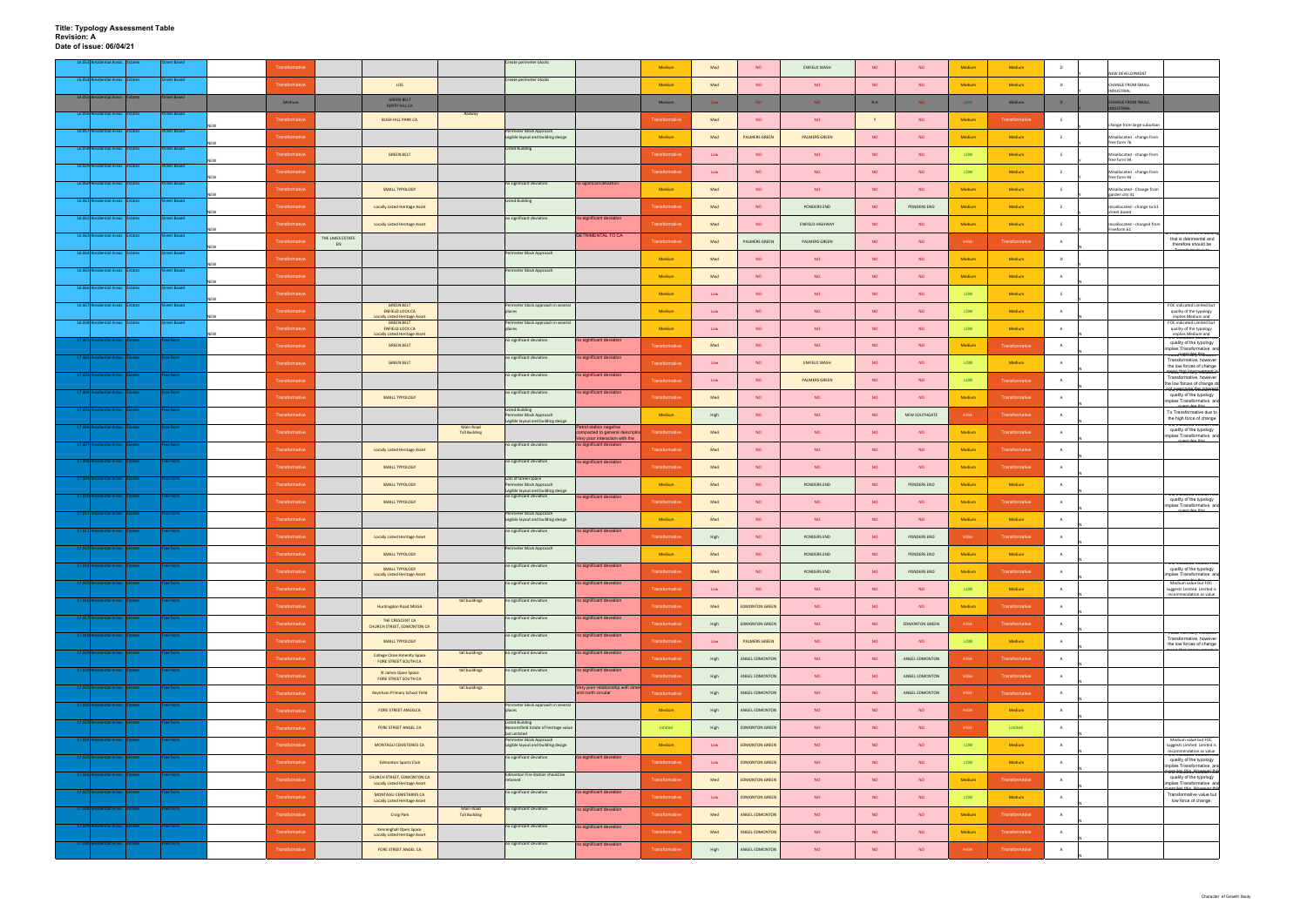|                                      |                |           |               | Transformative        | WINCHMORE HILL GREEN |                                                              |                | see CA appraisal<br><b>Listed Building</b>                                                        | See CA Appraisal - negative        | Medium                | Med         | <b>NO</b>            | <b>NO</b>                                     | <b>NO</b>       | <b>NO</b>       | Medium      | Medium                | $\overline{A}$ |                                          |                                                                                                                            |
|--------------------------------------|----------------|-----------|---------------|-----------------------|----------------------|--------------------------------------------------------------|----------------|---------------------------------------------------------------------------------------------------|------------------------------------|-----------------------|-------------|----------------------|-----------------------------------------------|-----------------|-----------------|-------------|-----------------------|----------------|------------------------------------------|----------------------------------------------------------------------------------------------------------------------------|
| ntial Areas                          | Estates        | ree form  |               | Transformative        |                      |                                                              |                | Perimeter Block Approach<br>higher quality buildings                                              |                                    | Transformative        | Low         | <b>NO</b>            | <b>NO</b>                                     | <b>NO</b>       | <b>NO</b>       | LOW         | Medium                | $\overline{A}$ |                                          | would be appropriate but                                                                                                   |
| <b>ntial Areas</b>                   | tates          | ree form  |               | Transformative        |                      |                                                              |                | Partial Perimeter Block Approach<br>Legible layout and building design                            |                                    | Medium                | Med         | NO                   | <b>ENFIELD HIGHWAY</b>                        | <b>NO</b>       | <b>NO</b>       | Medium      | Medium                | E              |                                          | there is more scope for<br>an the                                                                                          |
| dential Areas Estates<br>17.034 Resi |                | Free form |               | Transformative        |                      |                                                              |                | <b>Listed Buildings</b>                                                                           | Poor use of the site<br>ow density | Transformative        | Med         | <b>NO</b>            | ENFIELD WASH                                  | <b>NO</b>       | <b>NO</b>       | Medium      | Transformative        | B              |                                          |                                                                                                                            |
| 17.035 Residential Areas Estates     |                | Free form |               |                       |                      |                                                              |                | Partial Perimeter Block Approach                                                                  | oor relationship with the stree    |                       |             |                      |                                               |                 |                 |             |                       |                | pilt into 111 and 112                    |                                                                                                                            |
| ntial Area                           |                | ee form   |               |                       |                      |                                                              |                | Legible layout and building design<br><b>Listed Buildings</b><br>Partial Perimeter Block Approach |                                    | Medium                | Med         | NO.                  | <b>ENFIELD WASH</b>                           | NO <sub>1</sub> | NO <sub>1</sub> | Medium      | Medium                | A              | Aisallocated - changed to<br>garden city |                                                                                                                            |
| <b>idential Areas</b>                | tates          | ee form   |               | Transformative        |                      |                                                              |                | Legible layout and building design<br>no significant deviation                                    | no significant deviation           | Medium                | Med         | <b>NO</b>            | <b>ENFIELD WASH</b>                           | <b>NO</b>       | <b>NO</b>       | Medium      | Medium                | A              |                                          | FOC indicated Limited but                                                                                                  |
| 17.038 Re<br><b>dential Areas</b>    | Estates        | Free form |               | Transformative        |                      | <b>GREEN BELT</b>                                            |                | Perimeter Block Approach                                                                          |                                    | Transformative        | Low         | NO                   | NO                                            | <b>NO</b>       | <b>NO</b>       | LOW         | Medium                | A              |                                          | quality of the typology<br>implies Medium and                                                                              |
| ntial Areas<br>17.039                |                | Free form |               | Transformativ         |                      |                                                              |                | Legible layout and building design<br>no significant deviation                                    |                                    | Medium                | Low         | <b>NO</b>            | <b>NO</b>                                     | <b>NO</b>       | <b>NO</b>       | LOW         | Medium                | $\overline{A}$ |                                          | Transformative but quality<br>of the typology implies<br><del>'Oc'umacadormeulan 'bin</del>                                |
|                                      | Estates        |           |               | Transformative        |                      |                                                              |                |                                                                                                   | to significant deviation           | Transformative        | Med         | <b>NO</b>            | <b>NO</b>                                     | <b>NO</b>       | <b>NO</b>       | Medium      | Transformative        | $\mathbf{A}$   |                                          | quality of the typology<br>implies Transformative and<br>executes this                                                     |
| 17.040 Residential Areas             | states         | Free form |               | Transformative        |                      | SMALL TYPOLOGY                                               | Railway        | no significant deviation                                                                          | o significant deviation            | Transformative        | Med         | <b>ENFIELD TOWN</b>  | <b>NO</b>                                     | <b>NO</b>       | <b>NO</b>       | HIGH        | Transformative        | A              |                                          |                                                                                                                            |
| <b>Itial Areas</b>                   |                | ree form  |               | Transformativ         |                      |                                                              |                |                                                                                                   |                                    | Medium                | Med         | <b>NO</b>            | Baker Street / Lancaster Road / Chase<br>Side | <b>NO</b>       | <b>NO</b>       | Medium      | Medium                | A              |                                          |                                                                                                                            |
| <b>Jential Areas</b><br>17.042 F     | <b>states</b>  | Free form |               | Transformative        |                      | <b>GRANGE PARK CA</b><br>SMALL TYPOLOGY                      |                | no significant deviation                                                                          | no significant deviation           | Transformative        | Med         | <b>NO</b>            | <b>NO</b>                                     | <b>NO</b>       | <b>NO</b>       | Medium      | Transformative        | $\overline{A}$ |                                          |                                                                                                                            |
| dential Areas Estates<br>17.043 Re   |                | Free form |               | Transformative        |                      | <b>ENFIELD TOWN CA</b>                                       |                | Perimeter Block Approach<br>Legible layout and building design                                    |                                    | Medium                | Med         | <b>ENFIELD TOWN</b>  | Baker Street / Lancaster Road / Chase<br>Side | <b>NO</b>       | <b>NO</b>       | HIGH        | Medium                | A              |                                          | <b>TOC INDICATE</b><br>Transformative but quality<br>of the typology implies                                               |
|                                      |                |           |               | Transformative        |                      | SMALL TYPOLOGY                                               |                | Perimeter Block Approach<br>Legible layout and building design                                    |                                    | Medium                | Low         | <b>ENFIELD TOWN</b>  | Baker Street / Lancaster Road / Chas<br>Side  | <b>NO</b>       | <b>NO</b>       | <b>HIGH</b> | Medium                | $\overline{A}$ |                                          | <del>rde maca.cu</del><br>Transformative but quality<br>of the typology implies                                            |
| 17.045<br>dential Areas IEstates     |                | Free form |               | Transformative        |                      | SMALL TYPOLOGY                                               |                | no significant deviation                                                                          | poor optimisation of site          | Transformativ         | Low         | <b>ENFIELD TOWN</b>  | Baker Street / Lancaster Road / Chase<br>Side | <b>NO</b>       | <b>NO</b>       | Medium      | <b>Transformative</b> | A              |                                          | FOC indicated Medium but<br>quality of the typology                                                                        |
| dential Areas Estates<br>17.046 Resi |                | ree form  |               | Transformative        |                      | <b>GREEN BELT</b>                                            | tall buildings | no significant deviation                                                                          | issed low quality styles           | Transformative        | Low         | NO                   | ENFIELD WASH                                  | <b>NO</b>       | <b>NO</b>       | LOW         | Transformative        | B              | REDUCED - changed to                     | implies Medium and<br>Transformative but quality                                                                           |
| itial Area                           |                | ree form  |               | Transformative        |                      |                                                              | tall buildings | Partial Perimeter Block Approach<br>Legible layout and building design                            |                                    | Medium                | Med         | <b>NO</b>            | <b>NO</b>                                     | <b>NO</b>       | <b>NO</b>       | Medium      | Medium                | A              | garden city 46                           | of the typology implies<br>بملهمه حسناه                                                                                    |
| ential Areas<br>17.048               | states         | ree form  |               |                       |                      |                                                              |                | Perimeter Block Approach                                                                          |                                    |                       |             |                      |                                               |                 |                 |             |                       |                |                                          |                                                                                                                            |
| 17.049 F<br>dential Areas Estates    |                | ree form  |               | Transformative        |                      | SMALL TYPOLOGY                                               |                | Legible layout and building design<br>no significant deviation                                    | to significant deviation           | Medium                | Med         | <b>NO</b>            | <b>ENFIELD WASH</b>                           | <b>NO</b>       | <b>NO</b>       | Medium      | Medium                | A              |                                          | OC mulcated wedium b<br>quality of the typology                                                                            |
| 17.05<br>ntial Areas                 | states         | Free form |               | Transformative        |                      |                                                              |                | no significant deviation                                                                          | no significant deviation           | Transformative        | Med         | NO                   | ENFIELD WASH                                  | <b>NO</b>       | <b>NO</b>       | Medium      | Transformative        | $\overline{A}$ |                                          | implies Transformative and<br>v <del>arue Yorrilary Worcares</del><br>Transformative, however                              |
| <b>dential Areas</b>                 | ates           | ee form   |               | Transformative        |                      | <b>TURKEY STREET CA</b>                                      |                | no significant deviation                                                                          | o significant deviation            | Transformative        | ${\sf Low}$ | <b>NO</b>            | ENFIELD WASH                                  | <b>NO</b>       | <b>NO</b>       | LOW         | Medium                | A              |                                          | the low forces of change<br>FOC indicated Limited but                                                                      |
| 17.052F<br>dential Areas Estates     |                | Free form |               | Transformative        |                      |                                                              |                | <b>Listed Building</b>                                                                            |                                    | Transformative        | Low         | <b>NO</b>            | <b>NO</b>                                     | <b>NO</b>       | <b>NO</b>       | LOW         | Medium                | $\mathsf{A}$   |                                          | quality of the typology<br>implies Medium and                                                                              |
| ntial Areas                          |                | Free form |               | Transformative        |                      | SMALL TYPOLOGY                                               |                | Perimeter Block Approach<br>Legible layout and building design                                    |                                    | Medium                | Med         | NO                   | <b>COCKFOSTERS</b>                            | <b>NO</b>       | <b>NO</b>       | Medium      | Medium                | A              |                                          |                                                                                                                            |
|                                      |                |           |               | Transformative        |                      |                                                              |                | <b>Listed Building</b><br>Perimeter Block Approach<br>Legible layout and building design          |                                    | Medium                | Med         | NO                   | <b>COCKFOSTERS</b>                            | <b>NO</b>       | <b>NO</b>       | Medium      | Medium                | A              |                                          | value normally indicates                                                                                                   |
| 17.054 Re<br>dential Areas           | states         | Free form |               | Transformative        |                      |                                                              |                | no significant deviation                                                                          | to significant deviation           | Transformative        | Low         | <b>PALMERS GREEN</b> | <b>PALMERS GREEN</b>                          | <b>NO</b>       | <b>NO</b>       | LOW         | Transformative        | $\overline{A}$ |                                          | Transformative, however<br>the low forces of change do                                                                     |
| ntial Areas Estates                  |                | ree form  |               | Transformative        |                      |                                                              |                | no significant deviation                                                                          | no significant deviation           | Transformative        | Low         | <b>NO</b>            | <b>PALMERS GREEN</b>                          | <b>NO</b>       | <b>NO</b>       | LOW         | Transformative        | A              |                                          | <del>vanuerrormailyn inbarest</del><br>Transformative, however<br>the low forces of change do<br>aat ayaaaana tha ishacaat |
| 17.056<br>ential Areas               | <b>states</b>  | Free form |               | Transformative        |                      | THE LAKES ESTATE CA                                          |                | no significant deviation                                                                          | no significant deviation           | Transformative        | Med         | PALMERS GREEN        | PALMERS GREEN                                 | <b>NO</b>       | <b>NO</b>       | <b>HIGH</b> | Transformative        | A              |                                          |                                                                                                                            |
| ential Areas<br>17.057               | Estates        | Free form |               | Transformative        |                      | <b>SMALL TYPOLOGY</b>                                        |                | no significant deviation                                                                          | no significant deviation           | Transformative        | Med         | <b>ENFIELD TOWN</b>  | Baker Street / Lancaster Road / Chase<br>Side | <b>NO</b>       | <b>NO</b>       | Medium      | Transformative        | A              |                                          | io ingicateg met<br>quality of the typology<br>implies Transformative and                                                  |
| ential Areas Estates                 |                |           |               | Transformative        |                      | <b>TRENT PARK CA</b><br><b>Locally Listed Heritage Asset</b> | tall buildings | no significant deviation                                                                          | no significant deviation           | Transformative        | Med         | <b>NO</b>            | Baker Street / Lancaster Road / Chas<br>Side  | <b>NO</b>       | <b>NO</b>       | Medium      | Transformative        | A              |                                          |                                                                                                                            |
|                                      |                |           |               |                       |                      |                                                              |                | Perimeter Block Approach<br>Legible layout and building design                                    |                                    | Medium                | Low         | NO                   | <b>COCKFOSTERS</b>                            | <b>NO</b>       | <b>NO</b>       | LOW         | Medium                | A              |                                          | FOC indicated Limited but<br>quality of the typology                                                                       |
| 17.060 Residential Areas Estates     |                | Free form |               | Transformative        |                      | Railway                                                      |                | Perimeter Block Approach<br>Legible layout and building design                                    |                                    | Medium                | Med         | NO                   | ENFIELD HIGHWAY                               | <b>NO</b>       | <b>NO</b>       | Medium      | Medium                | $\overline{A}$ |                                          | implies Medium and                                                                                                         |
| 17.061 Residential Areas Estates     |                | Free form |               | Transformative        |                      | <b>Locally Listed Heritage Asset</b>                         |                | no significant deviation                                                                          | no significant deviation           | <b>Transformativ</b>  | Med         | NO.                  | <b>ENFIELD HIGHWAY</b>                        | <b>NO</b>       | <b>NO</b>       | Medium      | Medium                | A              | nisallocated - change to                 |                                                                                                                            |
| ıtial Area:                          |                |           |               | Transformative        |                      |                                                              |                | no significant deviation                                                                          | o significant deviation            | Transformative        |             | <b>NO</b>            |                                               | <b>NO</b>       | <b>NO</b>       | LOW         | Transformative        | A              | street Based 62                          | OC indicated Limited but                                                                                                   |
| 17.063 Residential Areas Estates     |                | Free form |               |                       |                      |                                                              |                | no significant deviation                                                                          | o significant deviation            |                       | Low         |                      | <b>ENFIELD HIGHWAY</b>                        |                 |                 |             |                       |                |                                          | quality of the typology<br>implies Transformative                                                                          |
| 17.064 Residential Areas Estates     |                | Free form |               | Transformative        |                      | SMALL TYPOLOGY                                               |                | no significant deviation                                                                          | no significant deviation           | Transformative        | High        | <b>NO</b>            | PONDERS END                                   | <b>NO</b>       | <b>NO</b>       | <b>HIGH</b> | Transformative        | $\overline{A}$ |                                          |                                                                                                                            |
| ntial Area                           |                |           | ELETE         | Transformative        |                      | <b>GREEN BELT</b>                                            |                | no significant deviation                                                                          | to significant deviation           | <b>Fransformative</b> | Low         | NO.                  | NO.                                           | NO <sub>1</sub> | NO <sub>1</sub> | LOW         | Medium                |                | Consolidated with 37                     |                                                                                                                            |
| 17.066 Residential Areas Estates     |                | Free form |               | Transformative        |                      | SMALL TYPOLOGY                                               |                | Perimeter Block Approach                                                                          |                                    | Transformative        | Med         | <b>NO</b>            | <b>NO</b>                                     | <b>NO</b>       | <b>NO</b>       | Medium      | Transformative        |                |                                          |                                                                                                                            |
| idential Areas<br>17.067 Re          | <b>Estates</b> | Free form |               | Transformative        |                      | SMALL TYPOLOGY                                               |                | Legible layout and building design<br><b>Listed Building</b>                                      |                                    | Medium                | Med         | SOUTHGATE            | <b>NO</b>                                     | <b>NO</b>       | <b>NO</b>       | Medium      | Medium                | A              |                                          |                                                                                                                            |
| 17.068 Residential Areas Estates     |                | Free form |               | Transformative        |                      |                                                              |                | Perimeter Block Approach<br>Legible layout and building design                                    |                                    | Medium                | Med         | SOUTHGATE            | <b>NO</b>                                     | <b>NO</b>       | SOUTHGATE       | Medium      | Medium                | A              |                                          |                                                                                                                            |
|                                      |                |           |               | Transformative        |                      |                                                              |                | no significant deviation                                                                          | no significant deviation           | Transformative        | High        | <b>NO</b>            | <b>NO</b>                                     | <b>NO</b>       | NEW SOUTHGATE   | <b>HIGH</b> | Transformative        | A              |                                          |                                                                                                                            |
| ential Areas Estates                 |                | Free form |               | Transformative        |                      |                                                              |                | no significant deviation                                                                          | no significant deviation           | Transformative        | High        | <b>NO</b>            | <b>NO</b>                                     | <b>NO</b>       | NEW SOUTHGATE   | <b>HIGH</b> | Transformative        | A              |                                          |                                                                                                                            |
| 17.070 F<br>dential Areas Estates    |                | Free form |               | Transformative        |                      |                                                              |                | under reconstruction                                                                              | under reconstruction               | Transformative        | High        | <b>NO</b>            | <b>NO</b>                                     | <b>NO</b>       | NEW SOUTHGATE   | <b>HIGH</b> | Transformative        | A              |                                          |                                                                                                                            |
| dential Areas Estates<br>17.071      |                | Free form |               | Transformative        |                      | SMALL TYPOLOGY                                               |                |                                                                                                   | low density                        | Transformative        | High        | NO                   | <b>NO</b>                                     | <b>NO</b>       | NEW SOUTHGATE   | <b>HIGH</b> | Transformative        | A              |                                          |                                                                                                                            |
| dential Areas Estates                |                | Free form |               | Transformative        |                      |                                                              |                | Partial perimeter block                                                                           |                                    | Medium                | Med         | <b>NO</b>            | <b>NO</b>                                     | <b>NO</b>       | <b>NO</b>       | Medium      | Medium                | A              |                                          |                                                                                                                            |
| 17.073 Residential Areas Estates     |                | Free form |               | Transformative        |                      |                                                              |                | Perimeter Block Approach<br>Legible layout and building design                                    |                                    | Medium                | Med         | <b>NO</b>            | <b>ENFIELD WASH</b>                           | <b>NO</b>       | <b>NO</b>       | Medium      | Medium                | A              |                                          |                                                                                                                            |
| lential Areas<br>17.074R             | states         | ree form  |               | <b>Transformative</b> |                      |                                                              |                | no significant deviation                                                                          | no significant deviation           | Transformative        | Med         | <b>NO</b>            | <b>NO</b>                                     | <b>NO</b>       | <b>NO</b>       | Medium      | Medium                | $\mathsf{A}$   |                                          |                                                                                                                            |
| 17.075 Residential Areas Estates     |                | Free form |               | Transformative        |                      |                                                              |                |                                                                                                   |                                    | Transformative        | Med         | <b>NO</b>            | COCKFOSTERS                                   | <b>NO</b>       | <b>NO</b>       | Medium      | Transformative        | A              |                                          | quality of the typology                                                                                                    |
| 17.076 Residential Areas Estates     |                | Free form |               | Transformative        |                      |                                                              |                | Perimeter Block Approach<br>Legible layout and building design                                    |                                    | Medium                | Med         | PALMERS GREEN        | PALMERS GREEN                                 | NO.             | NO              | Medium      | Medium                | A              | Misallocated, changed to                 | implies Transformative and                                                                                                 |
|                                      |                |           | <b>DELETE</b> |                       |                      |                                                              |                |                                                                                                   |                                    |                       |             |                      |                                               |                 |                 |             |                       |                | reet based                               |                                                                                                                            |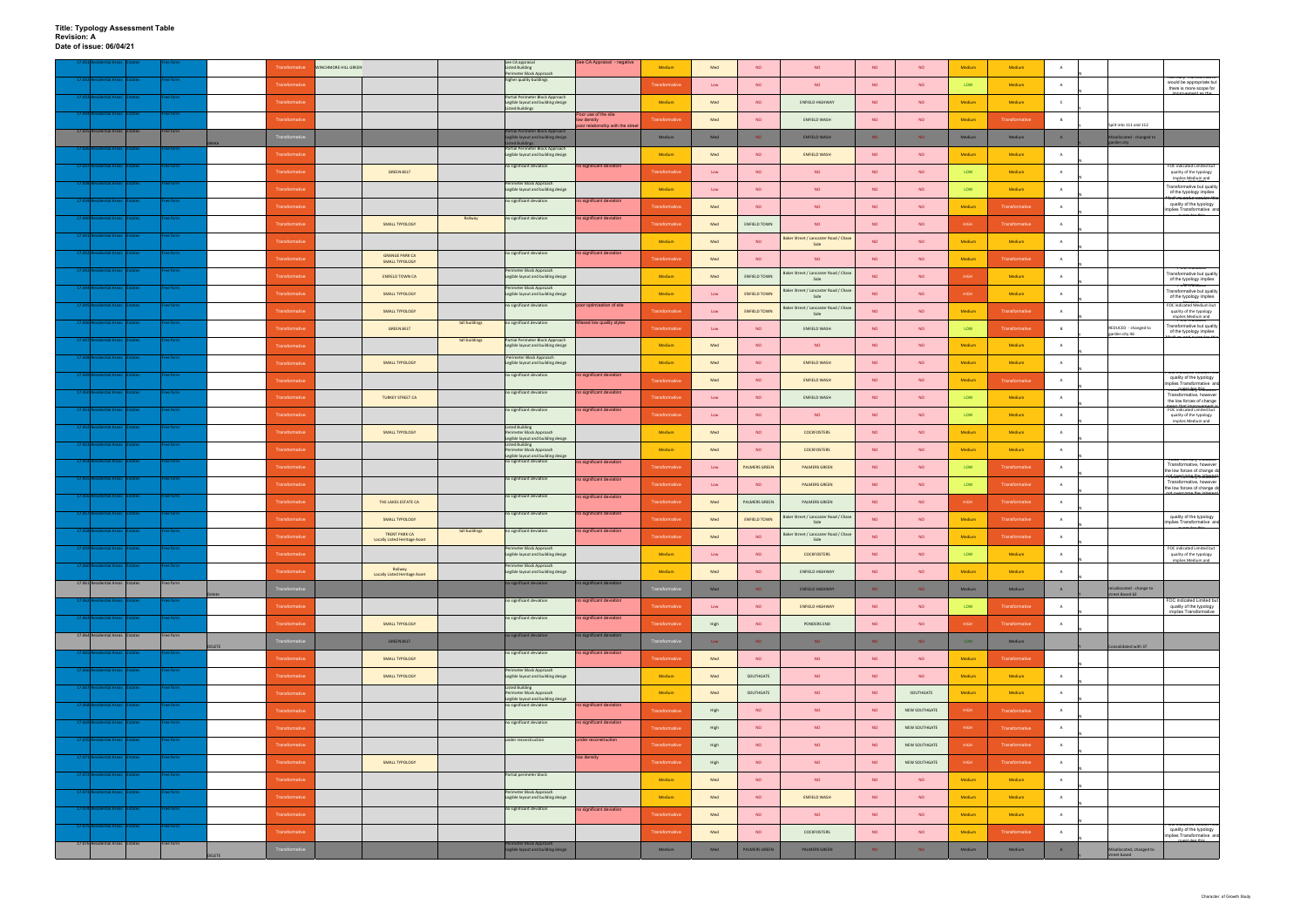**Title: Typology Assessment Table Revision: A Date of issue: 06/04/21**

|                                                                 |               |           |               | Transformative | CHURCH STREET, EDMONTON CA                                                               |                | no significant deviation                                               | large car park                                                       | Transformative        |      | <b>EDMONTON GREEN</b> | <b>NO</b>                             | <b>NO</b> | <b>NO</b>      | HIGH        | Transformative |                |                                            |                                                                                               |
|-----------------------------------------------------------------|---------------|-----------|---------------|----------------|------------------------------------------------------------------------------------------|----------------|------------------------------------------------------------------------|----------------------------------------------------------------------|-----------------------|------|-----------------------|---------------------------------------|-----------|----------------|-------------|----------------|----------------|--------------------------------------------|-----------------------------------------------------------------------------------------------|
| 17.078 R<br>ential Areas                                        | ates          | ree form  |               |                |                                                                                          |                |                                                                        | Mixed quality                                                        |                       | High |                       |                                       |           |                |             |                |                |                                            |                                                                                               |
|                                                                 |               |           |               | Transformative |                                                                                          |                |                                                                        |                                                                      | Medium                | Med  | <b>EDMONTON GREEN</b> | <b>NO</b>                             | <b>NO</b> | <b>NO</b>      | Medium      | Medium         |                |                                            |                                                                                               |
|                                                                 |               |           |               | Transformative |                                                                                          | tall buildings | no significant deviation                                               | large car park                                                       | Transformativ         | Low  | <b>NO</b>             | NO                                    | NO        | NO             | LOW         | Medium         | A              |                                            |                                                                                               |
| 17.080 Re<br>lential Areas                                      |               | ree form  |               |                |                                                                                          |                |                                                                        |                                                                      |                       |      |                       |                                       |           |                |             |                |                |                                            |                                                                                               |
| 17.081 Re<br>ntial Areas                                        |               | ree form  |               | Transformative | <b>Locally Listed Heritage Asset</b>                                                     |                | Partial Perimeter Block Approach                                       |                                                                      | <b>Transformative</b> | Med  | <b>NO</b>             | <b>NO</b>                             | <b>NO</b> | <b>NO</b>      | Medium      | Transformative |                |                                            |                                                                                               |
|                                                                 | ates:         |           |               | Transformative |                                                                                          |                | Legible layout and building design                                     |                                                                      | Medium                | Med  | NO <sub>1</sub>       | <b>NO</b>                             | NO        | NO             | Medium      | Medium         | A              |                                            |                                                                                               |
| 17.082 Residential Areas Estates                                |               | Free form |               | Transformativ  | SMALL TYPOLOGY                                                                           |                | erimeter Block Approach<br>Legible layout and building design          |                                                                      | Medium                | Med  | SOUTHGATE             | NO.                                   | <b>NO</b> | <b>NO</b>      | Medium      | Medium         | A              |                                            |                                                                                               |
|                                                                 |               |           | <b>ELETE</b>  |                |                                                                                          |                |                                                                        |                                                                      |                       |      |                       |                                       |           |                |             |                |                | MISALLOCATED                               |                                                                                               |
|                                                                 |               |           |               | Transformative | <b>SMALL TYPOLOGY</b>                                                                    |                |                                                                        |                                                                      | Transformativ         | High | SOUTHGATE             | <b>NO</b>                             | <b>NO</b> | SOUTHGATE      | HIGH        | Transformative |                |                                            | FOC indicated Medium but                                                                      |
| 17.084 Re<br>ential Areas                                       |               | ee form   |               | Transformative |                                                                                          |                |                                                                        | Poor defensible space                                                | <b>Transformative</b> | Med  | PALMERS GREEN         | PALMERS GREEN                         | NO        | <b>NO</b>      | Medium      | Transformative |                |                                            | quality of the typology<br>implies Medium and                                                 |
| 17.085<br>ntial Areas                                           |               | ree form  |               | Transformative | SMALL TYPOLOGY                                                                           |                | Legible buildings                                                      | large garage sites                                                   | <b>Transformative</b> | Med  | PALMERS GREEN         | <b>NO</b>                             | <b>NO</b> | <b>NO</b>      | Medium      | Transformative |                |                                            |                                                                                               |
| <b>Intial Are</b>                                               |               |           |               |                | Victoria Road Garden                                                                     |                |                                                                        | Poor relationship with park an                                       |                       |      |                       |                                       |           |                |             |                |                |                                            |                                                                                               |
| 17.087 Re:<br>ential Areas                                      |               | ree form  |               | Transformative | CHURCH STREET, EDMONTON CA<br>SMALL TYPOLOGY                                             |                | Community centre                                                       | onservation area                                                     | Transformative        | High | <b>EDMONTON GREEN</b> | NO                                    | NO        | <b>NO</b>      | HIGH        | Transformative | $\overline{A}$ |                                            |                                                                                               |
|                                                                 |               |           |               | Transformative | <b>Craig Park</b>                                                                        |                | Modern infill                                                          | Large car park                                                       | Medium                | Med  | ANGEL EDMONTON        | <b>NO</b>                             | <b>NO</b> | <b>NO</b>      | Medium      | Medium         | A              |                                            |                                                                                               |
| 17.088<br>ntial Areas                                           |               | ree form  |               | Transformative | <b>Pymmes Park</b>                                                                       | tall buildings | no significant deviation                                               | no significant deviation                                             | <b>Transformative</b> | High | ANGEL EDMONTON        | <b>NO</b>                             | <b>NO</b> | ANGEL EDMONTON | HIGH        | Transformative |                |                                            |                                                                                               |
| <b>Iential Areas</b>                                            |               | ee form   |               |                |                                                                                          |                | <b>Locally Listed Building</b>                                         |                                                                      |                       |      |                       |                                       |           |                |             |                |                |                                            | oo mulcated iwedigi<br>quality of the typology                                                |
| tial Area<br>17.090                                             |               | ee form   |               | Transformative |                                                                                          |                | Perimeter Block Approach                                               |                                                                      | <b>Transformative</b> | Med  | <b>NO</b>             | <b>NO</b>                             | <b>NO</b> | <b>NO</b>      | Medium      | Transformative | A              |                                            | implies Transformative and                                                                    |
|                                                                 |               |           |               | Transformative |                                                                                          |                | Legible layout and building design                                     |                                                                      | Medium                | Med  | <b>NO</b>             | <b>NO</b>                             | <b>NO</b> | <b>NO</b>      | Medium      | Medium         | <b>A</b>       |                                            |                                                                                               |
| 17.091 Res<br>lential Areas                                     |               | ree form  |               | Transformative | SMALL TYPOLOGY                                                                           |                | no significant deviation                                               | no significant deviation                                             | <b>Transformative</b> | Med  | <b>PALMERS GREEN</b>  | <b>PALMERS GREEN</b>                  | <b>NO</b> | <b>NO</b>      | Medium      | Transformative |                |                                            | OC maicated wedigm put<br>quality of the typology<br>implies Transformative and               |
| 17.092 Residential Areas Estates                                |               | Free form |               |                | <b>ENFIELD TOWN CA</b>                                                                   |                |                                                                        |                                                                      |                       |      |                       | Baker Street / Lancaster Road / Chase |           |                |             |                |                |                                            |                                                                                               |
|                                                                 |               |           | <b>ELETE</b>  | Transformativ  | <b>SMALL TYPOLOGY</b><br>SOUTHGATE GREEN CA                                              |                | <b>Listed Building</b>                                                 |                                                                      | d                     | Med  | ENFIELD TOWN          | Side                                  | <b>NO</b> | <b>NO</b>      | Medium      |                |                | isallocated - changed to<br>stitution 114  | , marcateg iviegiam po                                                                        |
|                                                                 |               |           |               | Transformative | SMALL TYPOLOGY<br><b>Locally Listed Heritage Asset</b>                                   |                | Perimeter Block Approach<br>Legible layout and building design         |                                                                      | Medium                | Low  | SOUTHGATE             | <b>NO</b>                             | NO        | <b>NO</b>      | LOW         | Transformative | A              |                                            | quality of the typology<br>implies Transformative and                                         |
| 17.094 Res<br>lential Areas I                                   | states:       | ree form  |               | Transformative | <b>GREEN BELT</b>                                                                        |                | <b>Listed Building</b>                                                 |                                                                      | <b>Transformativ</b>  | Low  | <b>NO</b>             | <b>NO</b>                             | <b>NO</b> | <b>NO</b>      | LOW         | Transformative |                | Reduced - some changed to                  | <del>och rarcatela wikinam oad</del><br>quality of the typology<br>implies Transformative and |
| 17.095 Residential Areas Estates                                |               | Free form |               |                |                                                                                          |                | good tree coverage                                                     |                                                                      |                       |      |                       |                                       |           |                |             |                |                | treet based 58,59                          |                                                                                               |
|                                                                 |               |           | <b>DELETE</b> | Transformativ  |                                                                                          |                |                                                                        |                                                                      | ansformativ           | Low  | <b>NO</b>             | NO.                                   | NO.       | <b>NO</b>      | LOW         | Medium         |                | MISALLOCATED                               |                                                                                               |
|                                                                 |               |           |               | Transformative | <b>GREEN BELT</b>                                                                        |                | no significant deviation                                               | no significant deviation                                             | Transformativ         | Low  | <b>NO</b>             | <b>NO</b>                             | <b>NO</b> | <b>NO</b>      | LOW         | Transformative | A              |                                            | quality of the typology<br>implies Transformative and                                         |
| ential Areas<br>17.097                                          |               | ee form   |               | Transformative | <b>DURANTS PARK</b><br><b>Locally Listed Heritage Asset</b>                              | tall buildings | no significant deviation                                               | no significant deviation                                             | Transformative        | Med  | <b>NO</b>             | PONDERS END                           | NO        | PONDERS END    | Medium      | Transformative | $\overline{A}$ |                                            | <del>oc intucatela wikinam par</del><br>quality of the typology<br>implies Transformative and |
| 17.098 Residential Areas                                        |               | ree form  |               |                |                                                                                          |                | Perimeter Block Approach                                               |                                                                      |                       |      |                       |                                       |           |                |             |                |                |                                            | executes this                                                                                 |
| tial Areas                                                      |               | ee form   |               | Transformative | Salmons Brook Footpath                                                                   |                | Legible layout and building design                                     | <b>Petrol station</b>                                                | Medium                | High | <b>NO</b>             | <b>NO</b>                             | <b>NO</b> | <b>NO</b>      | HIGH        | Medium         | $\overline{A}$ |                                            | sionnauve value put                                                                           |
|                                                                 |               |           |               | Transformative | MONTAGU CEMETARIES CA<br><b>Locally Listed Heritage Asset</b>                            |                |                                                                        | detrimental on CA                                                    | <b>Transformative</b> | Low  | <b>EDMONTON GREEN</b> | <b>NO</b>                             | <b>NO</b> | <b>NO</b>      | LOW         | Medium         | A              |                                            | FOC suggests Limited.<br>Limited is recommendation                                            |
| ntial Area                                                      |               | e form    |               | Transformative | <b>Edmonton Sports Club</b>                                                              |                | Partial Perimeter Block approach                                       | Poor site optimisation                                               | Medium                | Med  | NO <sub>1</sub>       | NO                                    | NO        | NO             | Medium      | Medium         |                |                                            | ومساميرهم ويساميرهم                                                                           |
| 17.101 Residential Areas Estates                                |               | Free form |               | Traneformat    |                                                                                          |                | <b>Listed Building</b>                                                 |                                                                      | raneforma             |      |                       |                                       |           |                |             |                |                |                                            |                                                                                               |
|                                                                 |               |           |               |                |                                                                                          |                |                                                                        |                                                                      |                       | Med  | NO.                   | PONDERS END                           | NO        | PONDERS END    | Medium      | Medium         | A              | isallocated - change to 61<br>street based | , man saregi weginian tai                                                                     |
|                                                                 |               |           |               | Transformative | <b>Ponders End Recreation Ground</b><br><b>Locally Listed Heritage Asset</b>             |                | no significant deviation                                               | no significant deviation                                             | Transformativ         | Med  | NO                    | PONDERS END                           | NO.       | PONDERS END    | Medium      | Transformative | A              |                                            | quality of the typology<br>implies Transformative and                                         |
| dential Areas<br>17.103 Resi                                    | tates         | ree form  |               | Transformative | <b>SMALL TYPOLOGY</b>                                                                    |                | no significant deviation                                               | no significant deviation                                             | <b>Transformative</b> | Med  | <b>NO</b>             | PONDERS END                           | <b>NO</b> | PONDERS END    | Medium      | Transformative |                |                                            | <del>och rarcatela wikinam oad</del><br>quality of the typology<br>implies Transformative and |
| 17.104 Residential Areas Estates                                |               | ree form  |               |                |                                                                                          |                | Perimeter Block Approach                                               |                                                                      |                       |      |                       |                                       |           |                |             |                |                |                                            |                                                                                               |
|                                                                 |               |           |               | Transformative |                                                                                          |                | Legible layout and building design                                     |                                                                      | Medium                | Med  | <b>NO</b>             | PONDERS END                           | <b>NO</b> | PONDERS END    | Medium      | Medium         | A.             |                                            | mansionnative value put                                                                       |
|                                                                 |               |           |               | ransformative  | Wilbury Way Open Space                                                                   |                |                                                                        |                                                                      | ransformative         | Low  | NO                    | <b>NO</b>                             | <b>NO</b> | <b>NO</b>      | LOW         | Medium         | A              |                                            | FOC suggests<br>Transformative. Limited is                                                    |
| 17.106 Residential Areas Estates                                |               | ree form  |               | Transformative |                                                                                          |                | Create perimeter blocks                                                |                                                                      | Medium                | Med  | NO                    | ENFIELD WASH                          |           | <b>NO</b>      | Medium      | Transformative |                |                                            |                                                                                               |
| ential Areas                                                    |               | ree form  |               |                |                                                                                          |                | Create perimeter blocks                                                |                                                                      |                       |      |                       |                                       |           |                |             |                |                | MISALLOCATED                               |                                                                                               |
| 17.108 Residential Areas Estates                                |               | ree form  |               | Transformative | <b>Locally Listed Heritage Asset</b>                                                     |                | Create perimeter blocks                                                |                                                                      | Medium                | Med  | NO                    | ENFIELD WASH                          | Y         | <b>NO</b>      | Medium      | Transformative | E              | MISALLOCATED                               |                                                                                               |
|                                                                 |               |           |               | Transformative |                                                                                          |                |                                                                        |                                                                      | Medium                | Med  | NO                    | <b>ENFIELD WASH</b>                   |           | <b>NO</b>      | Medium      | Medium         | E              | MISALLOCATED                               |                                                                                               |
| ential Areas<br>17.109 R                                        | <b>states</b> | ee form   |               | Transformative | LOS                                                                                      |                | Create perimeter blocks                                                |                                                                      | Medium                | Med  | PALMERS GREEN         | <b>GREEN LANES</b>                    | Y         | PALMERS GREEN  | <b>HIGH</b> | Transformative | $\mathbf{D}$   |                                            |                                                                                               |
| 17.110 Residential Areas                                        | <b>states</b> | ree form  |               |                |                                                                                          |                | Create perimeter blocks                                                |                                                                      |                       |      |                       |                                       | Y         |                |             |                |                |                                            |                                                                                               |
| 17.111 Residential Areas                                        | Estates       | ree form  |               | Transformative |                                                                                          |                | Partial Perimeter Block Approach                                       |                                                                      | Medium                | Med  | NO                    | <b>ENFIELD WASH</b>                   |           | <b>NO</b>      | Medium      | Transformative |                | MISALLOCATED                               |                                                                                               |
|                                                                 |               |           |               | Transformative |                                                                                          |                | Legible layout and building design<br><b>Listed Buildings</b>          |                                                                      | Medium                | Med  | NO                    | ENFIELD WASH                          | <b>NO</b> | <b>NO</b>      | Medium      | Medium         | E              | om 34                                      |                                                                                               |
| 17.112 Residential Areas Estates                                |               | ree form  |               | Transformative |                                                                                          |                | Partial Perimeter Block Approach<br>Legible layout and building design |                                                                      | Medium                | Med  | NO                    | ENFIELD WASH                          | <b>NO</b> | <b>NO</b>      | Medium      | Medium         | E              | rom 34                                     |                                                                                               |
| 17.113 R<br>lential Areas                                       | tates         | ree form  |               | Transformative | <b>GREEN BELT</b><br><b>Locally Listed Heritage Asset</b>                                |                |                                                                        |                                                                      | Transformative        | Med  | NO                    | Enfield Wash                          | <b>NO</b> | <b>NO</b>      | Medium      | Transformative | F              |                                            |                                                                                               |
| 17.114 Residential Areas                                        | states        | ree form  |               |                |                                                                                          |                | Good quality building similar to                                       | no significant deviation                                             |                       |      |                       | <b>ENFIELD HIGHWAY</b>                |           |                |             |                |                |                                            |                                                                                               |
|                                                                 |               |           | COMPLETE      | Transformative | SOUTHGATE CIRCUS CA<br>SOUTHGATE GREEN CA                                                |                | surrounding                                                            |                                                                      | Medium                | High | SOUTHGATE             | SOUTHGATE                             | <b>NO</b> | SOUTHGATE      | HIGH        | Medium         | E              | Broken up from Suburban<br>flats 8         | σα <del>στο ρισχιπικ</del> γιο <del>τιο</del>                                                 |
| 17.115 Residential Areas Estates                                |               | ree form  |               | Transformative |                                                                                          |                |                                                                        | varied quality of building                                           | Medium                | High | NO                    | NO                                    | <b>NO</b> | <b>NO</b>      | HIGH        | Transformative | E              |                                            | station, poor density and<br>typology the                                                     |
| 17.116 Residential Areas                                        |               | ree form  | COMPLETE      | Transformative |                                                                                          |                |                                                                        | nappropriate tall building (201                                      | <b>Transformative</b> | Med  | NO.                   | ENFIELD HIGHWAY                       | <b>NO</b> | <b>NO</b>      | Medium      | Transformative | B              | Misallocated in 2011                       |                                                                                               |
| 17.117 Residential Areas Estates                                |               | ree form  | COMPLETE      |                |                                                                                          |                |                                                                        | Poor relationship with the stre-<br>Poor relationship with the stree |                       |      |                       |                                       |           |                |             |                |                |                                            |                                                                                               |
|                                                                 |               |           | COMPLETE      | Transformative |                                                                                          |                |                                                                        |                                                                      | Transformative        | Med  | NO                    | ENFIELD HIGHWAY                       | <b>NO</b> | <b>NO</b>      | Medium      | Transformative | B              |                                            |                                                                                               |
| dential Areas                                                   | tates         | ee form   | OMPLETE       | Transformative | <b>GREEN BELT</b><br><b>ENFIELD LOCK CA</b>                                              |                | no significant deviation                                               | no significant deviation                                             | <b>Transformative</b> | Low  | NO                    | <b>NO</b>                             | <b>NO</b> | <b>NO</b>      | LOW         | Transformative | A.             |                                            | FOC indicated Limited but<br>quality of the typology                                          |
| 18.001 Residential Areas Perimeter Blocks ? Contemporary Blocks |               |           |               | Medium         | <b>Locally Listed Heritage Asset</b><br>Railway Corridor, Ponders End (Alma<br>Road Amen |                |                                                                        |                                                                      | Medium                | Med  | NO.                   | PONDERS END                           | Y         | PONDERS END    | Medium      | Medium         | D              |                                            | implies Medium and                                                                            |
| 18.002 Residential Areas Perimeter Blocks ? Contemporary Blocks |               |           |               |                | Alma Road Amenity Space 2                                                                |                |                                                                        |                                                                      |                       |      |                       |                                       |           |                |             |                |                | NEW DEVELOPMENT                            |                                                                                               |
|                                                                 |               |           |               | Medium         | <b>Falcon Fields (leased) Allotments</b>                                                 |                |                                                                        |                                                                      | Medium                | Med  | NO                    | PONDERS END                           | Y         | PONDERS END    | Medium      | Medium         | D              | NEW DEVELOPMENT                            |                                                                                               |
| 18.003 Residential Areas Perimeter Blocks ? Contemporary Blocks |               |           |               | Medium         | Alma Primary School Field                                                                |                |                                                                        |                                                                      | Medium                | Med  | <b>NO</b>             | PONDERS END                           | Y         | PONDERS END    | Medium      | Medium         | D              |                                            |                                                                                               |
| 18.004 Residential Areas Perimeter Blocks ? Contemporary Blocks |               |           |               | Medium         | <b>Ponders End Recreation Ground</b>                                                     |                |                                                                        |                                                                      | Medium                | High | NO                    | PONDERS END                           | Y         | PONDERS END    | HIGH        | Medium         | D              | NEW DEVELOPMENT                            |                                                                                               |
|                                                                 |               |           |               |                |                                                                                          |                |                                                                        |                                                                      |                       |      |                       |                                       |           |                |             |                |                | NEW DEVELOPMENT                            |                                                                                               |